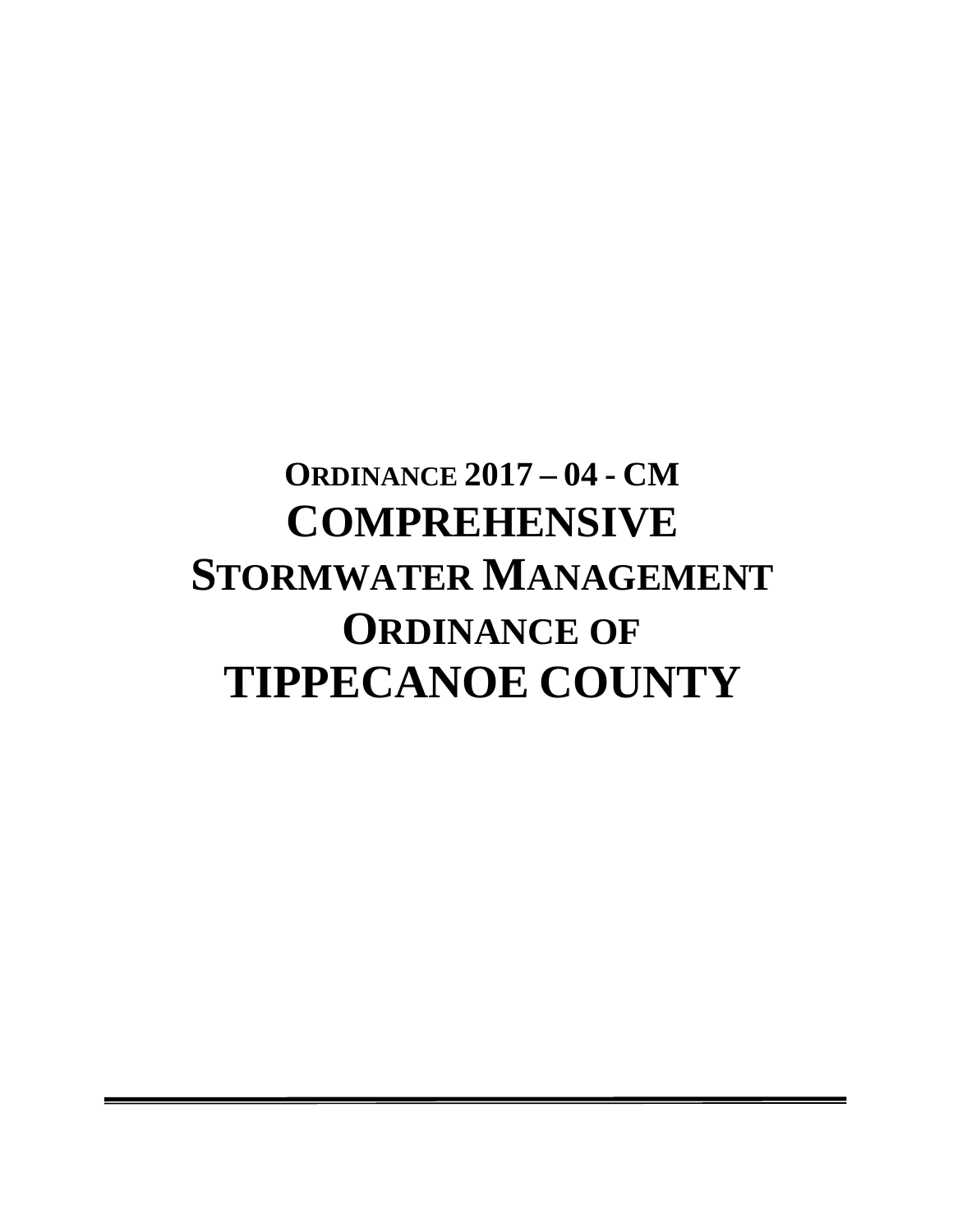

## **ABBREVIATED TABLE OF CONTENTS**

| Chapter      | Title                                                         | Page |
|--------------|---------------------------------------------------------------|------|
|              | <b>GENERAL INFORMATION</b>                                    |      |
| $\mathbf{I}$ | <b>PROHIBITED DISCHARGES AND CONNECTIONS</b>                  |      |
| III          | <b>STORMWATER QUANTITY MANAGEMENT</b>                         |      |
| IV           | <b>STORMWATER POLLUTION PREVENTION FOR CONSTRUCTION SITES</b> | 14   |
| V            | STORMWATER QUALITY MANAGEMENT FOR POST-CONSTRUCTION           | 18   |
| VI           | PERMIT REQUIREMENTS AND PROCEDURES                            | 21   |
| <b>VII</b>   | <b>ENFORCEMENT</b>                                            | 32   |
| Appendices   |                                                               |      |

- **A ABBREVIATIONS AND DEFINITIONS**
- **B MS4 BOUNDARY MAP**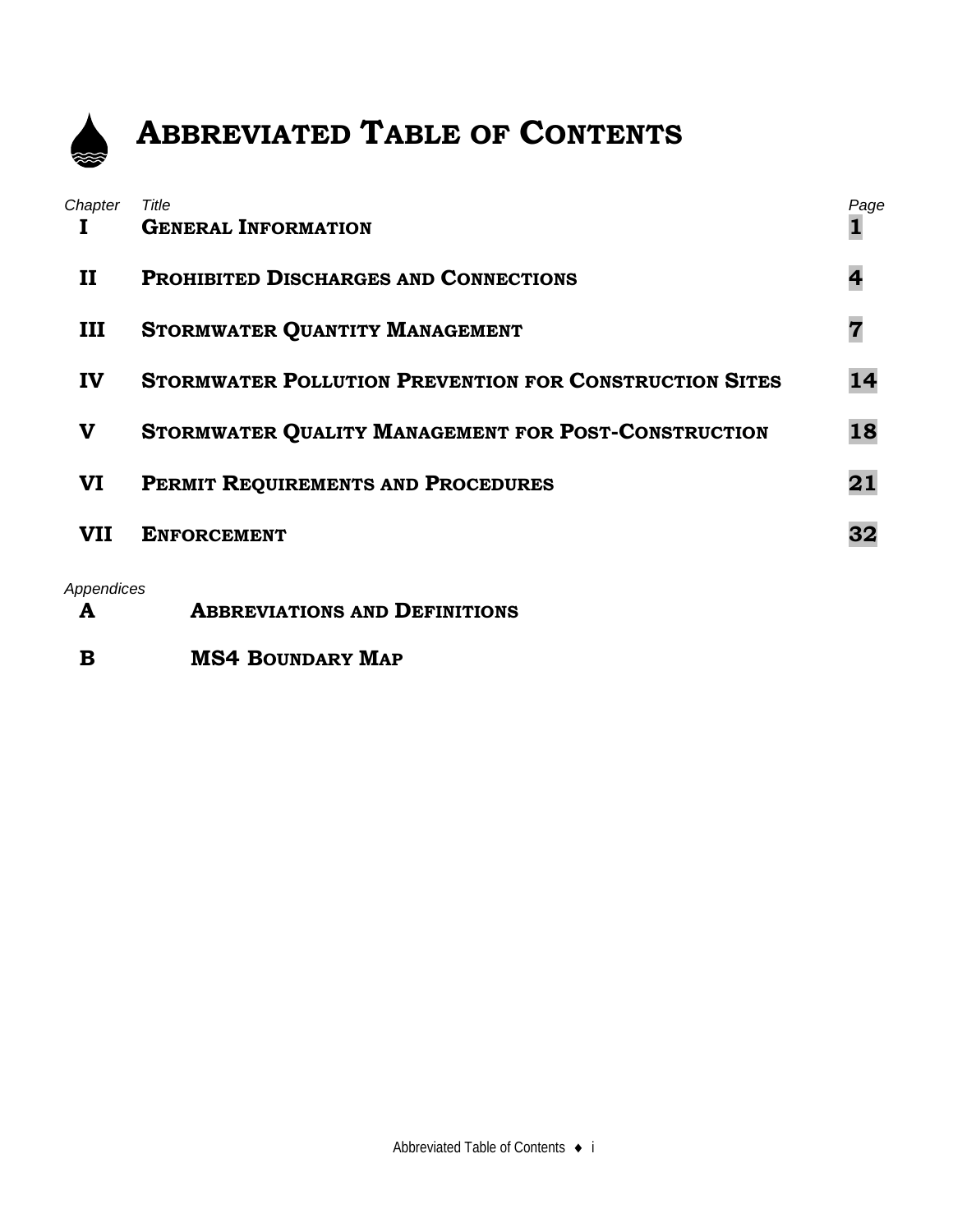

## **EXPANDED TABLE OF CONTENTS**

| <b>CHAPTER ONE</b> |                                        | Page           |
|--------------------|----------------------------------------|----------------|
|                    | <b>GENERAL INFORMATION</b><br>Sections |                |
|                    | 1. AUTHORITY AND TITLE                 |                |
| 2.                 | <b>BACKGROUND</b>                      |                |
| 3.                 | <b>FINDINGS</b>                        | $\overline{2}$ |
| 4.                 | <b>PURPOSE</b>                         | $\overline{2}$ |
| 5.                 | <b>ABBREVIATIONS AND DEFINITIONS</b>   | 3              |
| 6.                 | RESPONSIBILITY FOR ADMINISTRATION      | 3              |
| 7.                 | <b>CONFLICTING ORDINANCES</b>          | 3              |
| 8.                 | <b>TECHNICAL STANDARDS</b>             | 3              |
| 9 <sub>l</sub>     | <b>INTERPRETATION</b>                  | 3              |
| 10.                | <b>SEVERABILITY</b>                    | 3              |
| 11.                | <b>EFFECTIVE DATE</b>                  | 3              |
| 12.                | <b>DISCLAIMER OF LIABILITY</b>         | 3              |
|                    |                                        |                |

| CHAPTER TWO    |                                              | Page           |
|----------------|----------------------------------------------|----------------|
|                | <b>PROHIBITED DISCHARGES AND CONNECTIONS</b> |                |
|                | Sections                                     |                |
|                | <b>APPLICABILITY AND EXEMPTIONS</b>          | $\overline{4}$ |
| $2_{-}$        | <b>PROHIBITED DISCHARGES AND CONNECTIONS</b> | $\overline{4}$ |
| 3 <sub>1</sub> | <b>EXEMPTED DISCHARGES AND CONNECTIONS</b>   | $\overline{4}$ |
|                | 4. STORAGE OF HAZARDOUS OR TOXIC MATERIAL    | 5              |
|                | 5. PRIVATE PROPERTY MAINTENANCE DUTIES       | 5              |
| 6.             | <b>SPILL REPORTING</b>                       | 5              |
|                | 7. INSPECTION AND MONITORING                 | 5              |
|                |                                              |                |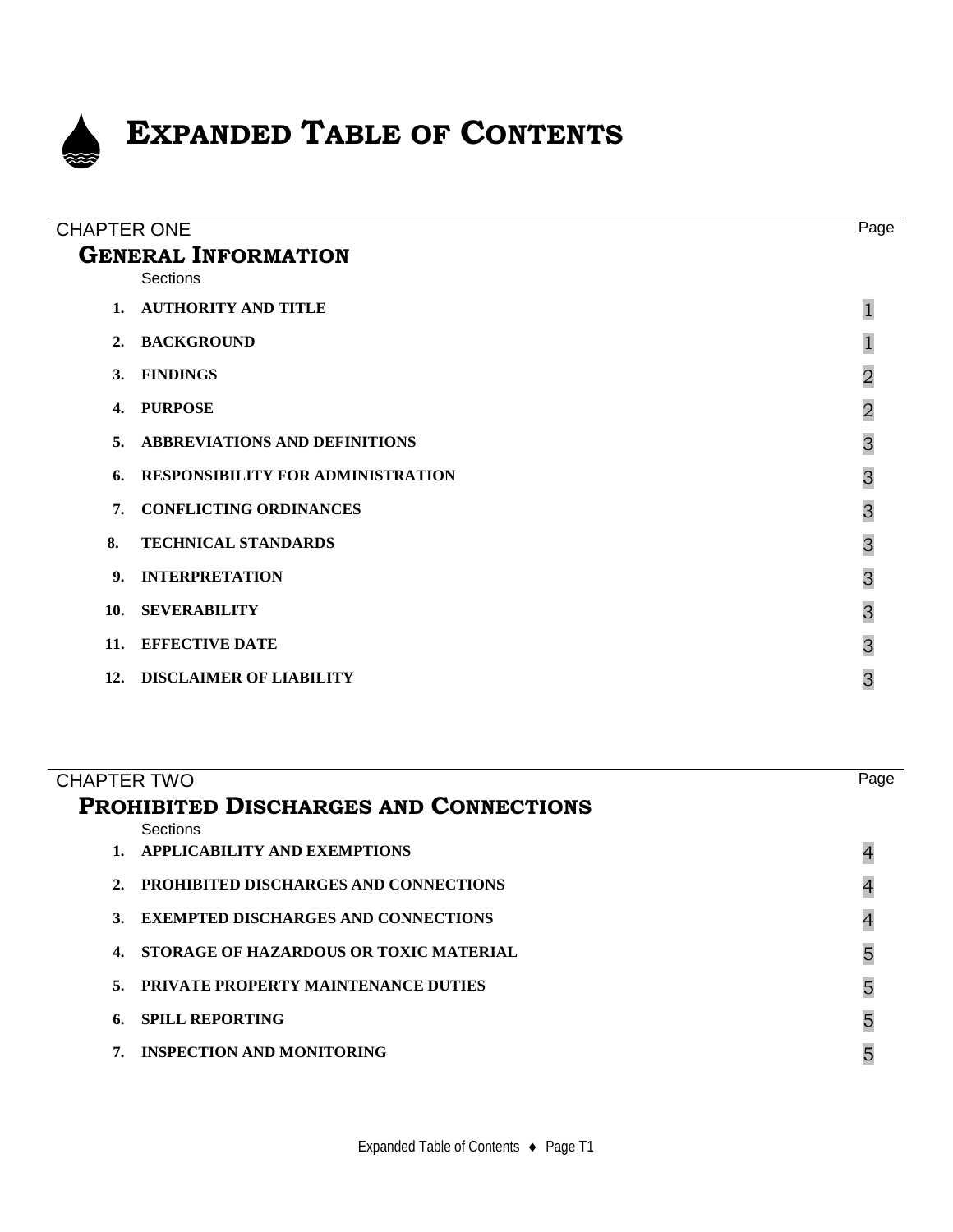| <b>CHAPTER THREE</b> |                                                                  | Page |
|----------------------|------------------------------------------------------------------|------|
|                      | <b>STORMWATER QUANTITY MANAGEMENT</b>                            |      |
|                      | Sections                                                         |      |
|                      | 1. APPLICABILITY AND EXEMPTIONS                                  |      |
| 2.                   | POLICY ON STORMWATER QUANTITY MANAGEMENT                         |      |
| 3.                   | <b>CALCULATIONS AND DESIGN STANDARDS AND SPECIFICATIONS</b>      | 12   |
| 4.                   | <b>EASEMENT REQUIREMENTS FOR COUNTY REGULATED DRAIN PROJECTS</b> | 12   |
| 5.                   | PLACEMENT OF UTILITIES                                           | 12   |
| 6.                   | STRUCTURES NEAR COUNTY REGULATED DRAINS                          | 12   |
| 7.                   | <b>INSPECTION, MAINTENANCE, RECORD KEEPING, AND REPORTING</b>    |      |
|                      |                                                                  |      |

| <b>CHAPTER FOUR</b>                                                 | Page |
|---------------------------------------------------------------------|------|
| <b>STORMWATER POLLUTION PREVENTION FOR CONSTRUCTION SITES</b>       |      |
| Sections                                                            |      |
| APPLICABILITY AND EXEMPTIONS<br>$1_{\ldots}$                        |      |
| 2. POLICY ON STORMWATER POLLUTION PREVENTION                        |      |
| <b>CALCULATIONS AND DESIGN STANDARDS AND SPECIFICATIONS</b><br>3.   |      |
| <b>INSPECTION, MAINTENANCE, RECORD KEEPING, AND REPORTING</b><br>4. |      |

| <b>CHAPTER FIVE</b> |                                                               | Page |
|---------------------|---------------------------------------------------------------|------|
|                     | STORMWATER QUALITY MANAGEMENT FOR POST-CONSTRUCTION           |      |
|                     | Sections                                                      |      |
|                     | <b>APPLICABILITY AND EXEMPTIONS</b>                           | 18   |
|                     | 2. POLICY ON STORMWATER QUALITY MANAGEMENT                    | 18   |
|                     | <b>CALCULATIONS AND DESIGN STANDARDS AND SPECIFICATIONS</b>   | 19   |
| 4.                  | <b>EASEMENT REQUIREMENTS</b>                                  | 19   |
| 5.                  | <b>INSPECTION, MAINTENANCE, RECORD KEEPING, AND REPORTING</b> |      |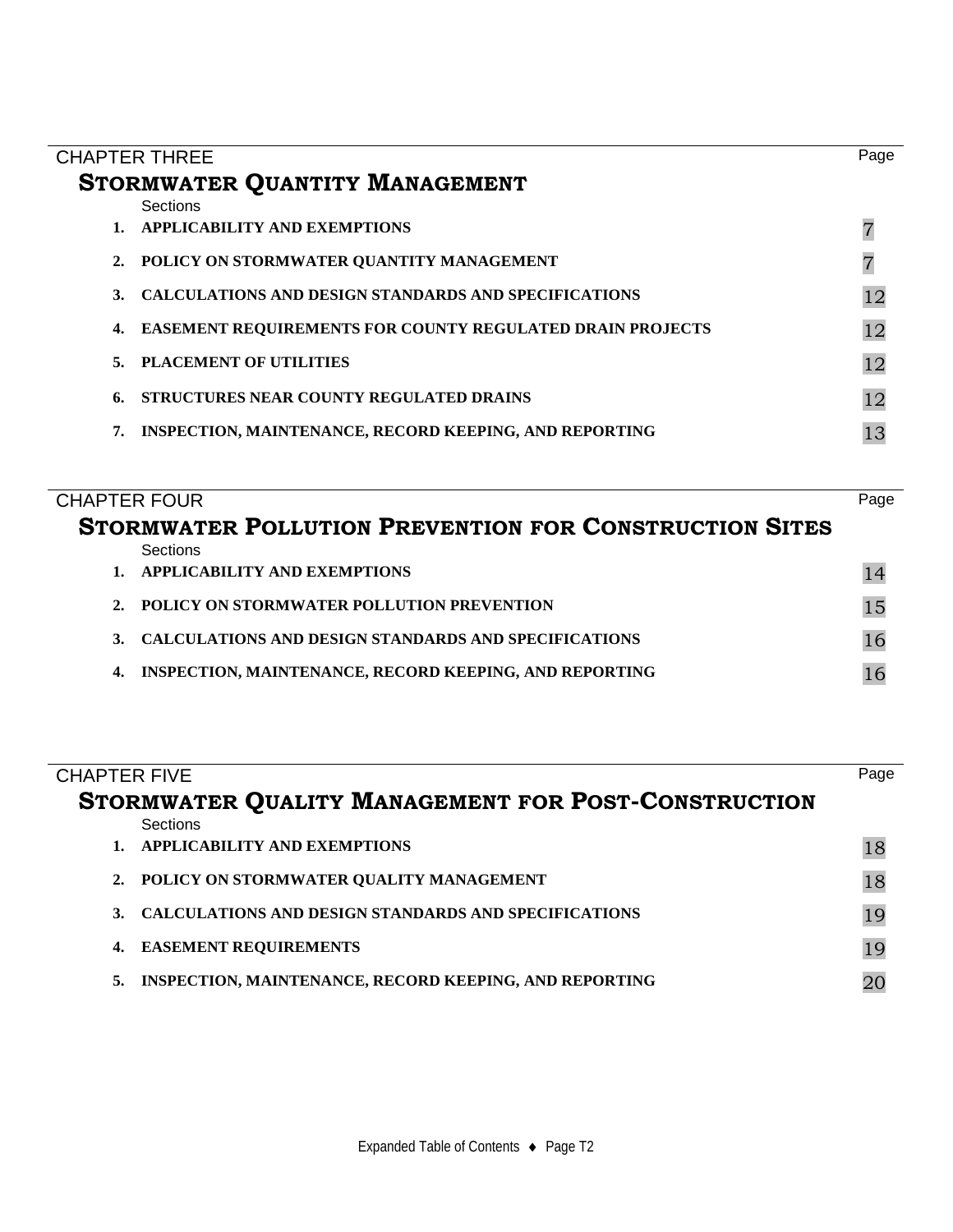|                    |                                                             | Page |  |  |  |  |  |
|--------------------|-------------------------------------------------------------|------|--|--|--|--|--|
| <b>CHAPTER SIX</b> |                                                             |      |  |  |  |  |  |
|                    | PERMIT REQUIREMENTS AND PROCEDURES                          |      |  |  |  |  |  |
|                    | Sections                                                    |      |  |  |  |  |  |
|                    | 1. PRELIMINARY DRAINAGE APPROVALS                           | 21   |  |  |  |  |  |
| 2.                 | <b>PERMIT PROCEDURES</b>                                    | 21   |  |  |  |  |  |
| 3.                 | <b>INFORMATION REQUIREMENTS</b>                             | 23   |  |  |  |  |  |
| 4.                 | <b>REVIEW OF INDIVIDUAL LOTS WITHIN A PERMITTED PROJECT</b> | 27   |  |  |  |  |  |
| 5.                 | <b>CHANGES TO PLANS</b>                                     | 27   |  |  |  |  |  |
| 6.                 | <b>FEE STRUCTURE</b>                                        | 28   |  |  |  |  |  |
| 7.                 | <b>REQUIRED ASSURANCES</b>                                  | 28   |  |  |  |  |  |
| 8.                 | <b>TERMS AND CONDITIONS OF PERMITS</b>                      | 29   |  |  |  |  |  |
| 9 <sub>z</sub>     | <b>CERTIFICATION OF AS-BUILT PLANS</b>                      | 30   |  |  |  |  |  |
| 10.                | <b>VARIANCE POLICY</b>                                      | 31   |  |  |  |  |  |

|         | <b>CHAPTER SEVEN</b>                           | Page |
|---------|------------------------------------------------|------|
|         | <b>ENFORCEMENT</b>                             |      |
|         | Sections                                       |      |
| $1_{-}$ | <b>COMPLIANCE WITH THIS ORDINANCE</b>          | 32   |
| 2.      | <b>PENALTIES FOR VIOLATIONS</b>                | 32   |
| 3.      | <b>STOP WORK ORDER</b>                         | 32   |
| 4.      | <b>FAILURE TO COMPLY OR COMPLETE</b>           | 33   |
| 5.      | SUSPENSION OF ACCESS TO THE STORM DRAIN SYSTEM | 33   |
| 6.      | <b>CORRECTIVE ACTION</b>                       | 33   |
|         | <b>APPEALS</b>                                 | 33   |
|         |                                                |      |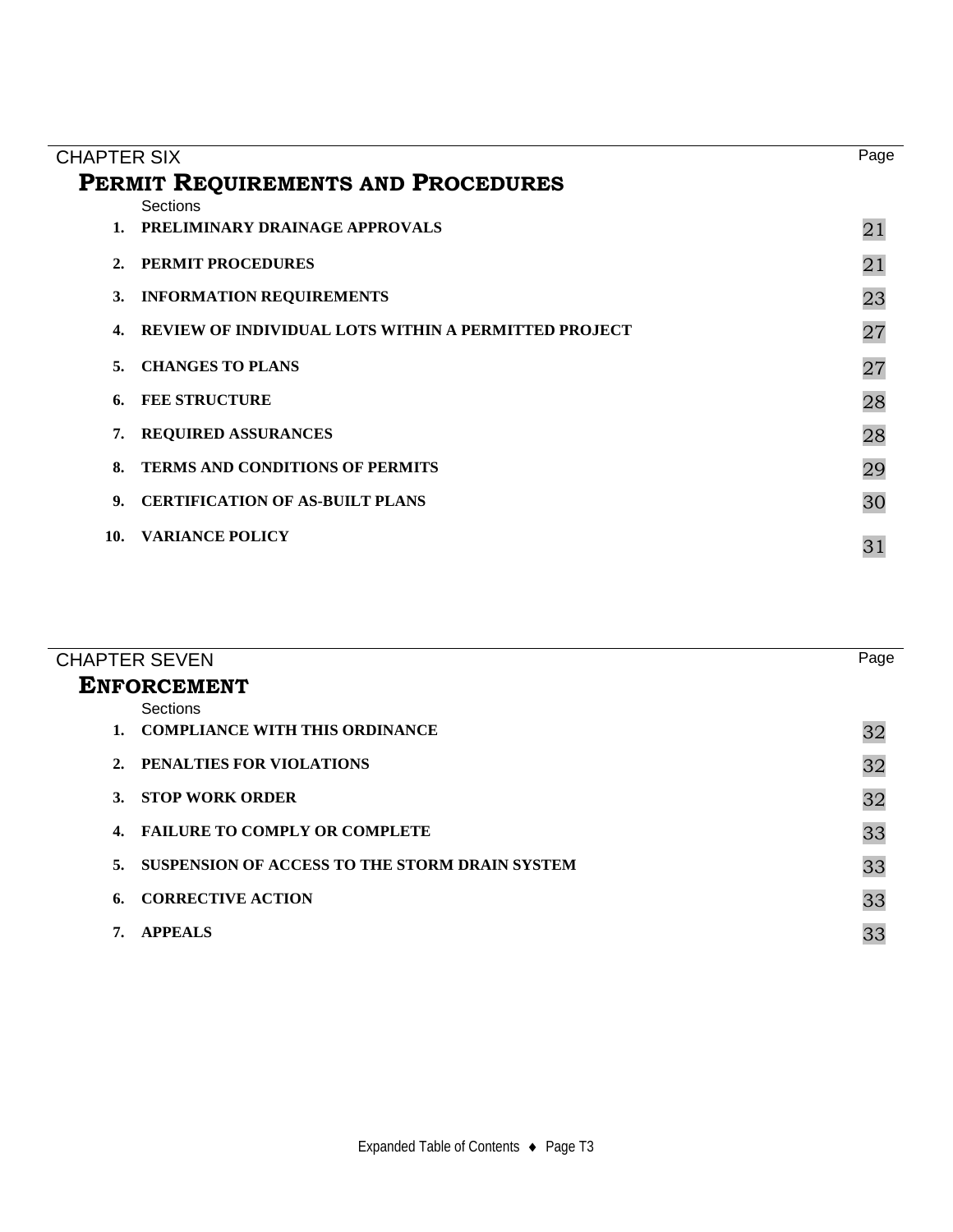

## **1. AUTHORITY AND TITLE**

This ordinance is adopted in accordance with statutory authority granted under I.C. 36-1-3 and 36-9-27, and the requirements of Phase II of the National Pollutant Discharge Elimination System program (FR Doc. 99–29181) authorized by the 1972 amendments to the Clean Water Act, the Indiana Department of Environmental Management's Rule 13 (327 IAC 15-13), and the Indiana Department of Environmental Management's Rule 5 (327 IAC 15-5). Based on such authority and requirements, this ordinance regulates:

- A. Discharges of prohibited non-stormwater flows into the storm drain system.
- B. Stormwater drainage improvements related to development of lands located within Tippecanoe County.
- C. Drainage control systems installed during new construction and grading of lots and other parcels of land.
- D. Erosion and sediment control systems installed during new construction and grading of lots and other parcels of land.
- E. The design, construction, and maintenance of stormwater drainage facilities and systems.
- F. The design, construction, and maintenance of stormwater quality facilities and systems.

This ordinance shall be known and may be cited as the Tippecanoe County Stormwater Code.

## **2. BACKGROUND**

The Board of Commissioners and Tippecanoe County Drainage Board of Tippecanoe County, State of Indiana, on December 5, 2011 adopted Ordinance No. 2011-27-CM which established the "Comprehensive Stormwater Management Ordinance of Tippecanoe County", commonly known as the "Tippecanoe County Drainage Code", in order to govern the control of runoff of stormwater and to protect, conserve and promote the orderly development of the land in Tippecanoe County and its water resources. This code was primarily targeted at stormwater discharge quantity, and erosion and sediment control.

On December 8, 1999, Phase II of the National Pollutant Discharge Elimination System (NPDES) permit program was published in the Federal Register. The NPDES program, as authorized by the 1972 amendments to the Clean Water Act, controls water pollution by regulating point sources that discharge pollutants into waters of the United States. Phase II of NPDES requires permit coverage for stormwater discharges from regulated small municipal separate storm sewer systems (MS4s) and for small construction activity that results in the disturbance of equal to or greater than one acre. This federal regulation went into effect March 10, 2003. In response to Phase II of NPDES, the Indiana Department of Environmental Management enacted Rule 13 (327 IAC 15-13) and revised Rule 5 (327 IAC 15-5).

Under these new State and Federal regulations, Tippecanoe County is required to establish a regulatory mechanism for stormwater quality management. Therefore, the "Tippecanoe County Drainage Code" is hereby expanded to include stormwater quality in addition to quantity.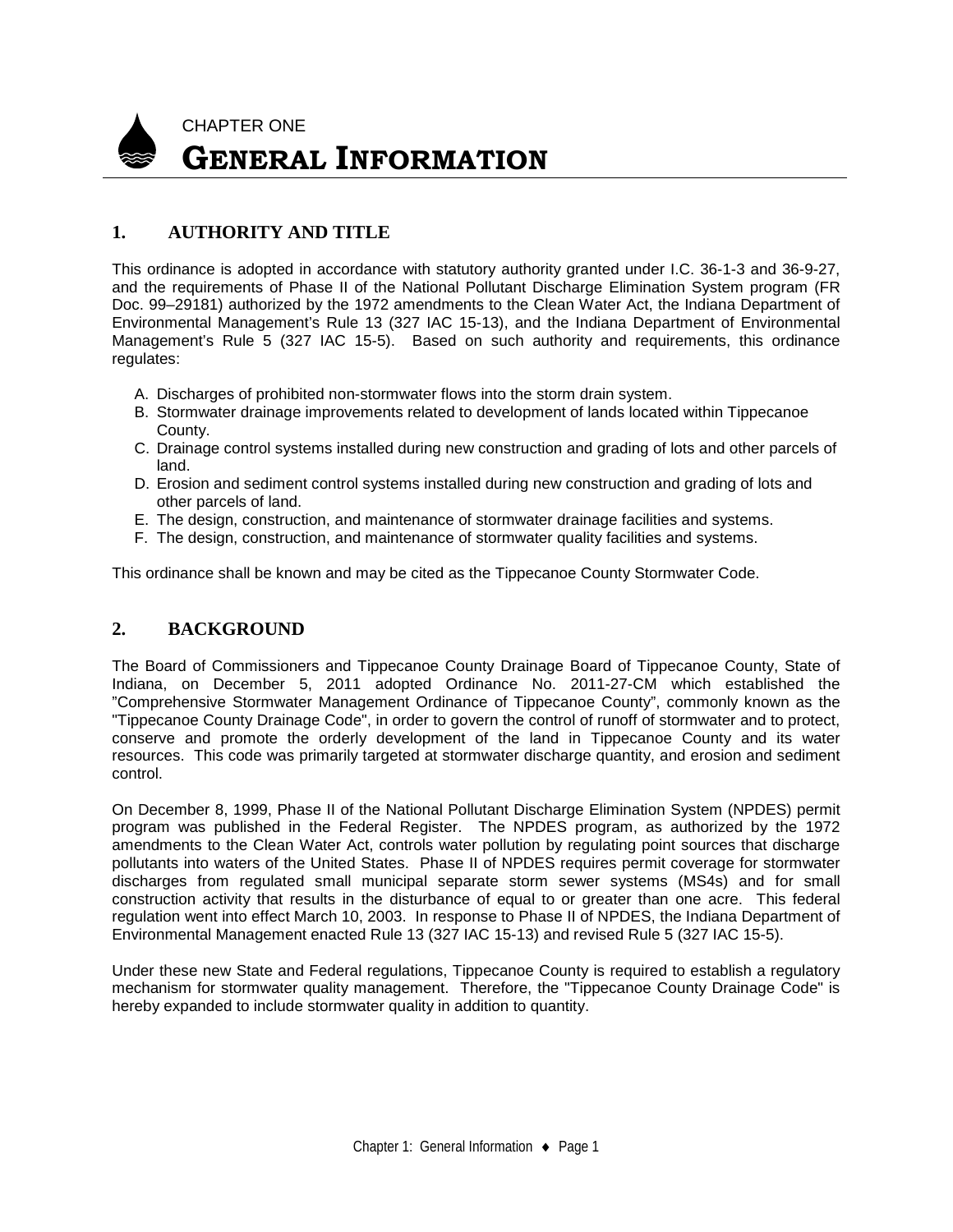## **3. FINDINGS**

The Board of Commissioners and Tippecanoe County Drainage Board find that:

- A. Water bodies, roadways, structures, and other property within, and downstream of Tippecanoe County are at times subjected to flooding;
- B. Flooding is a danger to the lives and property of the public and is also a danger to the natural resources of the region;
- C. Land development alters the hydrologic response of watersheds, resulting in increased stormwater runoff rates and volumes, increased flooding, increased stream channel erosion, and increased sediment transport and deposition;
- D. Soil erosion resulting from land-disturbing activities causes a significant amount of sediment and other pollutants to be transported off-site and deposited in ditches, streams, wetlands, lakes, and reservoirs;
- E. Increases of stormwater runoff rates, soil erosion, and non-point source pollution have occurred as a result of land development, and have resulted in a deterioration of the water resources of Tippecanoe County;
- F. Increased stormwater runoff rates and volumes, and the sediments and pollutants associated with stormwater runoff from future development projects within Tippecanoe County will, absent reasonable regulation and control, adversely affect Tippecanoe County's water bodies and water resources;
- G. Illicit discharges have occurred as a result of illegal dumping and direct connections of nonstormwater flows, and have resulted in a deterioration of the water resources of Tippecanoe County;
- H. Continued pollutant contributions from illicit discharges within Tippecanoe County will, absent reasonable regulation, monitoring, and enforcement, adversely affect Tippecanoe County's water bodies and water resources;
- I. Stormwater runoff, soil erosion, non-point source pollution, and illicit sources of pollution can be controlled and minimized by the regulation of stormwater management;
- J. Adopting the standards, criteria, and procedures contained and referenced in this ordinance and implementing the same will address many of the deleterious effects of stormwater runoff and illicit discharges:
- K. Adopting this ordinance is necessary for the preservation of the public health, safety, and welfare, and for the conservation of our natural resources.

## **4. PURPOSE**

The purpose of this ordinance is to provide for the health, safety, and general welfare of the citizens of Tippecanoe County through the regulation of stormwater and non-stormwater discharges to the storm drainage system; to enhance economic objectives; and to protect, conserve and promote the orderly development of land and water resources within Tippecanoe County. This ordinance establishes methods for managing the quantity and quality of stormwater entering into the storm drain system in order to comply with State and Federal requirements. The objectives of this ordinance are:

- A. To reduce the hazard to public health and safety caused by excessive stormwater runoff.
- B. To regulate the contribution of pollutants to the storm drain system from active construction site runoff.
- C. To regulate the contribution of pollutants to the storm drain system from runoff from new development and re-development.
- D. To prohibit discharges of non-stormwater flow into the storm drain system.
- E. To establish legal authority to carry out all inspection, monitoring, and enforcement procedures necessary to ensure compliance with this ordinance.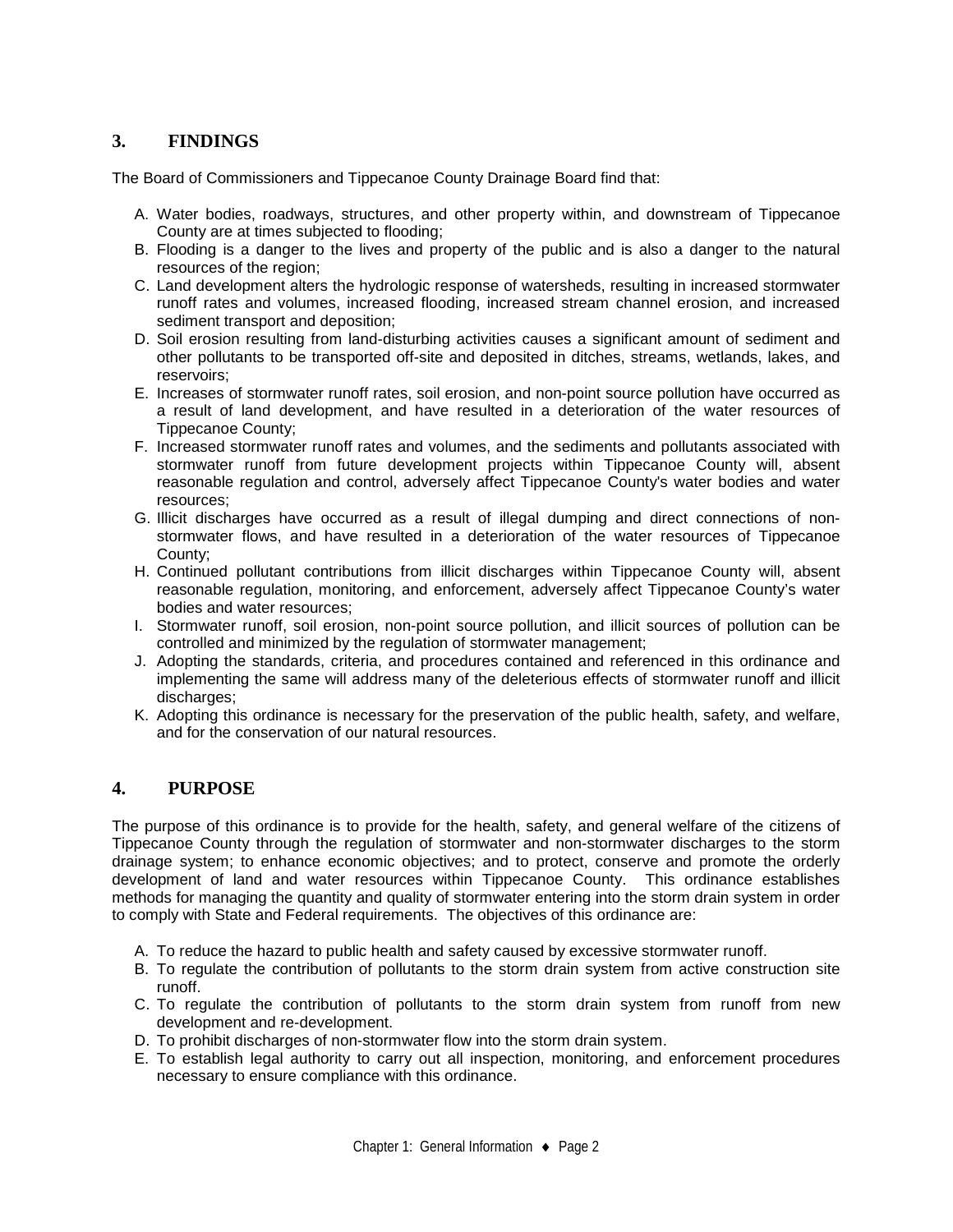## **5. ABBREVIATIONS AND DEFINITIONS**

For the purpose of this Ordinance, the abbreviations and definitions provided in Appendix A shall apply.

## **6. RESPONSIBILITY FOR ADMINISTRATION**

The Tippecanoe County Drainage Board shall administer, implement, and enforce the provisions of this ordinance. Any powers granted or duties imposed upon the authorized enforcement agency may be delegated in writing by the Tippecanoe County Drainage Board to qualified persons or entities acting in the beneficial interest of or in the employ of the Tippecanoe County Drainage Board.

The Tippecanoe County Surveyor is authorized and appointed as the delegee of the Tippecanoe County Drainage Board to administer and perform on its behalf all duties assigned to the Tippecanoe County Drainage Board hereunder. All documents, notices, or other matters required to be filed with the Tippecanoe County Drainage Board shall be filed in the office of the Tippecanoe County Surveyor, 20 North Third Street Lafayette Indiana 47901.

## **7. CONFLICTING ORDINANCES**

The provisions of this ordinance shall be deemed as additional requirements to minimum standards required by other Tippecanoe County ordinances, and as supplemental requirements to Indiana's Rule 5 regarding Stormwater Discharge Associated with Construction Activity, (327 IAC 15-5), and Indiana's Rule 13 regarding Stormwater Runoff Associated with Municipal Separate Storm Sewer System Conveyances (327 IAC 15-13). In case of conflicting requirements, the most restrictive shall apply.

## **8. TECHNICAL STANDARDS**

The Tippecanoe County Drainage Board has adopted a Tippecanoe County Stormwater Technical Standards Manual, a copy of which is incorporated herein by reference, which Manual as from time to time amended, shall contain the technical standards for compliance with this ordinance (the Technical Standards).

## **9. INTERPRETATION**

Words and phrases in this ordinance shall be construed according to their common and accepted meanings, except that words and phrases defined in Appendix A, shall be construed according to the respective definitions given in that section. Technical words and technical phrases that are not defined in this ordinance but which have acquired particular meanings in law or in technical usage shall be construed according to such meanings.

## **10. SEVERABILITY**

The provisions of this ordinance are hereby declared severable, and if any court of competent jurisdiction should declare any part or provision of this ordinance invalid or unenforceable, such invalidity or unenforceability shall not affect any other part or provision of the ordinance.

## **11. EFFECTIVE DATE**

This ordinance shall become effective after its final passage, approval and publication as required by law.

## **12. DISCLAIMER OF LIABILITY**

The degree of protection required by this ordinance is considered reasonable for regulatory purposes and is based on historical records, engineering, and scientific methods of study. Larger storms may occur or stormwater runoff amounts may be increased by man-made or natural causes. This ordinance does not imply that land uses permitted will be free from stormwater damage. This ordinance shall not create liability on the part of Tippecanoe County, Tippecanoe County Drainage Board or any officer, representative, or employee thereof, for any damage which may result from reliance on this ordinance or on any administrative decision lawfully made thereunder.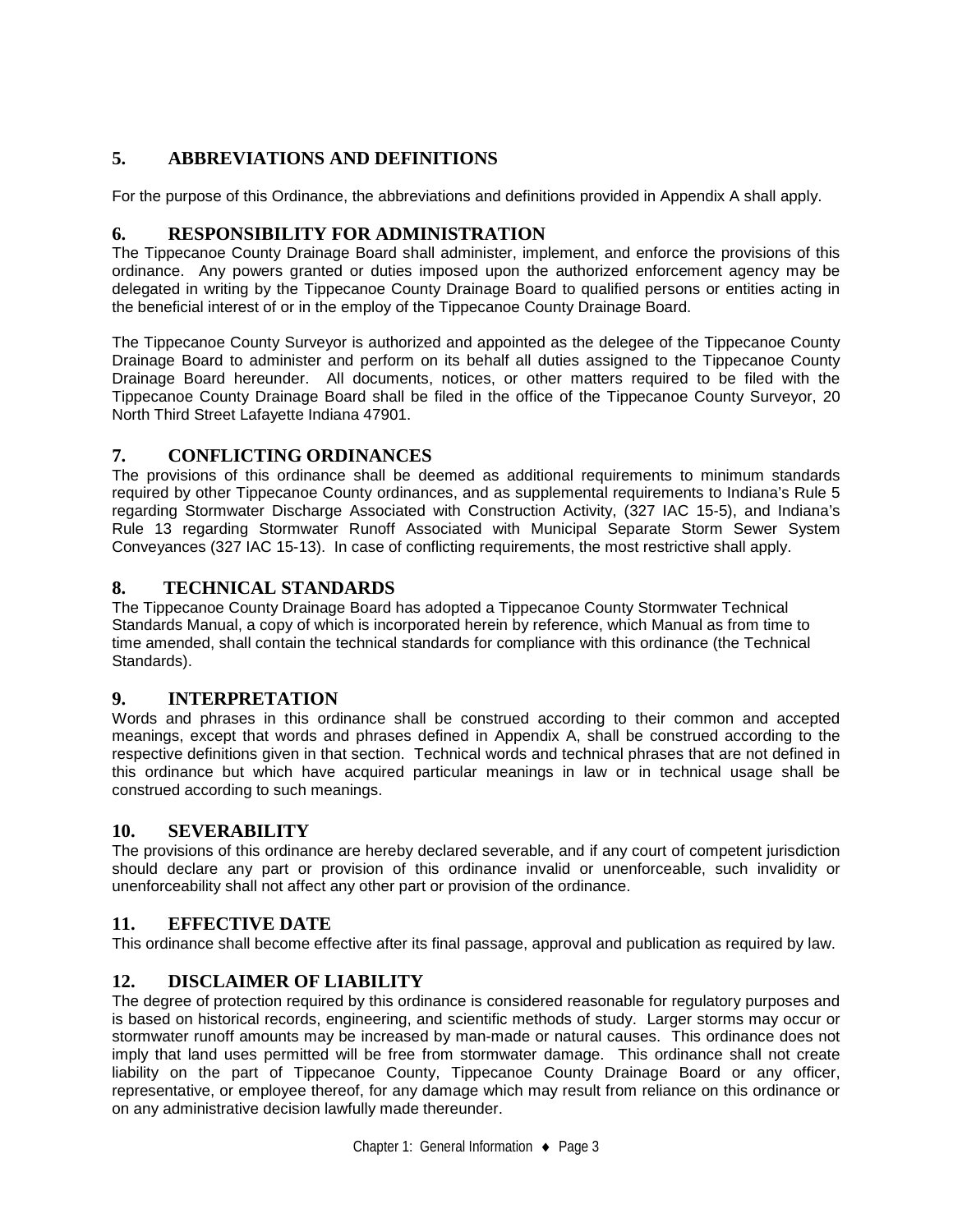

## **1. APPLICABILITY AND EXEMPTIONS**

This chapter shall apply to all discharges, including illegal dumping, entering the storm drain system under the control of the Tippecanoe County Drainage Board, regardless of whether the discharge originates from developed or undeveloped lands, and regardless of whether the discharge is generated from an active construction site or a stabilized site. These discharges include flows from direct connections to the storm drain system, illegal dumping, and contaminated runoff.

Stormwater runoff from agricultural, timber harvesting, and mining activities is exempted from the requirements of this chapter unless determined to contain pollutants not associated with such activities or in excess of standard practices. Farm residences are *not* included in this exemption.

Any non-stormwater discharge permitted under an NPDES permit, waiver, or waste discharge order issued to the discharger and administered under the authority of the Federal Environmental Protection Agency, provided that the discharger is in full compliance with all requirements of the permit, waiver, or order and other applicable laws and regulations, and provided that written approval has been granted for the subject discharge to the storm drain system, is also exempted from this chapter.

Finally, any construction project which has had its drainage plan approved by the Tippecanoe County Drainage Board prior to the effective date of this ordinance shall be exempt from all requirements of this ordinance that are in excess of the requirements of ordinances in effect at the time of approval.

#### **2. PROHIBITED DISCHARGES AND CONNECTIONS**

No person shall discharge to a waterbody, directly or indirectly, any substance other than stormwater or an exempted discharge. Any person discharging stormwater shall effectively prevent pollutants from also being discharged with the stormwater, through the use of best management practices (BMPs).

The Tippecanoe County Drainage Board is authorized to require dischargers to implement pollution prevention measures, utilizing BMPs, necessary to prevent or reduce the discharge of pollutants into the Tippecanoe County stormwater drainage system.

## **3. EXEMPTED DISCHARGES AND CONNECTIONS**

The following categories of non-stormwater discharges or flows are exempted from the requirements of this chapter:

- A. Water line flushing;
- B. Landscape irrigation;
- C. Diverted stream flows;
- D. Rising ground waters;
- E. Uncontaminated groundwater infiltration;
- F. Uncontaminated pumped ground water;
- G. Discharges from potable water sources;
- H. Foundation drains;
- I. Air conditioning condensation;
- J. Irrigation water;
- K. Springs;
- L. Water from crawl space pumps;
- M. Footing drains;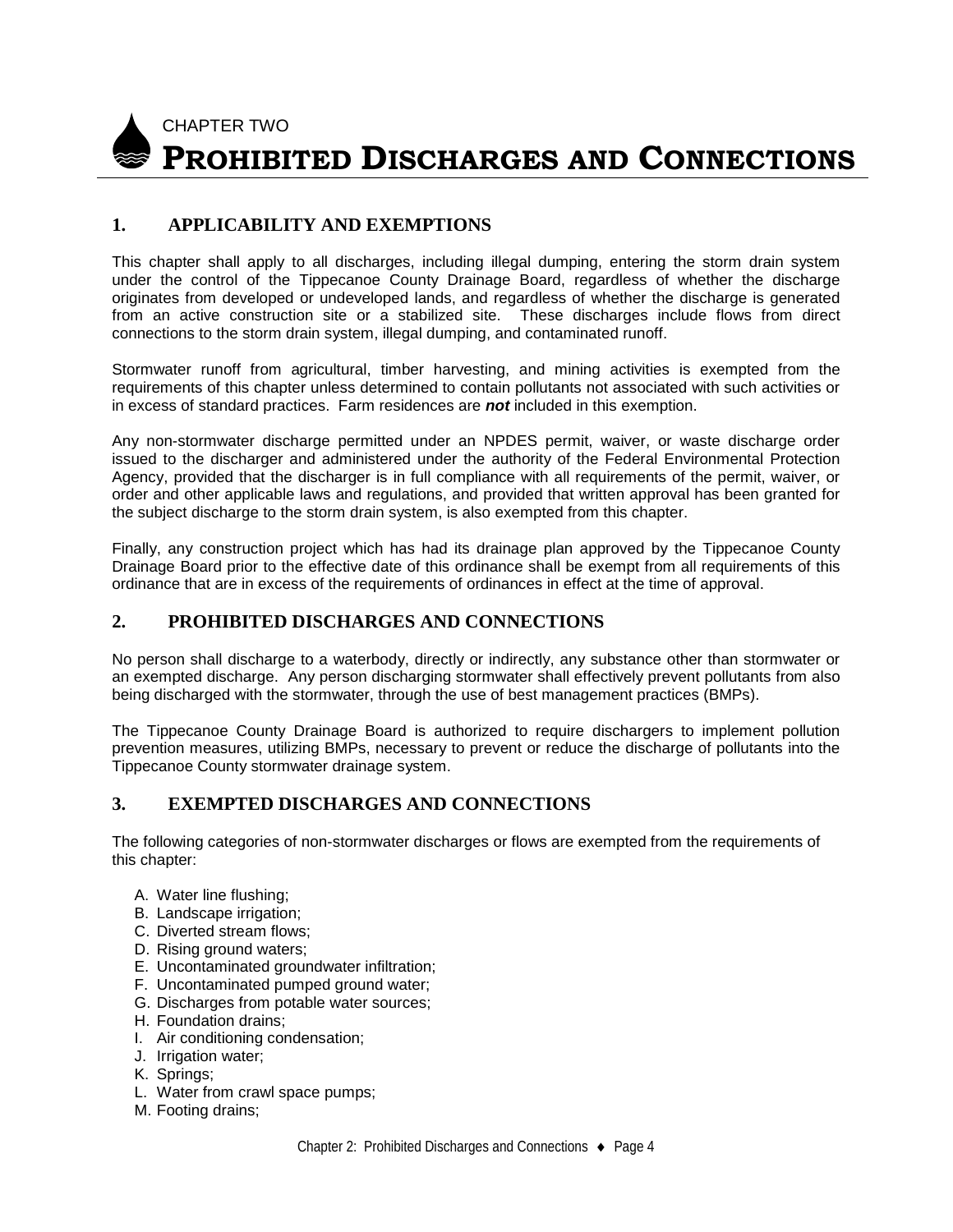- N. Residential and commercial lawn watering;
- O. Individual residential car washing;
- P. Flows from riparian habitats and wetlands;
- Q. Dechlorinated swimming pool discharges;
- R. Street wash water;
- S. Discharges from firefighting activities:
- T. Naturally introduced detritus (e.g. leaves and twigs).

## **4. STORAGE OF HAZARDOUS OR TOXIC MATERIAL**

Storage or stockpiling of hazardous or toxic material within any drainageway, or in its associated floodway or floodplain, is strictly prohibited. Storage or stockpiling of hazardous or toxic material on active construction sites must include adequate protection and/or containment so as to prevent any such materials from entering any temporary or permanent stormwater conveyance or drainageway.

#### **5. PRIVATE PROPERTY MAINTENANCE DUTIES**

Every person owning property through which a drainageway passes, or such person's lessee, shall keep and maintain that part of the drainageway located within their property boundaries, free of trash, debris, excessive vegetation, and other obstacles that would pollute, contaminate, or significantly retard the flow of water through the watercourse. In addition, the owner or lessee shall maintain existing privately owned structures within or adjacent to a watercourse, so that such structures will not become a hazard to the use, function, or physical integrity of the watercourse.

#### **6. SPILL REPORTING**

Any discharger who accidentally discharges into a water body any substance other than stormwater or an exempted discharge shall immediately inform the Tippecanoe County Health Department and Tippecanoe County Emergency Management Agency's (TEMA) Hazardous Material Response Team concerning the discharge. A written report concerning the discharge shall be filed with the Tippecanoe County Drainage Board, within five (5) days. The written report shall specify:

- A. The composition of the discharge and the cause thereof;
- B. The exact date, time, and estimated volume of the discharge;
- C. All measures taken to clean up the accidental discharge, and all measures proposed to be taken to prevent any recurrence;
- D. The name and telephone number of the person making the report, and the name of a person who may be contacted for additional information on the matter.

A properly reported accidental discharge shall be an affirmative defense to a civil infraction proceeding brought under this ordinance against a discharger for such discharge. It shall not, however, be a defense to a legal action brought to obtain an injunction, to obtain recovery of costs or to obtain other relief because of or arising out of the discharge. A discharge shall be considered properly reported only if the discharger complies with all the requirements of this section.

## **7. INSPECTIONS AND MONITORING**

#### **A. Storm Drainage System**

The Tippecanoe County Drainage Board will periodically inspect the portion of the storm drainage system under the Tippecanoe County Drainage Board's control, in an effort to detect and eliminate illicit connections and discharges into the system. This inspection will include a screening of discharges from outfalls connected to the system in order to determine if prohibited flows are being conveyed into the storm drainage system. It may also include spot testing of waters contained in the storm drainage system itself to detect the introduction of pollutants into the system by means other than a defined outfall, such as dumping or contaminated sheet runoff.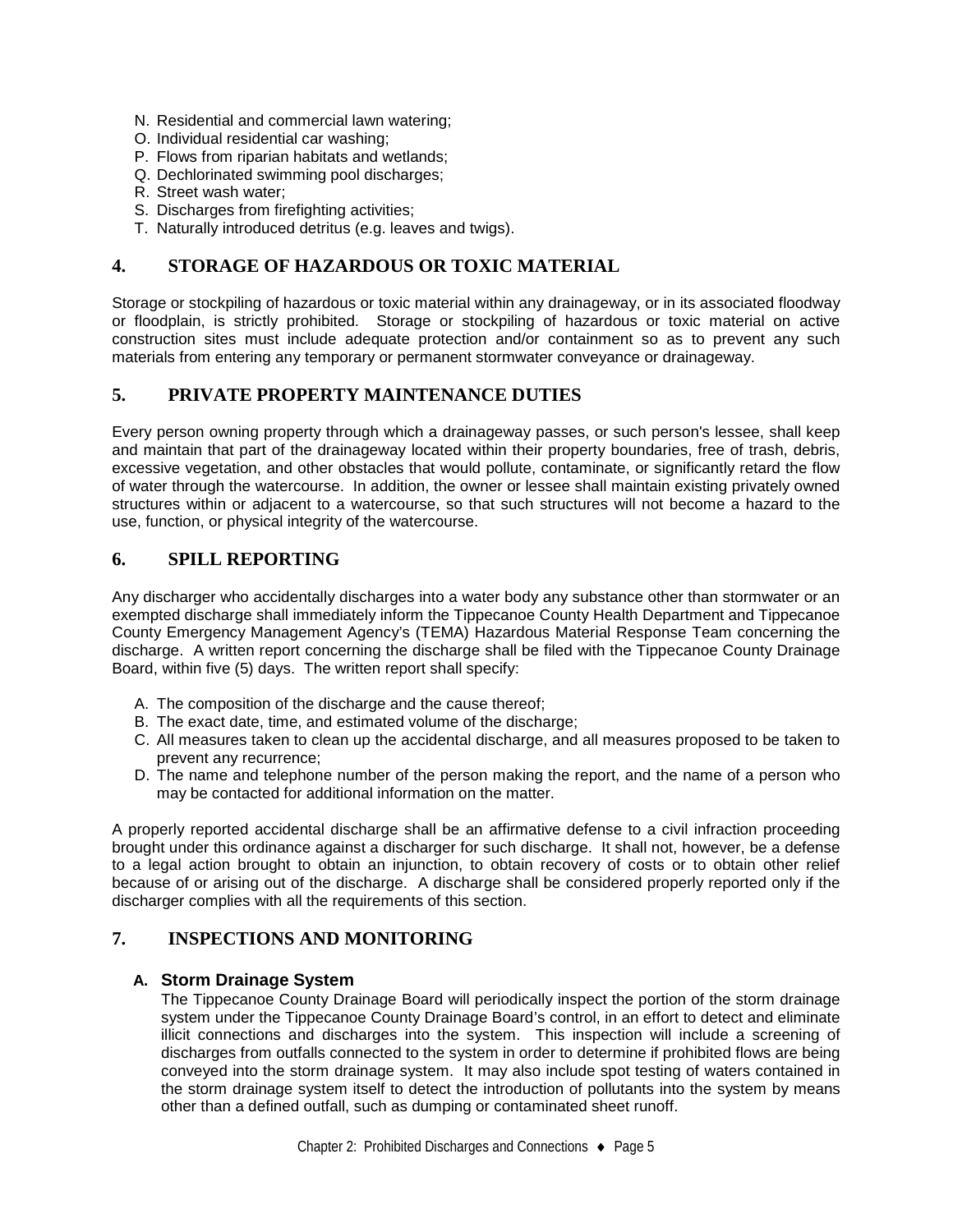#### **B. Potential Polluters**

If, as a result of a storm drainage system inspection, a discharger is suspected of an illicit discharge, the Tippecanoe County Drainage Board may inspect and/or obtain stormwater samples from stormwater runoff facilities of the subject discharger, to determine compliance with the requirements of this ordinance. Upon request, the discharger shall allow the Tippecanoe County Drainage Board's properly identified representative to enter upon the premises of the discharger at all hours necessary for the purposes of such inspection or sampling. The Tippecanoe County Drainage Board, or its properly identified representative, may place on the discharger's property, the equipment or devices used for such sampling or inspection. Identified illicit connections or discharges shall be subject to enforcement action as described in Chapter 7 of this Ordinance.

#### **C. New Development and Re-Development**

Following approval of final stormwater plans by the Tippecanoe County Drainage Board, new development and re-development sites shall be inspected by the Tippecanoe County Drainage Board's properly identified representative. This inspection will be to insure all on-site stormwater conveyances and connections to the storm drainage system are in compliance with this chapter.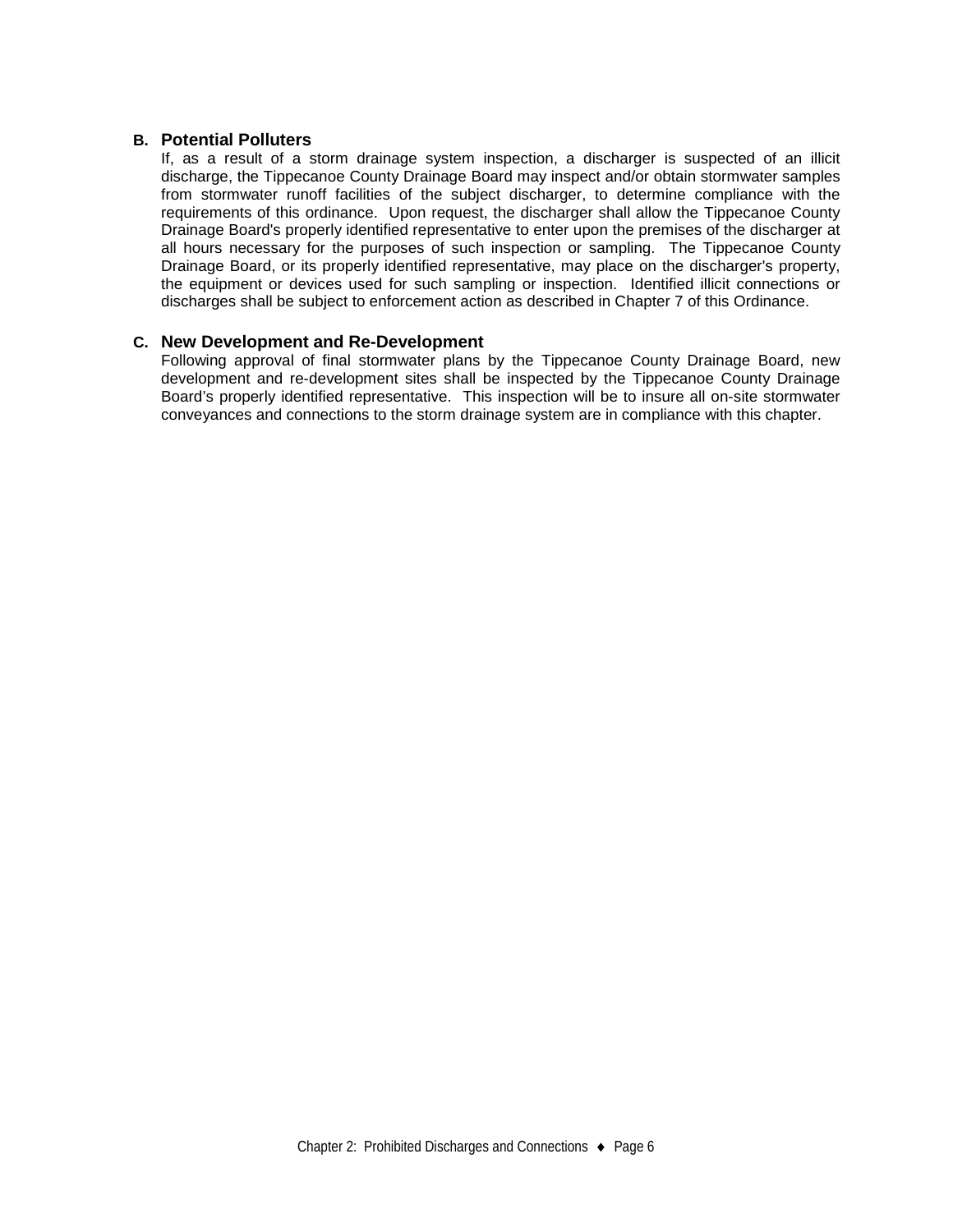

## CHAPTER THREE **STORMWATER QUANTITY MANAGEMENT**

## **1. APPLICABILITY AND EXEMPTIONS**

The storage and controlled release of excess stormwater runoff shall be required for all new business, commercial and industrial developments, residential subdivisions, planned development, rural estate subdivisions, and any redevelopment or other new construction located within Tippecanoe County. The Tippecanoe County Drainage Board, after thorough investigation and evaluation, may waive the requirement of controlled runoff for minor subdivisions and parcelizations as defined in the Tippecanoe County Unified Subdivision Ordinance. Additional exemptions regarding the detention requirements are provided under Section 2.A.iii (below).

## **2. POLICY ON STORMWATER QUANTITY MANAGEMENT**

#### **A. Detention Policy**

It is recognized that most streams and drainage channels serving Tippecanoe County do not have sufficient capacity to receive and convey stormwater runoff resulting from continued urbanization. Accordingly, except for situations provided in items iii and iv of this section, the storage and controlled release of excess stormwater runoff shall be required for all developments and redevelopments located within Tippecanoe County.

#### **i. General Release Rates**

In general, the post-developed release rates from development sites shall be no greater than the general release rates provided in Table 3-1. For sites where the pre-developed area has more than one (1) outlet, the release rates shall be computed based on predeveloped discharge to each outlet point.

| <b>General Release Rates (cfs/acre)</b><br><b>Based on Pre-Developed Condition Curve Number</b><br>at Each Outlet Point |         |          |  |  |  |  |  |  |  |  |  |
|-------------------------------------------------------------------------------------------------------------------------|---------|----------|--|--|--|--|--|--|--|--|--|
| <b>Curve Number</b>                                                                                                     | 10-Year | 100-Year |  |  |  |  |  |  |  |  |  |
| < 65                                                                                                                    | 0.07    | 0.23     |  |  |  |  |  |  |  |  |  |
| $66 - 69$                                                                                                               | 0.13    | 0.33     |  |  |  |  |  |  |  |  |  |
| $70 - 73$                                                                                                               | 0.20    | 0.43     |  |  |  |  |  |  |  |  |  |
| $74 - 77$                                                                                                               | 0.27    | 0.53     |  |  |  |  |  |  |  |  |  |
| $78 - 81$                                                                                                               | 0.34    | 0.63     |  |  |  |  |  |  |  |  |  |
| $82 - 85$                                                                                                               | 0.44    | 0.75     |  |  |  |  |  |  |  |  |  |

#### **TABLE 3-1**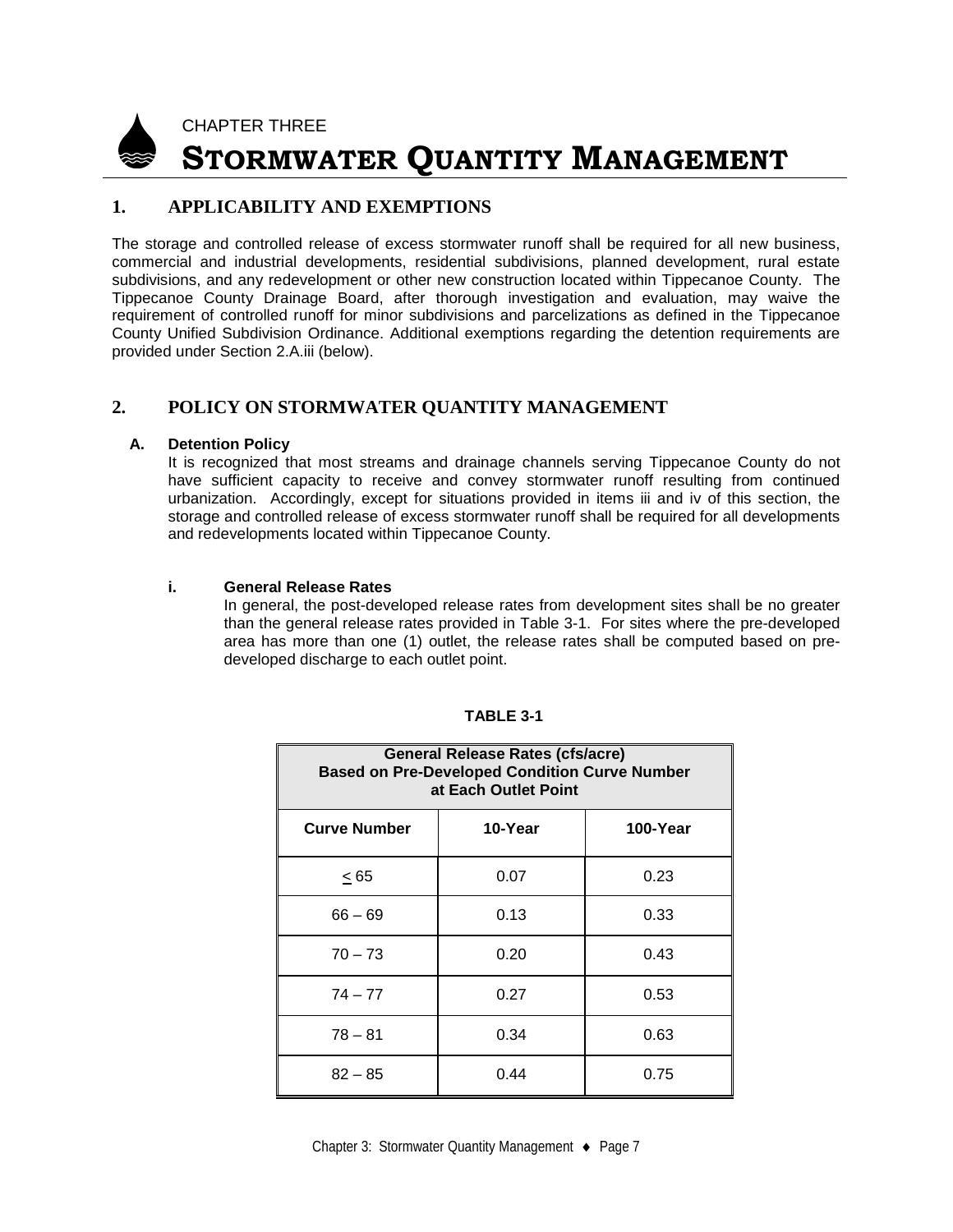| <b>General Release Rates (cfs/acre)</b><br><b>Based on Pre-Developed Condition Curve Number</b><br>at Each Outlet Point |         |          |  |  |  |  |  |  |  |
|-------------------------------------------------------------------------------------------------------------------------|---------|----------|--|--|--|--|--|--|--|
| <b>Curve Number</b>                                                                                                     | 10-Year | 100-Year |  |  |  |  |  |  |  |
| > 86                                                                                                                    | 0.55    | 0.87     |  |  |  |  |  |  |  |

For sites where depressional storage exists, the general release rates provided above may have to be further reduced. If depressional storage exists at the site, site-specific release rates must be calculated according to methodologies described in the Stormwater Technical Standards Manual (Technical Standards), accounting for the depressional storage by modeling it as a pond whose outlet is a weir at an elevation such that stormwater can currently overflow the depressional storage area. Post developed release rates for sites with depressional storage shall be the 2-year pre-developed peak runoff rate for the post-developed 10-year storm and the 10-year pre-developed peak runoff rate for the post-developed 100-year storm. In no case shall the calculated sitespecific release rates be larger than the general rates provided above.

Also, it should be noted that for determining the post-developed peak runoff rates, the depressional storage must be assumed to be filled unless the Tippecanoe County Drainage Board can be assured that the noted storage will be preserved in perpetuity.

Runoff from all upstream tributary areas (off-site land areas) may be bypassed around the detention/retention facility without attenuation. Such runoff may also be routed through the detention/retention facility, provided that a separate outlet system or channel is incorporated for the safe passage of such flows, i.e., not through the primary outlet of a detention facility. Unless the pond is being designed as a regional detention facility, the primary outlet structure shall be sized and the invert elevation of the emergency overflow weir determined according to the on-site runoff only. Once the size and location of the primary outlet structure as well as the invert elevation of the emergency overflow weir is determined by considering on-site runoff, the 100-year pond elevation is determined by routing the entire inflow, on-site and off-site, through the pond.

Note that the efficiency of the detention/retention facility in controlling the on-site runoff may be severely affected if the off-site area is considerably larger than the on-site area. As a general guidance, on-line detention may not be effective in controlling on-site runoff where the ratio of off-site area to on-site area is larger than 5:1. Additional detention (above and beyond that required for on-site area) may be required by the Tippecanoe County Drainage Board when the ratio of off-site area to on-site area is larger than 5:1.

#### **ii. Downstream Restrictions**

In the event the downstream receiving channel or storm sewer system is inadequate to accommodate the post-developed release rate provided above, then the allowable release rate shall be reduced to that rate permitted by the capacity of the receiving downstream channel or storm sewer system. Additional detention, as determined by the Tippecanoe County Drainage Board, shall be required to store that portion of the runoff exceeding the capacity of the receiving sewers or waterways.

If the proposed development makes up only a portion of the undeveloped watershed upstream of the limiting restriction, the allowable release rate for the development shall be in direct proportion to the ratio of its drainage area to the drainage area of the entire watershed upstream of the restriction.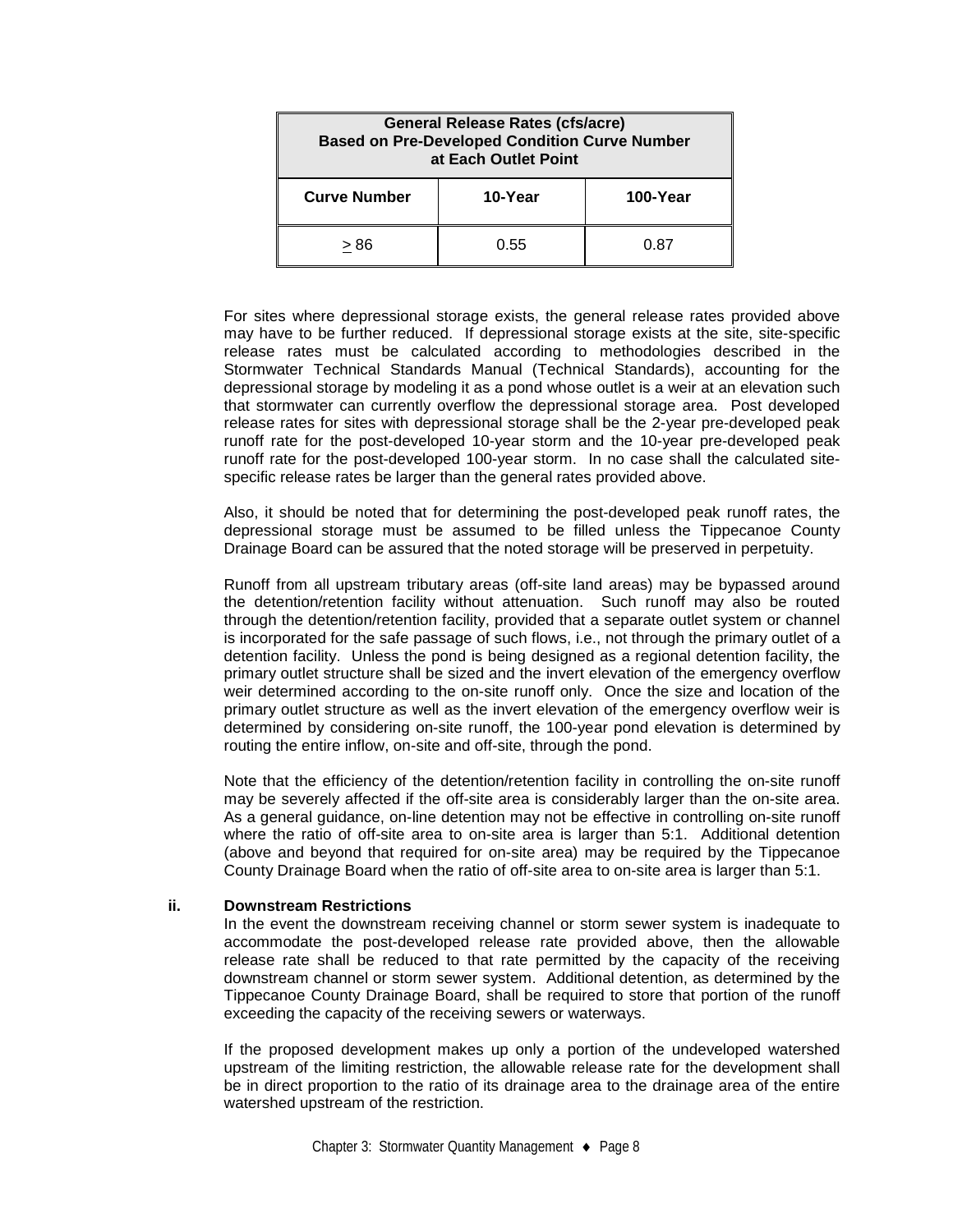In accordance with Chapter 6, Section 8, the allowable release rates may be further reduced by the Tippecanoe County Drainage Board if on-site or off-site conditions warrant the reduction.

Notwithstanding the foregoing, if the Tippecanoe County Drainage Board determines within three years after final approval of the stormwater plans that the downstream receiving channel or storm sewer system are in fact inadequate to accommodate the asbuilt development and have been damaged thereby, or if the subject as-built system is inadequate to accommodate upstream runoff or has caused damage to the upstream channel or storm sewer system, the Owner, Developer, or Contractor shall be required to take such corrective actions as the Tippecanoe County Drainage Board shall determine to be reasonably necessary to remedy such damages and enable such channels and storm sewers to accommodate the as-built drainage system.

#### **iii. Exemptions for Detention Requirements**

Detention will not be required for the following:

- a. Land alterations where the primary basis on which a stormwater drainage permit is required is the construction, enlargement, or location (on a permanent foundation) of a one-family dwelling, two-family dwelling, or accessory structure appurtenant to either a one- or two-family dwelling.
- b. Approved fill areas or one-time additions to existing commercial buildings (including multi-family residential structures) that do not increase the amount of impervious area on-site by more than a total of 0.5 acres, provided the existing runoff patterns and flow capacity of the property will not be altered by the filling operations.
- c. Not withstanding the provisions of Section ii (above), those site developments where the stormwater management system has been designed such that:
	- I. after combining flows from both the off-site and on-site drainage areas, there will be no increase in the total peak discharge from the developed site during the 2-, 10-, or 100-year storm events; and
	- II. the volume of runoff for each project site outlet has not been increased for the entire range of storm events, up to the 100-year storm event; and
	- III. the flow width is greater than or equal to that flow width which existed prior to the development (for the entire range of storm events, up to the 100-year storm event) and the velocity at the property boundary line for each sub-basin is less than or equal to that velocity which existed prior to the development (for the entire range of storm events, up to the 100-year storm event).
- d. Where the direct release of runoff from the proposed development meets the conditions set forth in Section iv (below).

#### **iv. Direct Release Provisions**

It is the policy of the Tippecanoe County Drainage Board to allow the direct release (no detention) of runoff from a proposed development to an adjacent stream with more than 100 square miles of contributing drainage area at the direct release point. Therefore, direct release may be allowed for parcels adjacent to the following stream reaches in Tippecanoe County: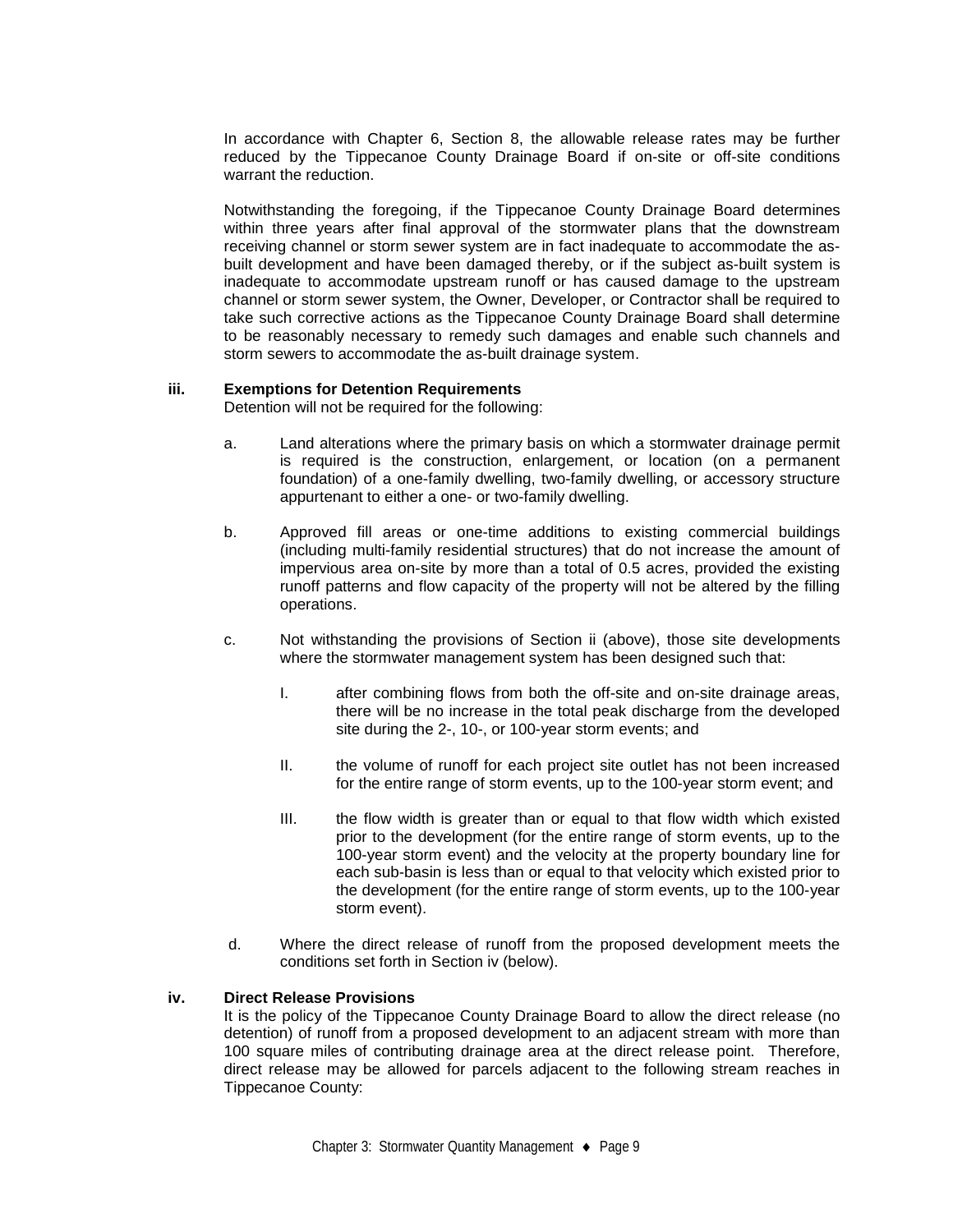- 1. Wabash River the entire reach within the County
- 2. Tippecanoe River the entire reach within the County<br>3. Wildcat Creek the entire reach within the County
- Wildcat Creek the entire reach within the County
- 4. South Fork Wildcat Creek the entire reach within the County
- 5. Middle Fork Wildcat Creek the entire reach within the County
- 6. Wea Creek downstream of Dismal Ditch (a.k.a. Kenny Ditch)

Due to unknowns regarding the future development patterns and the associated proposed stormwater management systems within a watershed, it is the policy of the Tippecanoe County Drainage Board to discourage direct release to a stream with less than 100 square miles of contributing drainage area at the direct release point. However, in rare circumstances, where a comprehensive watershed-wide hydrologic study or watershed plan of a major stream adopted by the Tippecanoe County Drainage Board substantiates the benefits of (or allows for) direct release for a proposed development located adjacent to a major stream, the detention requirements set in Section i (above) may be waived.

In substantiating the potential benefits of direct release, the watershed-wide hydrologic study provided by the applicant must demonstrate that the peak discharge associated with 2-year, 10-year, and 100-year precipitation events would not increase along the receiving stream. At a minimum, the stream reach to be examined needs to extend from the direct release point to a point downstream with a drainage area at least ten (10) times the drainage area of the proposed development and its off-site contributing drainage area. The required analyses must be done both for the existing land use and future potential land use (developed conditions) in the watersheds involved.

To be applicable to the development site, the sub-basin sizes for the watershed-wide hydrologic analyses of the major stream (including the sub-basin area containing the proposed development and its off-site contributing areas) must be generally uniform (between 0.5 and 2.0 times the average sub-basin size). Furthermore, the maximum size of the sub-basin area containing the proposed development and its off-site contributing areas should not exceed 5.0 times the area of the proposed development.

#### **B. Grading and Building Pad Elevation Policy**

In addition to all floodplain requirements noted in the local zoning ordinance, FPG applicable to all buildings located within SFHA or regulated adjacent areas (if applicable and if such buildings are allowed under the local zoning ordinance) shall be shown on the final plat.

For all structures located outside FEMA or IDNR designated floodplains that are subject to flooding from an open ditch, the LAG of all residential, commercial, or industrial buildings shall have a minimum of 2 feet of freeboard above the 100-year flood elevation.

For all structures fronting a flooding source other than a swale or an emergency flood route, the floor of any basements or crawl spaces (if provided) shall be a minimum of 1 foot above the normal pool level (if pond) or the 2-year flood level (if a stream or an open ditch). In addition, special considerations, based on detailed geotechnical analysis, should be made prior to considering placement of any basement below the 100-year flood elevation of an adjacent flooding source or pond.

For all structures located outside FEMA or IDNR designated floodplains that are subject to flooding from a detention/retention pond, the lowest adjacent grade (LAG) of all residential, commercial, or industrial buildings shall have a minimum of 2 feet of freeboard above the 100 year flood elevation or the emergency overflow weir elevation, whichever is higher.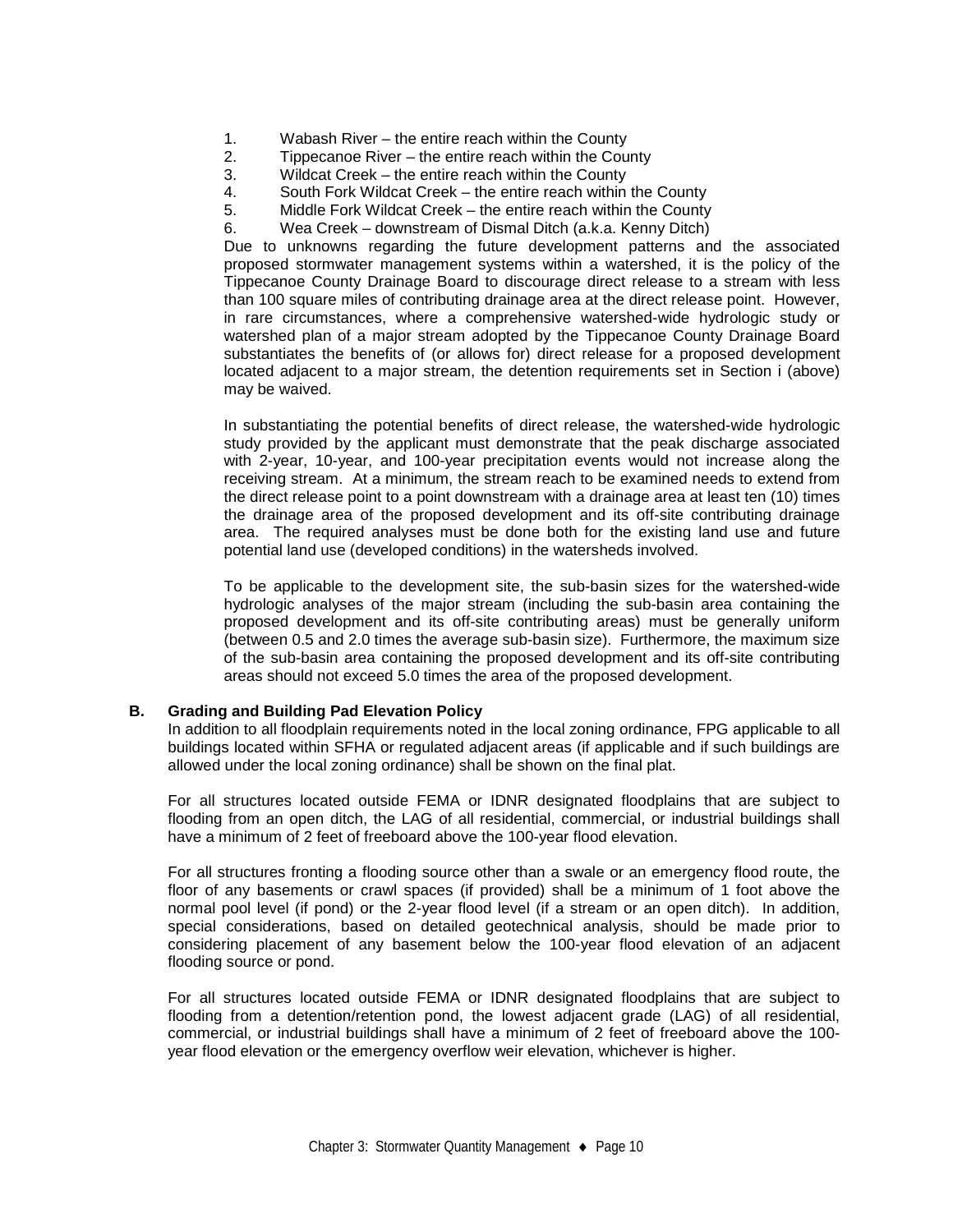For all structures, the building's lowest entry elevation shall be constructed such that drainage is not directed against the building and shall be in accordance with applicable local building codes. There shall be a positive slope drainage away from the building with maximum yard slopes that are 3:1 where soil has been disturbed during construction processes.

Overflow paths throughout the development resulting from a 100-year storm event, shall be determined, clearly shown on the plans, and contained in permanent drainage easements along the centerline of the flow path. No fences or landscaping shall be constructed within the easement areas that may impede the free flow of stormwater. For all structures adjacent to an overflow path, the minimum adjacent grade of the portion of the structure (the ground elevation next to the building after construction is completed that sits adjacent to the overflow path or may be subject to flooding by the overflow path) shall be a minimum of 1 foot above the estimated 100-year elevation of the overflow path using methodologies described in the Technical Standards.

In addition to the policies described above, potential flooding that would impact the site due to the minimum overtopping elevation of adjacent roads shall be considered.

It shall be the property owners' responsibility to maintain the natural features on their lots and to take preventive measures against any and all erosion and/or deterioration of natural or manmade features on their lots.

#### **C. Adjoining Property Impacts Policy**

Design and construction of the stormwater facility shall provide for the discharge of the stormwater runoff from off-site land areas as well as the stormwater from the area being developed (on-site land areas) to an acceptable outlet(s) (as determined by the Tippecanoe County Drainage Board) having capacity to receive upstream (off-site) and on-site drainage. The flow path from the development outfall(s) to a regulated drain or natural waterway (as determined by the Tippecanoe County Drainage Board) shall be provided on an exhibit that includes topographic information. Any existing field tile encountered during the construction shall also be incorporated into the proposed stormwater drainage system or tied to an acceptable outlet. In addition, no activities conducted as part of the development shall be allowed to obstruct the free flow of flood waters from an upstream property.

Where the outfall from a stormwater drainage system of any developer flows through real estate not owned by the developer prior to reaching a regulated drain or natural waterway (as determined by the Tippecanoe County Drainage Board), no approval shall be granted for the stormwater drainage system until all owners of real estate crossed by the outfall either consent in writing to the use of their real estate or are notified in writing of a hearing before the Tippecanoe County Drainage Board with respect to the proposed use. Written notice of the time and place of the hearing shall be made by: 1) mailing a copy of the notice by registered or certified mail, return receipt requested to such person's residence, place of business or employment with return receipt requested and returned showing receipt of such notice; 2) delivering a copy of such notice to the owner; or 3) leaving a copy of such notice at the owners dwelling house or usual place of abode. Such notice shall be personally delivered or mailed not less than seven (7) nor more than 14 days prior to the hearing. Proof of delivery of notice to each landowner shall be filed by affidavit with the Tippecanoe County Drainage Board prior to the hearing.

If an adequate outlet is not located on site, then off-site drainage improvements may be required. Those improvements may include but are not limited to: extending storm sewers, clearing, dredging and/or removal of obstructions to open drains or natural water courses, and the removal or replacement of undersized culvert pipes as required by the Tippecanoe County Drainage Board.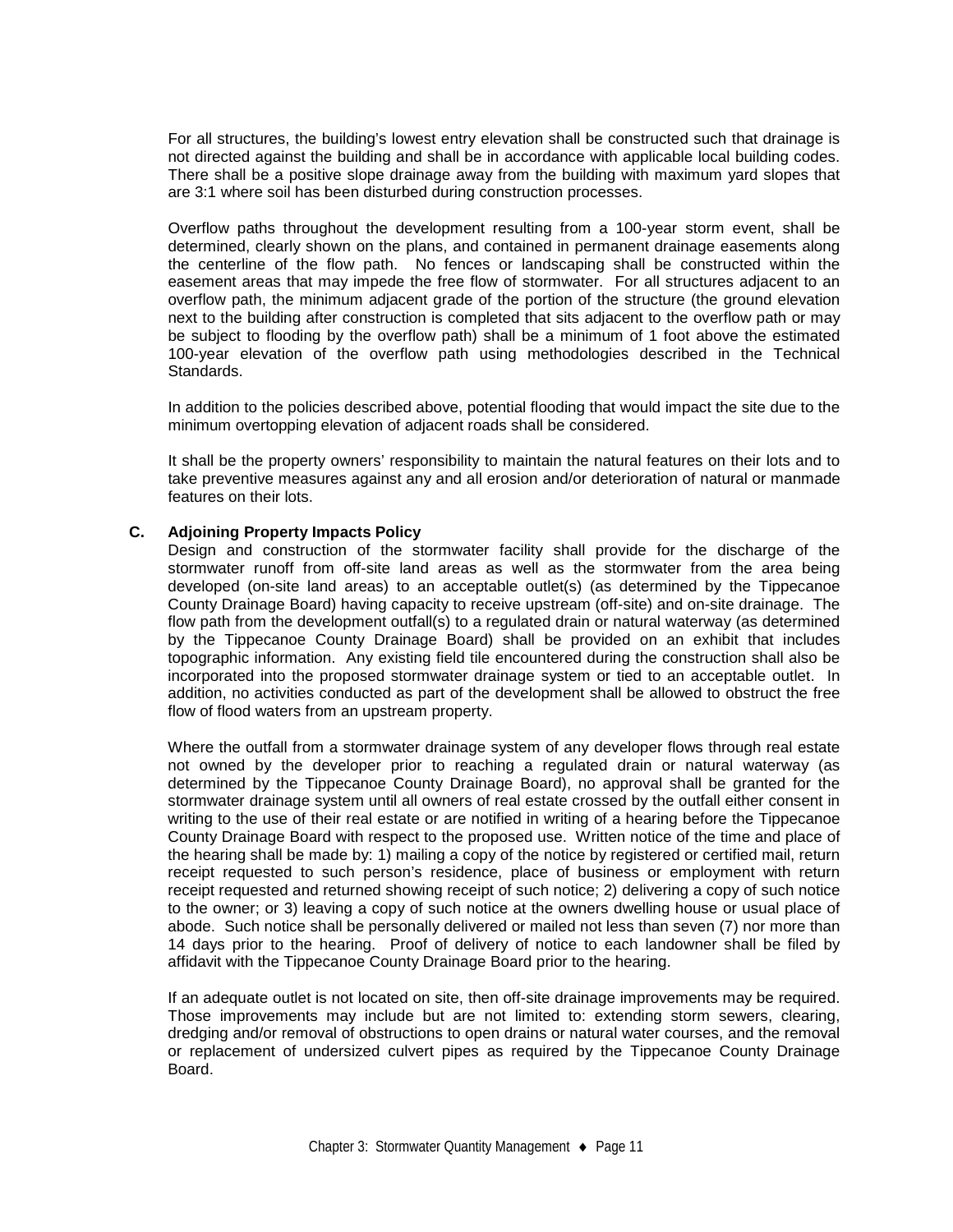#### **D. No Net Loss Floodplain Storage Policy**

Floodplains exist adjacent to all natural and man-made streams, regardless of contributing drainage area or whether they have been previously identified or mapped. Due to potential impacts of floodplain loss on peak flows in streams and on the environment, disturbance to floodplains should be avoided. When the avoidance of floodplain disturbance is not practical, the natural functions of floodplain should be preserved to the extent possible.

In an attempt to strike a balance between the legitimate need for economic development within Tippecanoe County and the need to preserve the natural functions of floodplains to the extent possible, compensatory excavation equivalent to the floodplain storage lost shall be required for all activities within floodplain of streams located in Tippecanoe County where drainage area of the stream is equal or larger than one square mile. This requirement shall be considered to be above and beyond the minimum requirements provided in the applicable flood hazard areas ordinance currently in effect in Tippecanoe County.

Computations must show no net loss of floodplain storage for 10-year, 50-year, and 100-year storm events. That is, the post-development 10-year floodplain storage along a stream shall be the same as the 10-year pre-development floodplain storage along the stream within the property limits or at a location approved by the Tippecanoe County Drainage Board; The postdevelopment 50-year floodplain storage along a stream shall be the same as the 50-year predevelopment floodplain storage along the stream within the property limits or at a location approved by the Tippecanoe County Drainage Board, and the post-development 100-year flood plain storage along the stream shall be the same as the 100-year pre-development flood plain storage along the stream within the property limits or at a location approved by the Tippecanoe County Drainage Board.

## **3. CALCULATIONS AND DESIGN STANDARDS AND SPECIFICATIONS**

The calculation methods as well as the type, sizing, and placement of all stormwater facilities shall meet the design criteria, standards, and specifications outlined in the Technical Standards. The methods and procedures in the Technical Standards are consistent with the policy stated above.

## **4. EASEMENT REQUIREMENTS FOR COUNTY REGULATED DRAIN PROJECTS**

NOTE: This section refers to regulated drain easement requirements for projects located within the county's jurisdiction. When the Tippecanoe County Drainage Board determines it is necessary to establish a new regulated drain, each developer must provide the necessary information and meet the requirements of the 1965 Indiana Drainage Code, as amended, for the establishment of a new Regulated Drain. Necessary easements for adequate maintenance of any new Regulated Drain shall be determined by the Tippecanoe County Drainage Board if not already established in this Ordinance.

## **5. PLACEMENT OF UTILITIES**

No utility company may disturb existing storm drainage facilities without the consent of the Tippecanoe County Surveyor, whose decision may be appealed to the Tippecanoe County Drainage Board.All existing drainage facilities shall have senior rights and damage to said facilities shall result in penalties as prescribed in Chapter 7 of this ordinance.

## **6. STRUCTURES NEAR COUNTY REGULATED DRAINS**

For Regulated Drains not located in platted subdivisions, unless otherwise approved by the Tippecanoe County Drainage Board, no permanent structure (including fences) shall be erected within seventy-five feet measured at right angles from a) the existing top edge of each bank of an open Regulated Drain, as determined by the Tippecanoe County Surveyor; or b) the center line of a tiled Regulated Drain.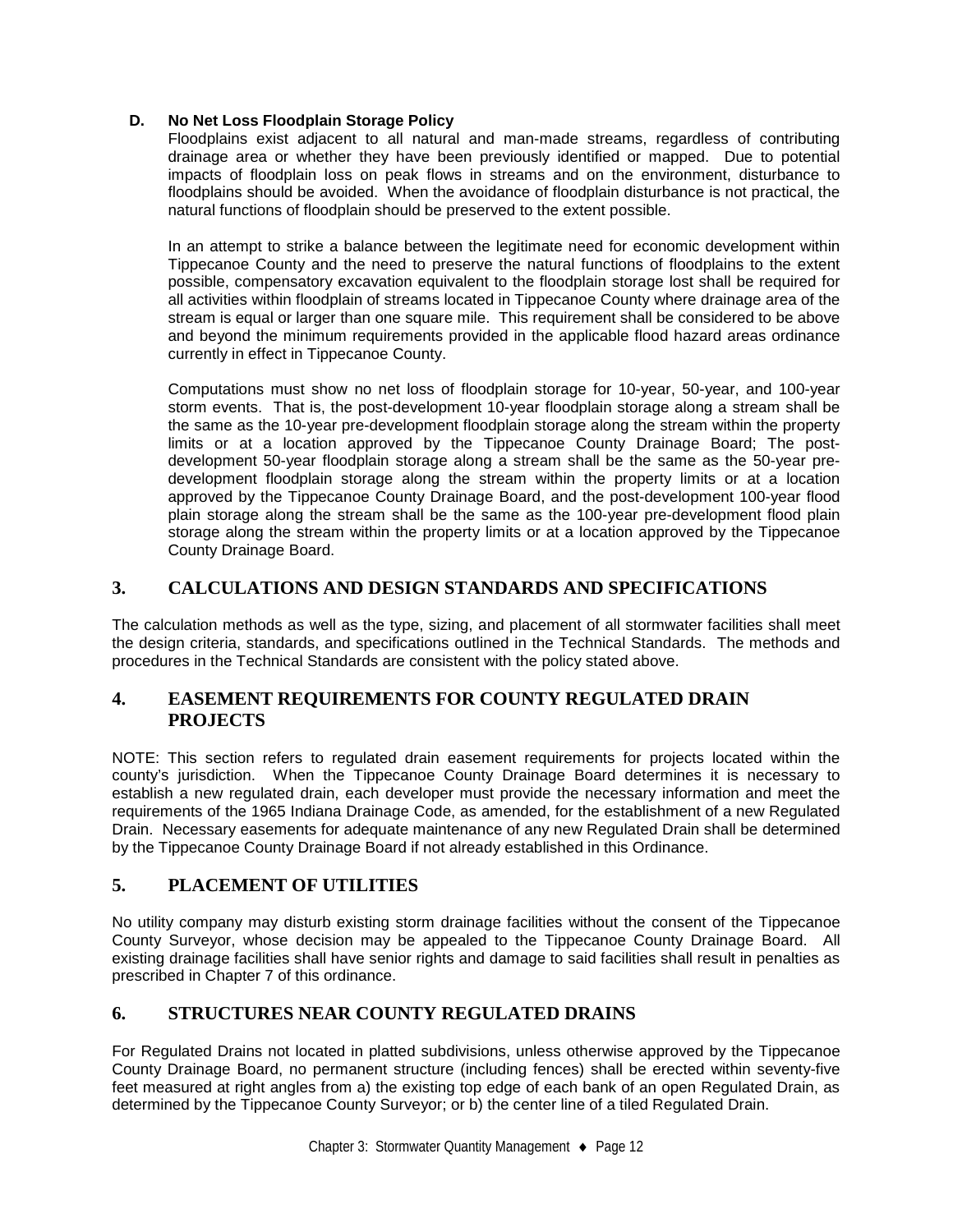## **7. INSPECTION, MAINTENANCE, RECORD KEEPING, AND REPORTING**

After the approval of the stormwater management permit by the Tippecanoe County Drainage Board and the commencement of construction activities, the Tippecanoe County Surveyor has the authority to conduct inspections of the work being done to insure full compliance with the provisions of this chapter, the Technical Standards, and the terms and conditions of the approved permit.

Long term inspection of stormwater quantity facilities shall be the responsibility of the Tippecanoe County Drainage Board. All public and privately owned stormwater quantity facilities will be inspected no less than once each year. The inspection will cover physical conditions, available storage capacity and the operational condition of key facility elements. Stormwater quantity facilities shall be maintained in good condition, in accordance with the terms and conditions of the approved stormwater management permit, and shall not be subsequently altered, revised or replaced except in accordance with the approved stormwater permit, or in accordance with approved amendments or revisions to the permit. If deficiencies are found during the inspection, the owner of the facility will be required to take all necessary measures to correct such deficiencies within 180 days. If the owner fails to correct the deficiencies within the allowed time period, the Tippecanoe County Drainage Board may undertake the work and collect the cost thereof, including court costs and attorney fees, from the owner using lien rights if necessary.

Assignment of responsibility for maintaining facilities serving more than one lot or holding shall be documented by appropriate covenants to property deeds, unless responsibility is formally accepted by a public body, and determined before the final stormwater permit is approved. Stormwater detention/retention basins may be donated to Tippecanoe County or other unit of government designated by the Tippecanoe County Drainage Board, for ownership and permanent maintenance providing Tippecanoe County or the other governmental unit is willing to accept responsibility therefore.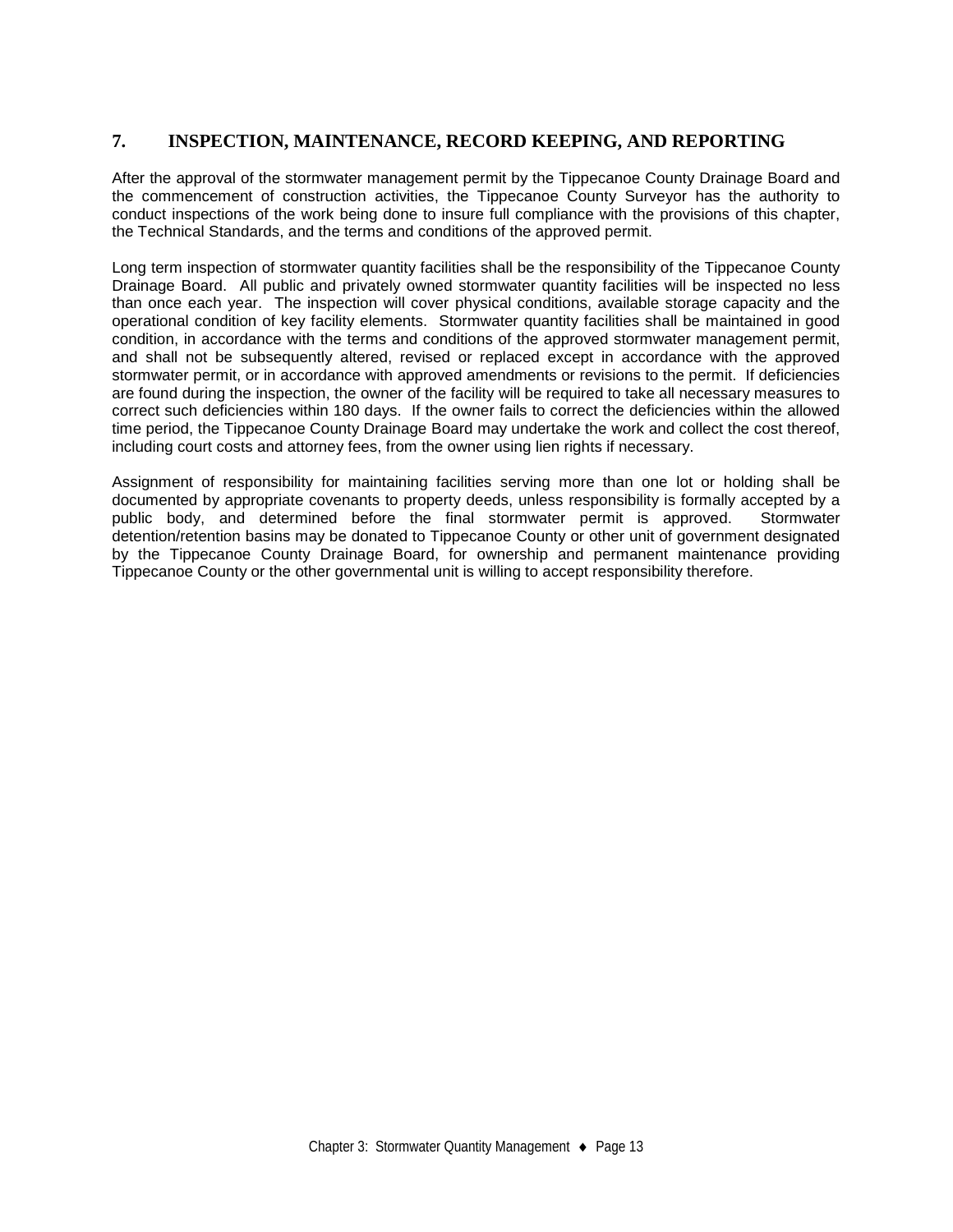

CHAPTER FOUR

# **STORMWATER POLLUTION PREVENTION FOR CONSTRUCTION SITES**

## **1. APPLICABILITY AND EXEMPTIONS**

The Tippecanoe County Drainage Board will require a Stormwater Pollution Prevention Plan (SWPPP), which includes erosion and sediment control measures and materials handling procedures, to be submitted as part of the construction plans and specifications for each project subject to the requirements of this chapter. Any project located within Tippecanoe County that includes clearing, grading, excavation, and other land disturbing activities, resulting in the disturbance of  $\frac{1}{2}$  acre or more of total land area, is subject to the requirements of this chapter. This includes both new development and re-development. This chapter also applies to disturbances of less than  $\frac{1}{2}$  acre of land that are part of a larger common plan of development or sale if the larger common plan will ultimately disturb ½ or more acres of land, within the MS4 area. Section 3 of this chapter provides guidelines for calculating land disturbance.

The requirements under this chapter do not apply to the following activities:

- a. agricultural land disturbing activities; or
- b. forest harvesting activities.

The requirements under this chapter do not apply to the following activities, provided other applicable state permits contain provisions requiring immediate implementation of soil erosion control measures:

- a. Landfills that have been issued a certification of closure under 329 IAC 10.
- b. Coal mining activities permitted under IC 14-34.
- c. Municipal solid waste landfills that are accepting waste pursuant to a permit issued by the Indiana Department of Environmental Management under 329 IAC 10 that contains equivalent stormwater requirements, including the expansion of landfill boundaries and construction of new cells either within or outside the original solid waste permit boundary.

For an individual lot where land disturbance is expected to be ½ acre or more, the individual lot owner must complete their own notice of intent letter, apply for a stormwater permit from the Tippecanoe County Drainage Board, and ensure that a sufficient construction and stormwater pollution prevention plan is completed and submitted in accordance with Chapter 6 of this Ordinance, regardless of whether the individual lot is part of a larger permitted project site.

An individual lot with land disturbance less than ½ acre, located within a larger permitted project site, is considered part of the larger permitted project site, and the individual lot operator must comply with the terms and conditions of the stormwater permit approved for the larger project site. The stormwater permit application for the larger project site must include detailed erosion and sediment control measures for individual lots. These individual lots are not required to submit their own stormwater permit application, but must obtain a stormwater review approval prior to receiving a building permit. Details of the permitting process are contained in Chapter 6.

It will be the responsibility of the project site owner to complete a stormwater permit application and ensure that a sufficient construction plan is completed and submitted to the Tippecanoe County Drainage Board in accordance with Chapter 6 of this Ordinance. It will be the responsibility of the project site owner to ensure compliance with this Ordinance during the construction activity and implementation of the construction plan, until the Tippecanoe County Drainage Board receives and approves a Notice of Termination. However, all persons engaging in construction and land disturbing activities on a permitted project site meeting the applicability requirements must comply with the requirements of this chapter and this Ordinance.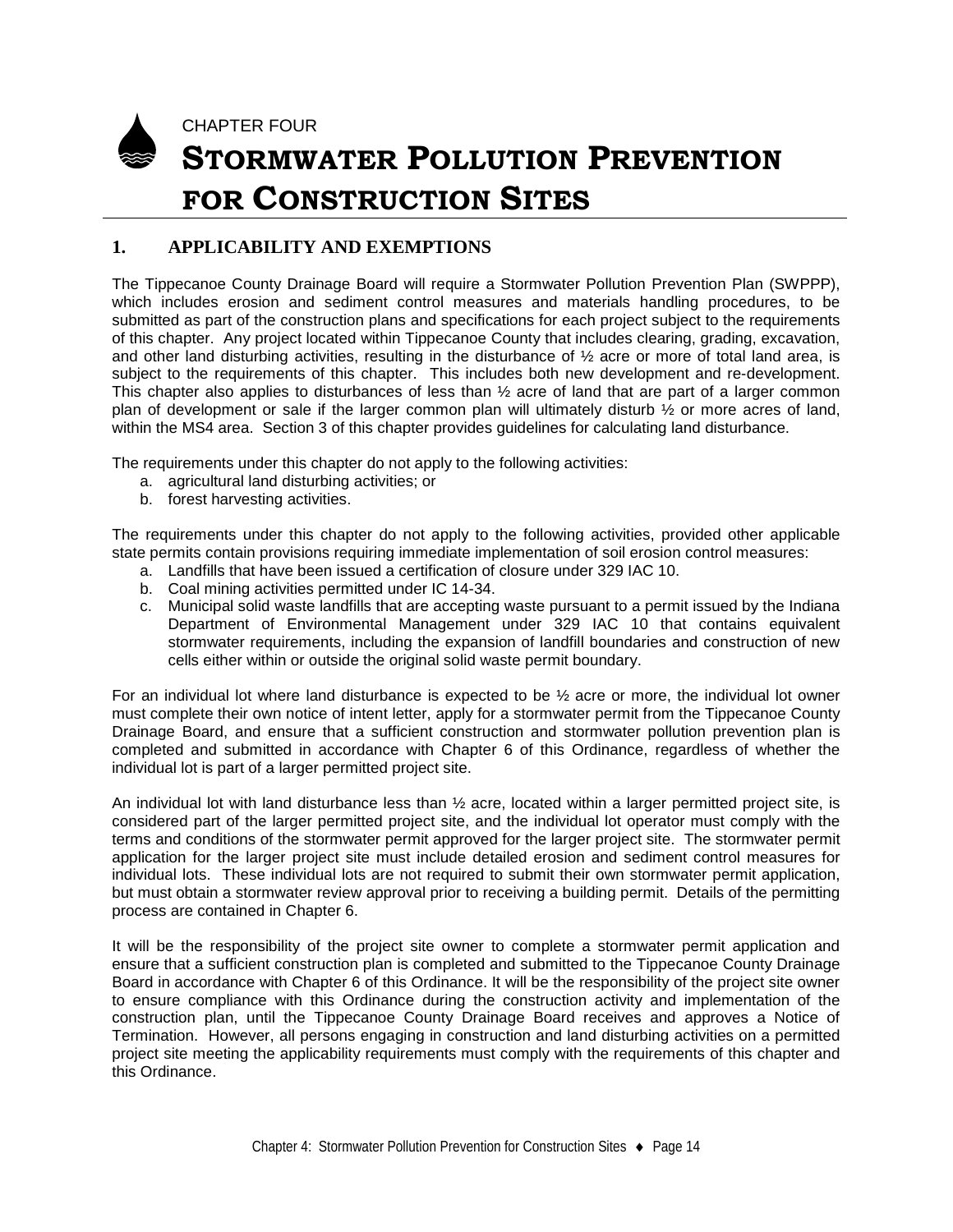## **2. POLICY ON STORMWATER POLLUTION PREVENTION**

Effective stormwater pollution prevention on construction sites is dependent on a combination of preventing movement of soil from its original position (erosion control), intercepting displaced soil prior to entering a waterbody (sediment control), and proper on-site materials handling. The developer must submit to the Tippecanoe County Drainage Board, a SWPPP with detailed erosion and sediment control plans as well as a narrative describing materials handling and storage, and construction sequencing. The following principles apply to all land-disturbing activities and shall be considered in the preparation of a Stormwater Pollution Prevention Plan within Tippecanoe County.

- A. Minimize the potential for soil erosion by designing a development that fits the topography and soils of the site. Deep cuts and fills in areas with steep slopes should be avoided wherever possible, and natural contours should be followed as closely as possible.
- B. Existing natural vegetation shall be retained and protected wherever possible. Areas immediately adjacent (within 35 feet of top of bank) to watercourses and lakes also should be left undisturbed wherever possible. Unvegetated areas or vegetated areas with less than 70% cover that are scheduled or likely to be left inactive for 15 days or more must be temporarily or permanently stabilized with measures appropriate for the season to reduce erosion potential. Alternative measures to site stabilization may be acceptable if the project site owner or their representative can demonstrate they have implemented and maintained erosion and sediment control measures adequate to prevent sediment discharge from the inactive area.
- C. All activities on a site should be conducted in a logical sequence so that the smallest practical area of land will be exposed for the shortest practical period of time during development.
- D. The length and steepness of designed slopes should be minimized to reduce erosion potential. Drainage channels and swales must be designed and adequately protected so that their final gradients and resultant velocities will not cause erosion in the receiving channel or at the outlet. Methods for determining acceptable velocities are included in the Tippecanoe County Stormwater Technical Standards Manual.
- E. Sediment-laden water which otherwise would flow from the project site shall be treated by erosion and sediment control measures appropriate to minimize sedimentation. A stable construction site access shall be provided at all points of construction traffic ingress and egress to the project site.
- F. Appropriate measures shall be implemented to prevent wastes or unused building materials, including, garbage, debris, packaging material, fuels and petroleum products, hazardous materials or wastes, cleaning wastes, wastewater, concrete truck washout, and other substances from being carried from a project site by runoff or wind. Identification of areas where concrete truck washout is permissible must be clearly posted at appropriate areas of the site. Wastes and unused building materials shall be managed and disposed of in accordance with all applicable State statutes and regulations. Proper storage and handling of materials such as fuels or hazardous wastes, and spill prevention and cleanup measures shall be implemented to minimize the potential for pollutants to contaminate surface or ground water or degrade soil quality.
- G. Public or private roadways shall be kept cleared of accumulated sediment that is a result of runoff or tracking. Bulk clearing of accumulated sediment shall not include flushing the area with water. Cleared sediment shall be redistributed or disposed of in a manner that is in accordance with all applicable statutes and regulations.
- H. Collected runoff leaving a project site must be either discharged directly into a well-defined, stable receiving channel, or diffused and released to adjacent property without causing an erosion or pollutant problem to the adjacent property owner.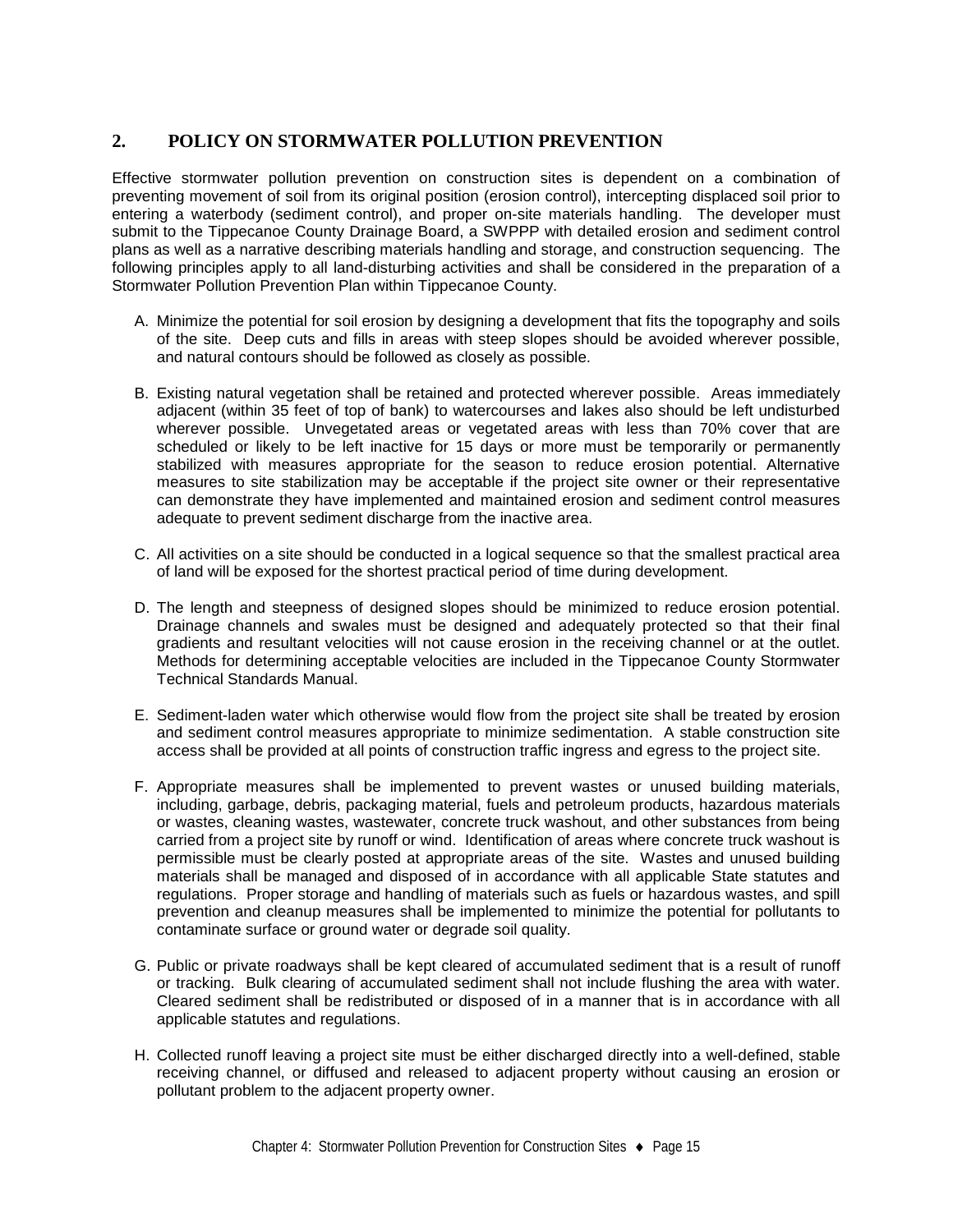I. Natural features, including wetlands, shall be protected from pollutants associated with stormwater runoff.

## **3. CALCULATIONS AND DESIGN STANDARDS AND SPECIFICATIONS**

In calculating the total area of land disturbance, for the purposes of determining applicability of this chapter to the project, the following guidelines shall be used:

- A. Off-site construction activities that provide services (for example, road extensions, sewer, water, and other utilities) to a land disturbing project site, must be considered as a part of the total land disturbance calculation for the project site, when the activity is under the control of the project site owner.
- B. Strip developments will be considered as one (1) project site and must comply with this chapter unless the total combined disturbance on all individual lots is less than  $\frac{1}{2}$  acre and is not part of a larger common plan of development or sale.
- C. To determine if multi-lot project sites are regulated by this rule, the area of land disturbance shall be calculated by adding the total area of land disturbance for improvements, such as, roads, utilities, or common areas, and the expected total disturbance on each individual lot, as determined by the following:
	- i. For a single-family residential project site where the lots are one-half (0.5) acre or more, one-half (0.5) acre of land disturbance must be used as the expected lot disturbance.
	- ii. For a single-family residential project site where the lots are less than one half (0.5) acre in size, the total lot must be calculated as being disturbed.
	- iii. To calculate lot disturbance on all other types of projects sites, such as industrial and commercial projects project sites, a minimum of ½ acre of land disturbance must be used as the expected lot disturbance, unless the lots are less than  $\frac{1}{2}$  acre in size, in which case the total lot must be calculated as being disturbed.

The calculation methods as well as the type, sizing, and placement of all stormwater pollution prevention measures for construction sites shall meet the design criteria, standards, and specifications outlined in the *Indiana Stormwater Quality Manual* or the Technical Standards. The methods and procedures included in these two references are in keeping with the above stated policy and meet the requirements of IDEM's Rule 5.

## **4. INSPECTION, MAINTENANCE, RECORD KEEPING, AND REPORTING**

Following approval of the stormwater management permit by the Tippecanoe County Drainage Board and commencement of construction activities, the Tippecanoe County Drainage Board has the authority to conduct inspections of the site to insure full compliance with the provisions of this chapter, the *Indiana Stormwater Quality Manual*, and the terms and conditions of the approved permit.

A self-monitoring program must be implemented by the project site owner to insure the stormwater pollution prevention plan is working effectively. A trained individual, as defined in the Technical Standards, shall perform a written evaluation of the project site by the end of the next business day following each measurable storm event. If there are no measurable storm events within a given week, the site should be monitored at least once in that week. Weekly inspections shall continue until the entire site has been stabilized and a Notice of Termination has been issued. The inspector shall look at the maintenance of existing stormwater pollution prevention measures, including erosion and sediment control measures, drainage structures, and construction materials storage/containment facilities, to ensure they are functioning properly. The inspector shall also identify additional measures, beyond those originally identified in the stormwater pollution prevention plan, necessary to remain in compliance with all applicable statutes and regulations.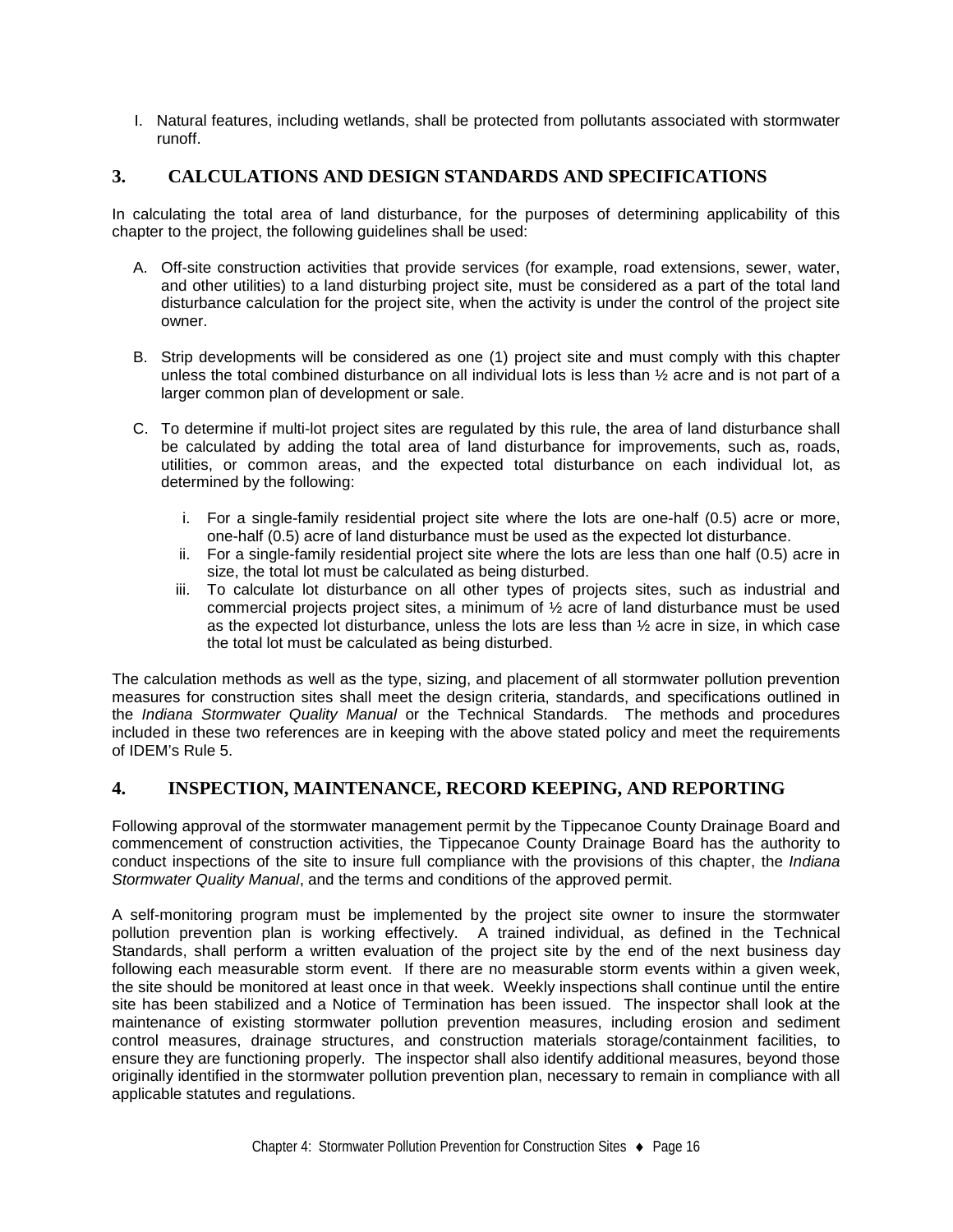The resulting evaluation reports must include the name of the individual performing the evaluation, the date of the evaluation, problems identified at the project site, and details of maintenance, additional measures, and corrective actions recommended and completed. A form for documenting these inspections can be found in Appendix B of the Technical Standard.

The stormwater pollution prevention plan shall serve as a guideline for stormwater quality, but should not be interpreted to be the only basis for implementation of stormwater quality measures for a project site. The project site owner is responsible for implementing, in accordance with this chapter, all measures necessary to adequately prevent polluted stormwater runoff. Recommendations by the inspector for modified stormwater quality measures should be implemented.

Although self-monitoring reports do not need to be submitted to the Tippecanoe County Drainage Board, the Tippecanoe County Drainage Board has the right to request complete records of maintenance and monitoring activities involving stormwater pollution prevention measures. All evaluation reports for the project site must be made available to the Tippecanoe County Drainage Board, in an organized fashion, within forty-eight (48) hours of a request.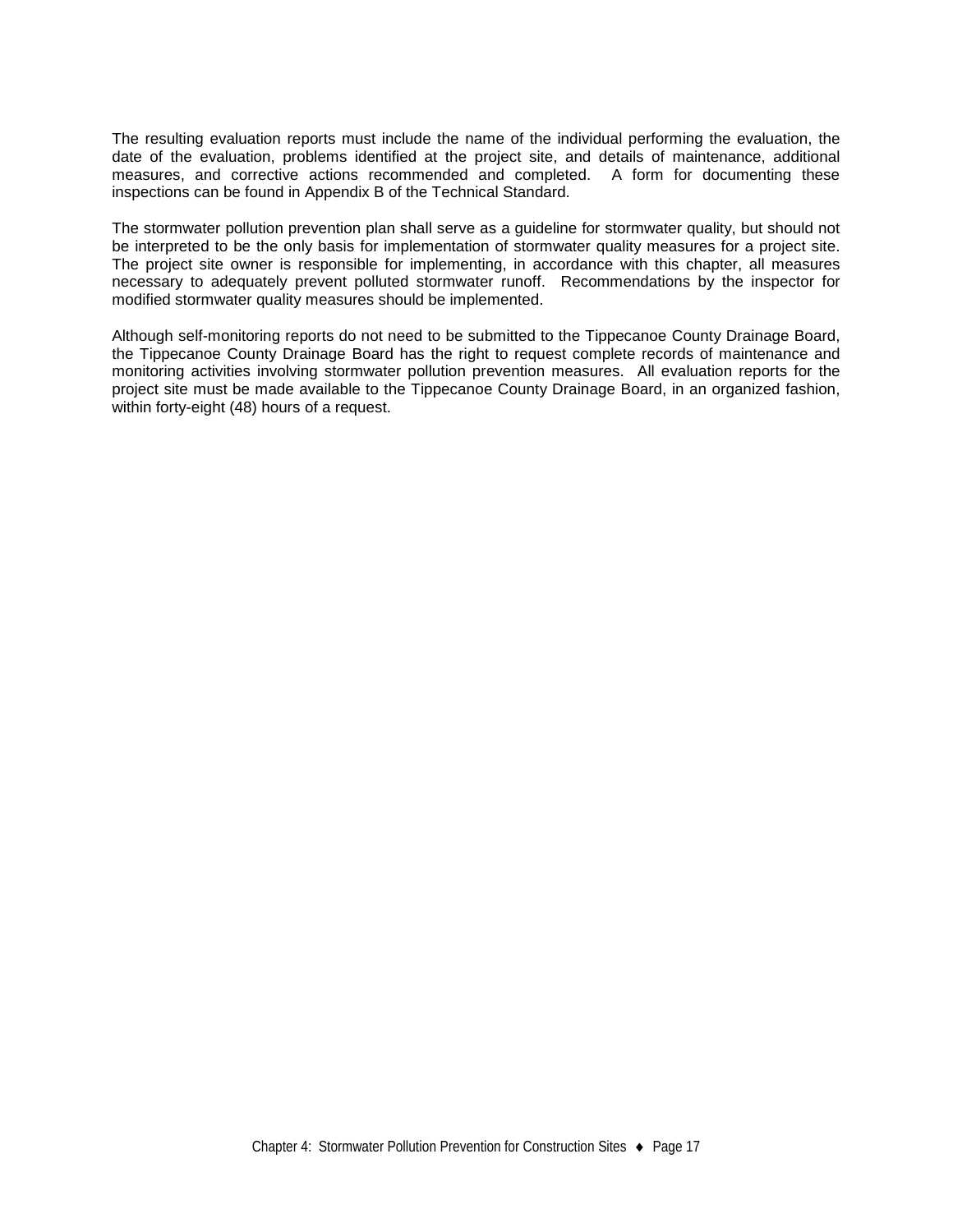

# **STORMWATER QUALITY MANAGEMENT FOR POST-CONSTRUCTION**

## **1. APPLICABILITY AND EXEMPTIONS**

In addition to the requirements of Chapter 4, the stormwater pollution prevention plan, which is to be submitted to the Tippecanoe County Drainage Board as part of the stormwater management permit application, must also include post-construction stormwater quality measures. These measures are incorporated as a permanent feature into the site plan and are left in place following completion of construction activities to continuously filter stormwater runoff from the stabilized site. Any project located within Tippecanoe County that includes clearing, grading, excavation, and other land disturbing activities, resulting in the disturbance of  $\frac{1}{2}$  acre or more of total land area, is subject to the requirements of this chapter. This includes both new development and re-development, and disturbances of less than ½ acre of land that are part of a larger common plan of development or sale if the larger common plan will ultimately disturb ½ or more acres of land, within the MS4 area.

The requirements under this chapter do not apply to the following activities:

- A. agricultural land disturbing activities; or
- B. forest harvesting activities; or

CHAPTER FIVE

- C. construction activities associated with a single family residential dwelling disturbing less than 5 acres, when the dwelling is not part of a larger common plan of development or sale; or
- D. single family residential developments consisting of four or less lots; or
- E. a single-family residential strip development where the developer offers for sale or lease without land improvements and the project is not part of a larger common plan of development of sale; or
- F. individual building lots within a larger permitted project.

The requirements under this chapter do not apply to the following activities, provided other applicable state permits contain provisions requiring immediate implementation of soil erosion control measures:

- A. Landfills that have been issued a certification of closure under 329 IAC 10.
- B. Coal mining activities permitted under IC 14-34.
- C. Municipal solid waste landfills that are accepting waste pursuant to a permit issued by the Indiana Department of Environmental Management under 329 IAC 10 that contains equivalent stormwater requirements, including the expansion of landfill boundaries and construction of new cells either within or outside the original solid waste permit boundary.

It will be the responsibility of the project site owner to complete a stormwater permit application and ensure that a sufficient construction plan is completed and submitted to the Tippecanoe County Drainage Board in accordance with Chapter 6 of this Ordinance. It will be the responsibility of the project site owner to ensure proper construction and installation of all stormwater BMPs in compliance with this Ordinance and with the approved stormwater management permit, and to notify the Tippecanoe County Drainage Board with a sufficient Notice of Termination upon completion of the project and stabilization of the site. However, all eventual property owners of stormwater quality facilities meeting the applicability requirements must comply with the requirements of this chapter and this Ordinance.

## **2. POLICY ON STORMWATER QUALITY MANAGEMENT**

It is recognized that developed areas, as compared to undeveloped areas, generally have increased imperviousness, decreased infiltration rates, increased runoff rates, and increased concentrations of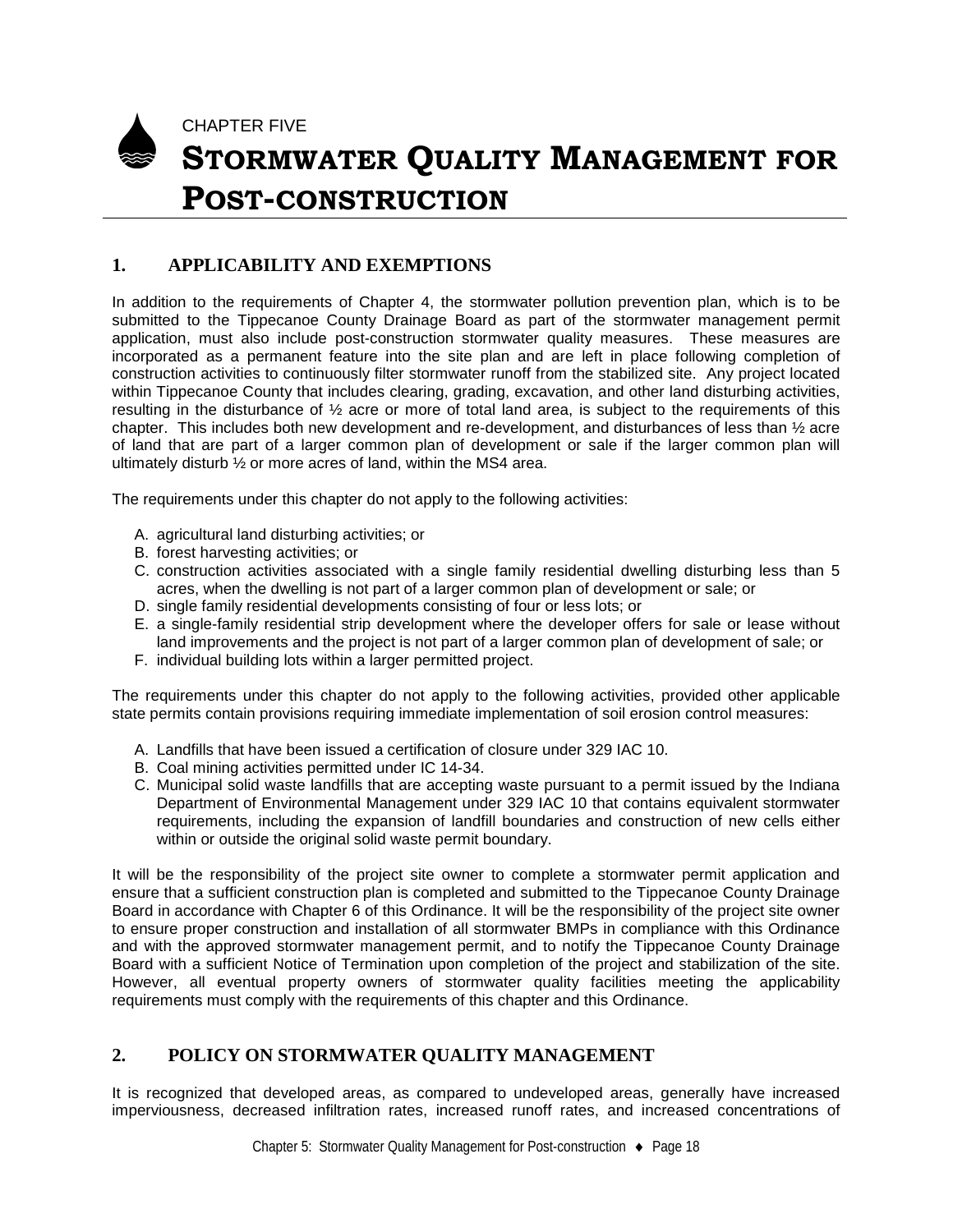pollutants such as fertilizers, herbicides, greases, oil, salts and other pollutants. As new development and re-development continues in Tippecanoe County measures must be taken to intercept and filter pollutants from stormwater runoff prior to reaching regional creeks, streams, and rivers in order to preserve fishable and swimmable conditions. Through the use of Best Management Practices (BMP), stormwater runoff will be filtered and harmful amounts of sediment, nutrients and contaminants will be removed. The project site owner must submit to the Tippecanoe County Drainage Board, a Storm Water Pollution Prevention Plan (SWPPP) which shows placement of appropriate BMP(s) from a pre-approved list of BMPs specified in the *Indiana Stormwater Quality Manual* or the Technical Standards. The noted BMPs must be designed, constructed, and maintained according to guidelines provided or referenced in the *Indiana Stormwater Quality Manual* or the Technical Standards. Practices other than those specified in the pre-approved list may be utilized. However, the burden of proof, as to whether the performance and ease of maintenance of such practices will be according to guidelines provided in the *Indiana Stormwater Quality Manual* or the Technical Standards, shall be placed with the applicant. Details regarding the procedures and criteria for consideration of approval of such BMPs are provided in the Technical Standards.

Requirements of this Ordinance and the Technical Standards with regard to post-construction stormwater quality management can be satisfied through a variety of methods broadly categorized under two general approaches:

- 1. Conventional Approach
- 2. Low Impact Development (LID) Approach

The site developer and designer are encouraged to review the LID discussion in the Technical Standards prior to site design.

Gasoline outlets and refueling areas must install appropriate practices to reduce lead, copper, zinc, and polyaromatic hydrocarbons in stormwater runoff. These requirements will apply to all new facilities and existing facilities that replace their tanks.

## **3. CALCULATIONS AND DESIGN STANDARDS AND SPECIFICATIONS**

Calculation of land disturbance shall follow the guidelines discussed in Chapter 4, Section 3.

The calculation methods as well as the type, sizing, and placement of all stormwater quality management measures, or BMPs shall meet the design criteria, standards, and specifications outlined in the *Indiana Stormwater Quality Manual* or the Technical Standards. The methods and procedures included in these two references are in keeping with the above stated policy and meet the requirements of IDEM's Rule 13.

#### **4. EASEMENT REQUIREMENTS**

All stormwater quality management systems, including detention or retention basins, filter strips, pocket wetlands, in-line filters, infiltration systems, conveyance systems, structures and appurtenances located outside of the right-of-way shall be incorporated into permanent easements or included in a Master Covenant and Agreement. For developments occurring within the County's unincorporated areas and/or at the discretion of the Tippecanoe County Drainage Board, the developer shall petition to establish the noted system as a portion of regulated drain pursuant to the provisions of I.C.-36-9-27-54, and the drainage plan shall not be approved until such petition is submitted in a form approved by the Surveyor and the Drainage Board. For the purposes of monitoring, inspection, and general maintenance activities, the petition shall include a 30-foot wide perimeter beyond the actual footprint of the stormwater quality management facility.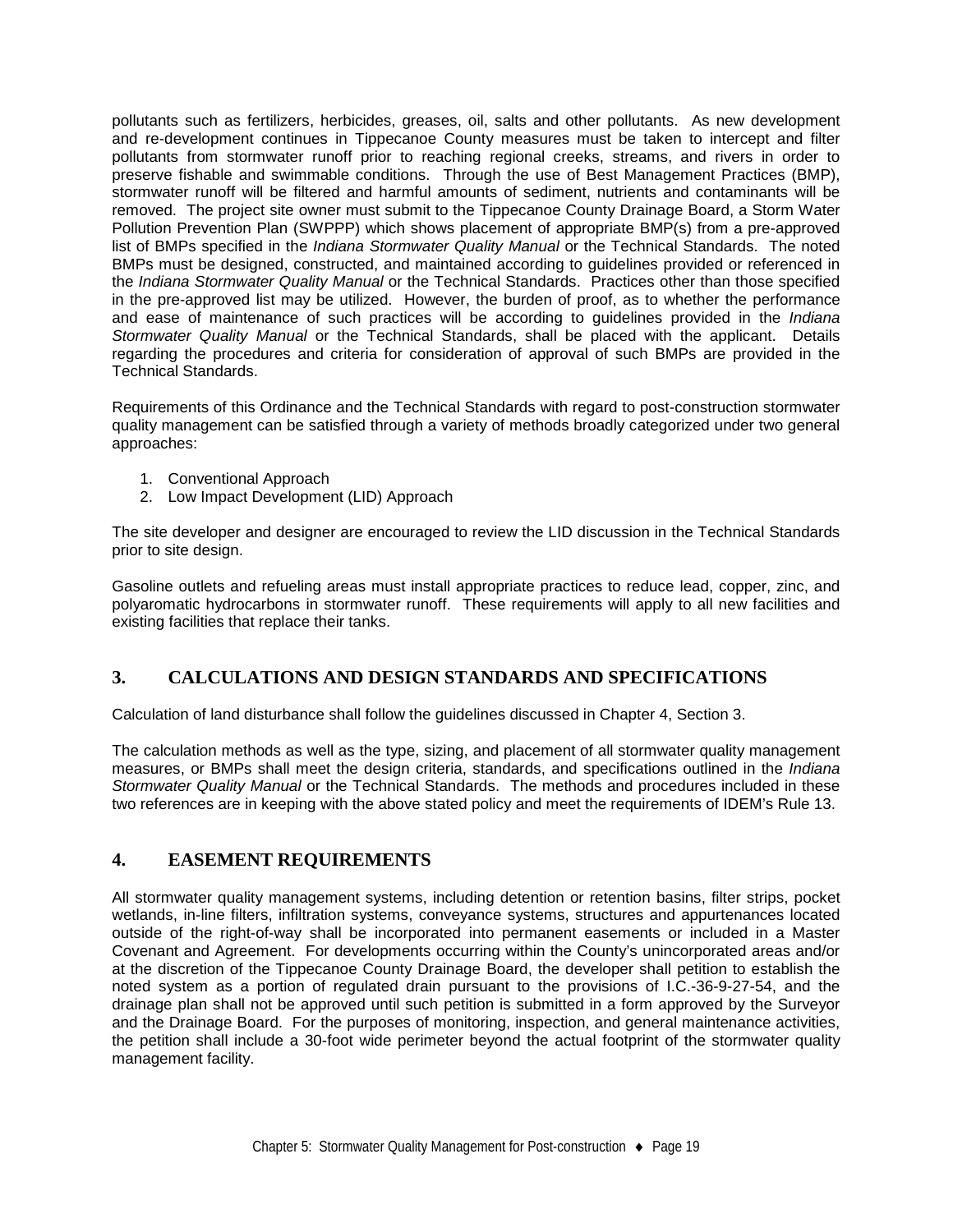## **5. INSPECTION, MAINTENANCE, RECORD KEEPING, AND REPORTING**

After the approval of the stormwater management permit by the Tippecanoe County Drainage Board and the commencement of construction activities, the Tippecanoe County Drainage Board has the authority to conduct inspections of the work being done to ensure full compliance with the provisions of this chapter, the Technical Standards or *Indiana Stormwater Quality Manual,* and the terms and conditions of the approved permit. The inspections will cover physical conditions, available water quality volume capacity, and the operational condition of key facility elements.

Stormwater quality facilities shall be maintained in good condition, in accordance with the Operation and Maintenance Manual. This Manual shall not be subsequently altered, revised or replaced except in accordance with the approved stormwater permit, or in accordance with approved amendments or revisions in the permit.

Following completion of construction and formal acceptance, inspection and maintenance of publicly owned stormwater quality facilities shall be the responsibility of the Tippecanoe County Drainage Board. Inspection and maintenance of privately owned stormwater quality facilities shall be the responsibility of the owner.

All stormwater quality facilities will be inspected by representatives of the project site owner until the project is complete and a Notice of Termination has been approved. Inspection frequency shall follow specifications included in the Operation and Maintenance Manual submitted as part of the permit application. Optional inspection checklists for some of the more common BMPs can be found in Appendix B of the Technical Standards. Following project completion, the owner is responsible for inspection and maintenance of the stormwater quality facilities. The Tippecanoe County Drainage Board has the authority to conduct inspections following project completion to ensure full compliance with the provisions of this chapter. Noted deficiencies and recommended corrective action will be included in an inspection report. If deficiencies are found during the inspection, the owner of the stormwater quality facility will be notified by the Tippecanoe County Drainage Board and will be required to take all necessary measures to correct such deficiencies. If the owner fails to correct the deficiencies within the allowed time period, as specified in the notification letter, the Tippecanoe County Drainage Board will undertake the work and collect from the owner using lien rights if necessary.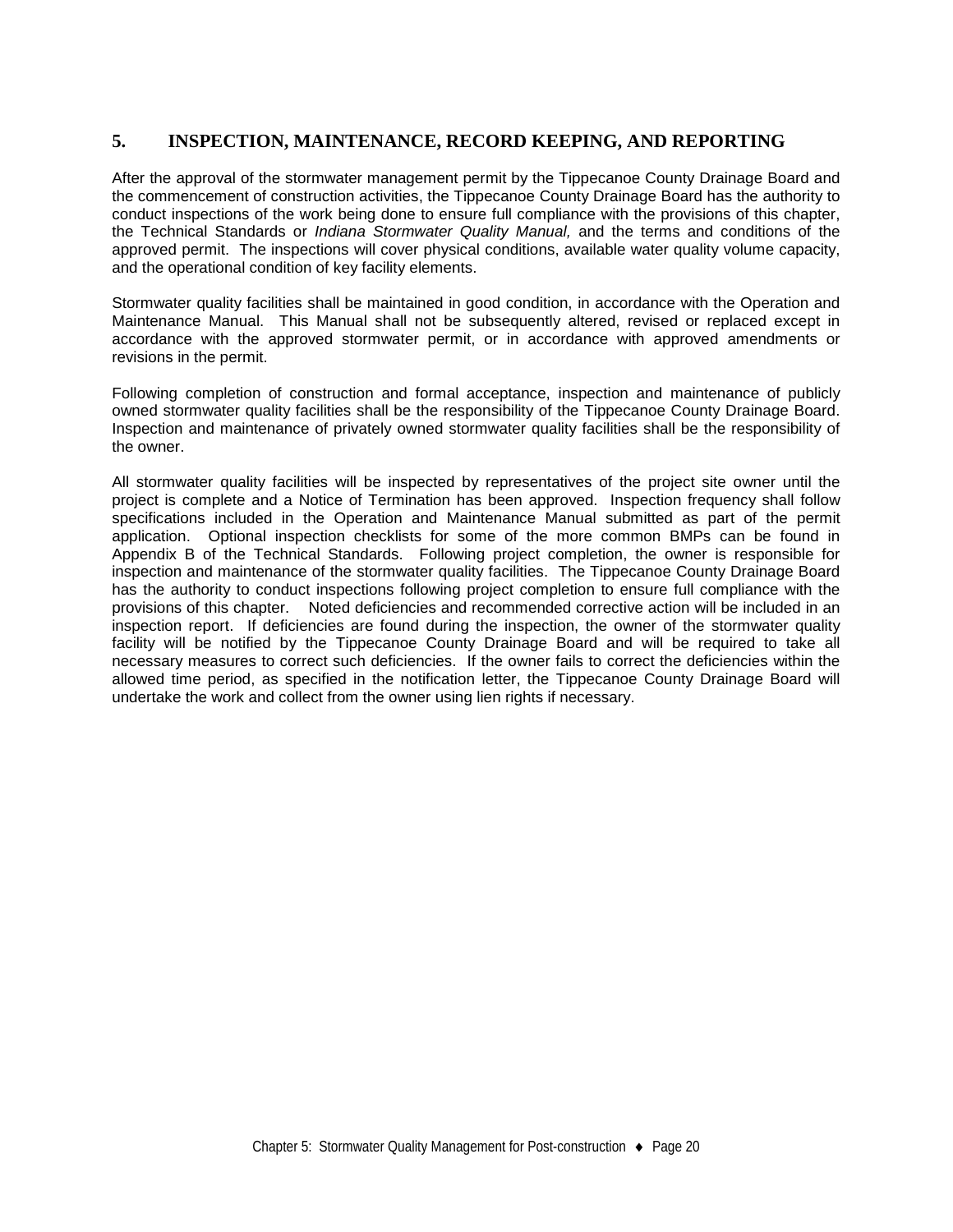

## CHAPTER SIX **PERMIT REQUIREMENTS AND PROCEDURES**

## **1. PRELIMINARY DRAINAGE APPROVALS**

In order to gain an understanding of the drainage requirements for a specific project, a developer may submit preliminary drainage plans and calculations, certified by a licensed professional engineer or a licensed land surveyor registered in the State of Indiana, for review by the Tippecanoe County Drainage Board. A preliminary drainage approval may be obtained prior to preliminary plat approval for subdivisions. The direction provided by the Tippecanoe County Drainage Board during such a review is based on preliminary data and shall not be construed as an approval or binding on either party. The following is a general listing of minimum data requirements for the review of preliminary drainage plans:

- A. Two (2) complete sets of plans.
- B. Drainage Narrative.
- C. Watershed Boundaries with USGS Contours or best information possible.
- D. Existing and proposed regulated drains.
- E. Drainage Calculations to support narrative:
	- i. Existing and proposed runoff
	- ii. Existing and proposed curve number<br>iii. Existing and proposed time of concer
	- Existing and proposed time of concentration
	- iv. Upstream and downstream restrictions
- F. Proof of Notification for obtaining any needed consents, off-site easements, or right-of-way, if required.
- G. Topographic map of the project with layout.

## **2. PERMIT PROCEDURES**

This section applies to all development, or re-development of land. Individual lots in residential subdivisions with land disturbance less than  $\frac{1}{2}$  acre, which are developed within a larger permitted project site, should refer to Section 4 for plan review requirements and procedures.

There are two scenarios for permit application and processing procedures. One process is followed for projects located within unincorporated areas of Tippecanoe County; the other process is for projects that impact Tippecanoe County regulated drains but are located within the jurisdictional areas of the city of Lafayette, the city of West Lafayette, the town of Battleground, the town of Dayton, Purdue University, or Ivy Tech Community College.

#### **A. Within Unincorporated Areas of Tippecanoe County**

For projects located within unincorporated areas of Tippecanoe County, the project site owner shall submit an application for a stormwater management permit to the Tippecanoe County Drainage Board. The application will include a Notice of Intent letter (NOI), proof of public notice, construction plan sheets, stormwater drainage technical report, a stormwater pollution prevention plan, and any other necessary support information. Specific information to be included in the application can be found in Section 3 below. Two copies of each application must be submitted to the Tippecanoe County Drainage Board. Additionally, a digital copy of the construction plans is required in a format approved by the Tippecanoe County Drainage Board.

If the project must go through a scheduled meeting, all information must be submitted at least thirty (30) days prior to the regularly scheduled meeting. The Tippecanoe County Drainage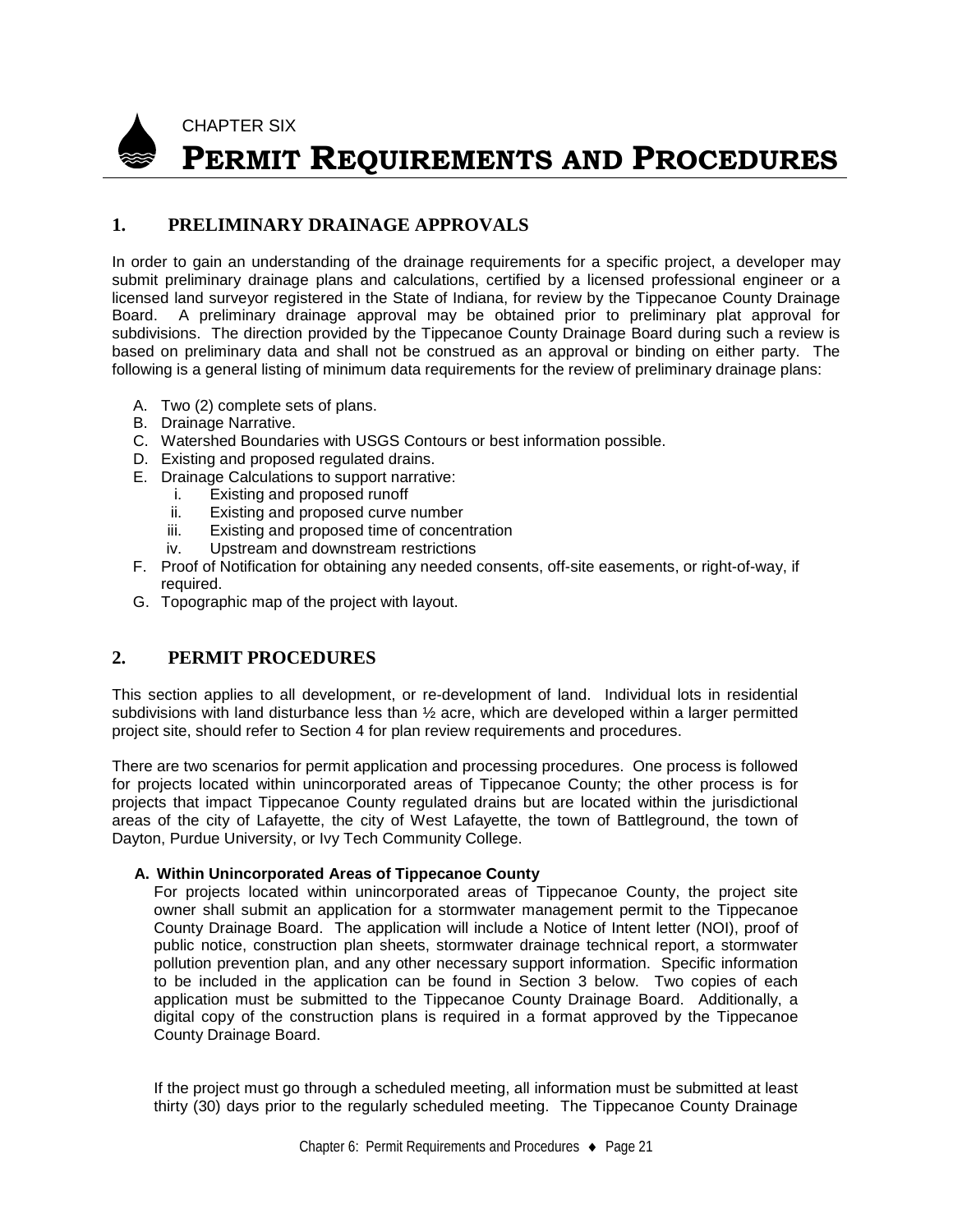Board shall furnish the applicant a written list of objections to the plans and supporting data submitted by the applicant. A resubmittal from the applicant addressing the list of objections shall be provided to the Tippecanoe County Drainage Board at least ten (10) days prior to the scheduled meeting. Plans in substantial compliance with the requirements of this Ordinance and the Technical Standards that need to go through a scheduled meeting shall be placed on the agenda with a recommendation for Conditional Approval or Construction Approval. If the Tippecanoe County Drainage Board approves the project, the plans will be signed by the Tippecanoe County Surveyor's Office after Construction Approval has been granted.

If the project does not require Drainage Board approval at a scheduled meeting, the Tippecanoe County Surveyor's Office will provide written comments and sign the plans after Construction Approval has been granted. Once the plans have been signed, and after a preconstruction meeting has been held, construction can commence.

The project site owner must notify the Tippecanoe County Drainage Board and IDEM 48 hours before beginning construction. Notification shall be in the form of an updated NOI. Once construction starts, the project owner shall monitor construction activities and inspect all stormwater pollution prevention measures in compliance with this ordinance and the terms and conditions of the approved permit. Upon completion of construction activities, as-built plans must be submitted to the Tippecanoe County Drainage Board. A Notice of Termination (NOT) shall be sent to the Tippecanoe County Drainage Board once the construction site has been stabilized and all temporary erosion and sediment control measures have been removed. The Tippecanoe County Drainage Board, or representative, shall inspect the construction site to verify the requirements for an NOT have been met. Once the applicant receives a "verified" copy of the NOT, they must forward a copy to IDEM. Permits issued under this scenario will expire 5 years from the date of issuance. If construction is not completed within 5 years, the NOI must be resubmitted at least 90 days prior to expiration. No additional Rule 5 (327 IAC 15-5) permit is required from IDEM for projects within the unincorporated areas of Tippecanoe County since the Tippecanoe County Drainage Board is mandated to serve as a Qualified Local Program, which is viewed by IDEM as the equivalent to Rule 5.

#### **B. Within Other Jurisdictional Areas**

For projects located within other jurisdictional areas, but impacting Tippecanoe County regulated drains, the project site owner must submit two (2) copies of the construction plans (which include drainage plans), erosion and sediment control plans, and a stormwater drainage technical report to the Tippecanoe County Drainage Board. Additionally, a digital copy of the construction plans is required in a format approved by the Tippecanoe County Drainage Board. If the project must go through a scheduled meeting, all information must be submitted at least thirty (30) days prior to its regularly scheduled meeting. The Tippecanoe County Drainage Board shall furnish the applicant a written list of objections to the plans and supporting data submitted by the applicant. This list of objections, if any, will be related only to the project's impact on Tippecanoe County regulated drains. A resubmittal from the applicant addressing the list of objections shall be provided to the Tippecanoe County Drainage Board at least ten (10) days prior to the scheduled meeting. Plans in substantial compliance with the requirements of this Ordinance and the Technical Standards that need to go through a scheduled meeting shall be placed on the agenda with a recommendation for Conditional Approval or Construction Approval. If the Tippecanoe County Drainage Board approves the project, the applicant must satisfactorily address all issues listed in the conditional approval to obtain construction approval. This approval does *not* alleviate the applicant's responsibility to comply with Ordinance, policy, or resolution requirements of the local jurisdictional entity.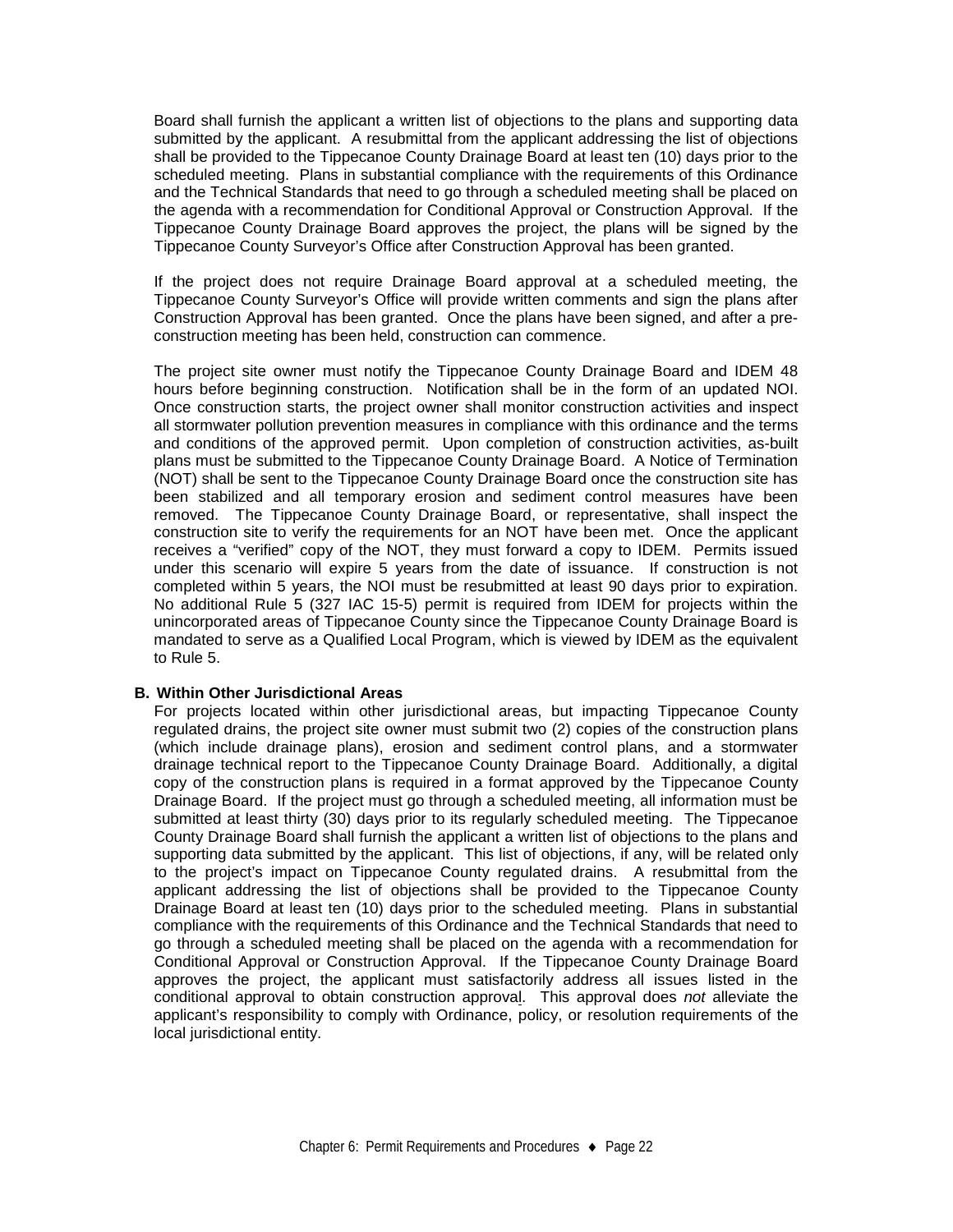## **3. INFORMATION REQUIREMENTS**

Specific projects or activities may be exempt from all or part of the informational requirements listed below. Exemptions are detailed in the "Applicability and Exemptions" Sections of Chapters 2 through 5. If a project or activity is exempt from any or all requirements of this ordinance, an application should be filed listing the exemption criteria met, in lieu of the information requirements listed below. This level of detailed information is not required from individual lots in residential subdivisions with land disturbance less than ½ acre of land, which are developed within a larger permitted project site. Review and approval of such lots is covered under Section 4 of this Chapter.

The different elements of a permit submittal include a Notice of Intent (NOI), proof of publication of a public notice, construction plans, a stormwater drainage technical report, a stormwater pollution prevention plan for active construction sites, a post-construction stormwater pollution prevention plan, and any other necessary supporting information. An optional application form can be found in Appendix B of the Technical Standards.

#### **A. Notice of Intent**

The NOI is a standard form developed by the Indiana Department of Environmental Management (IDEM) which requires general project information. A blank copy of the NOI can be found in Appendix B of the Technical Standards, or on IDEM's webpage. The NOI shall be completed in full and accompanied by proof of publication in a newspaper of general circulation, in the affected area, that notifies the public that a construction activity is to commence. The publication must include the following language:

> "(Company name, address) is submitting an NOI letter to notify the Tippecanoe County Drainage Board and the Indiana Department of Environmental Management of our intent to comply with the requirements of the Comprehensive Stormwater Management Ordinance of Tippecanoe County, as well as the requirements of 327 IAC 15-5 and 327 IAC 15-13, to discharge stormwater from construction activities for the following project: (name of the construction project, address of the location of the construction project). Run-off from the project site will discharge to (stream(s) receiving the discharge(s))."

During construction, a copy of the completed NOI shall be posted by the project site owner near the main entrance of the project site.

#### **B. Construction Plans**

Construction plan sheets and an accompanying narrative report shall describe and depict the existing and proposed conditions. Construction plans need to include the following detailed items:

- i. Project narrative and supporting documents, including the following information:
	- a. An index indicating the location, in the construction plans, of all information required by this subsection.
	- b. Description of the nature and purpose of the project.
	- c. Legal description of the project site. The description should be to the nearest quarter section, township, and range, and include the civil township.
	- d. Soil properties, characteristics, limitations, and hazards associated with the project site and the measures that will be integrated into the project to overcome or minimize adverse soil conditions.
	- e. General construction sequence of how the project site will be built, including phases of construction.
	- f. 14-Digit Watershed Hydrologic Unit Code.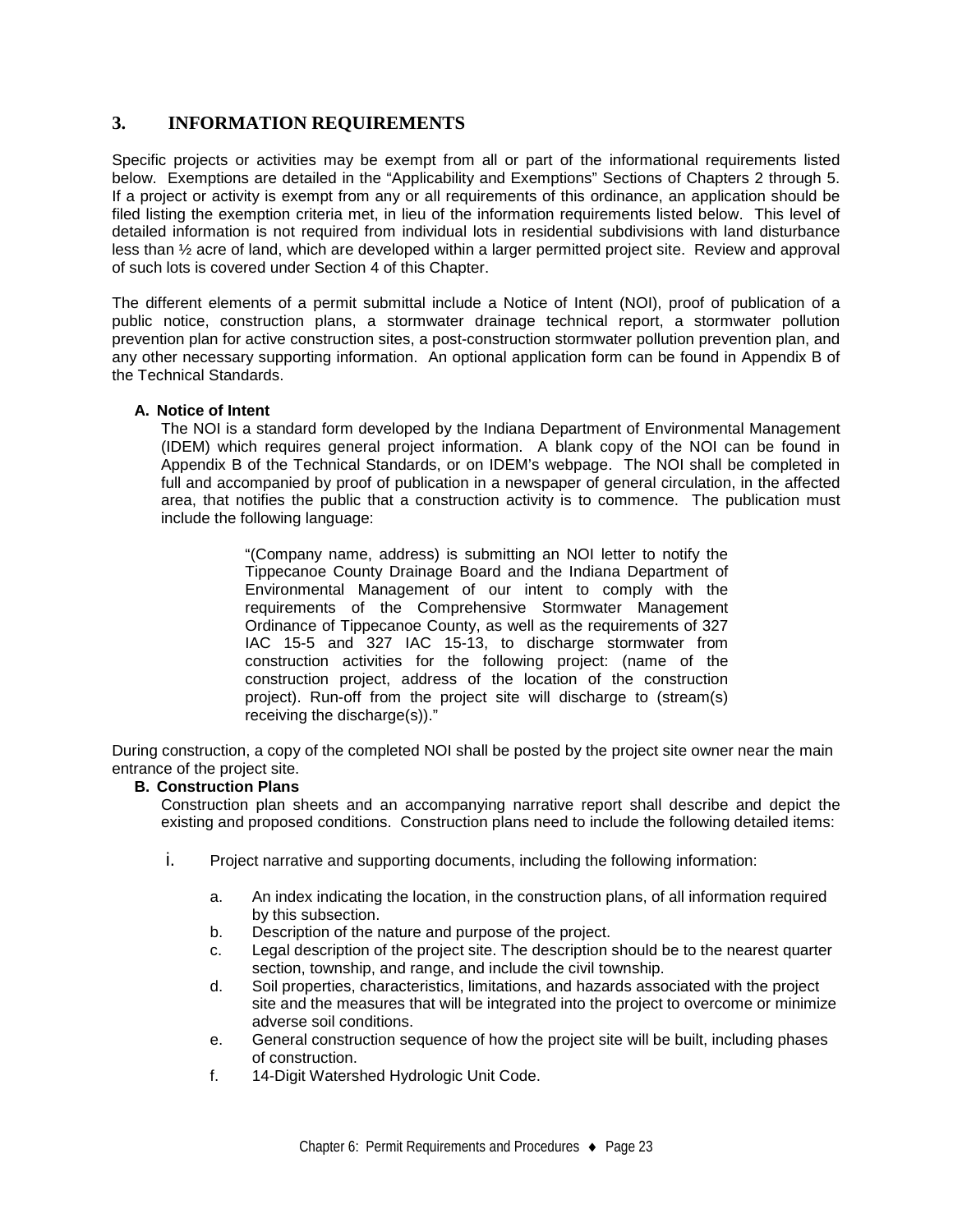- g. A reduced plat or project site map showing the lot numbers, lot boundaries, and road layout and names. The reduced map must be legible and submitted on a sheet or sheets no larger than eleven (11) inches by seventeen (17) inches for all phases or sections of the project site.
- h. A general site plan exhibit with the proposed construction area superimposed on a county GIS ortho-aerial map at a scale of 1"=100'. The exhibit should provide 2-foot contour information and include all roads and buildings within a minimum 500' radius beyond the project boundaries.
- i. Identification of any other state or federal water quality permits that are required for construction activities associated with the owner's project site.
- ii. Vicinity map depicting the project site location in relationship to recognizable local landmarks, towns, and major roads, such as a USGS topographic quadrangle map, or county or municipal road map.
- iii. An existing project site layout that must include the following information:
	- a. Location, name, and normal water level of all wetlands, lakes, ponds, and water courses on, or adjacent to, the project site.
	- b. Location of all existing structures on the project site.
	- c. One hundred (100) year floodplains, floodway fringes, and floodways. Please note if none exists.
	- d. Soil map of the predominant soil types, as determined by the United States Department of Agriculture (USDA), Natural Resources Conservation Service (NRCS) Soil Survey, or as determined by a soil scientist. Hydrologic classification for soils should be shown when hydrologic methods requiring soils information are used. A soil legend must be included with the soil map.
	- e. Identification and delineation of vegetative cover such as grass, weeds, brush, and trees on the project site.
	- f. Location of storm, sanitary, combined sewer, and septic tank systems and outfalls.
	- g. Land use of all adjacent properties.
	- h. Identification and delineation of sensitive areas.
	- i. Existing topography at a contour interval appropriate to indicate drainage patterns.
	- j. The location of regulated drains, farm drains, inlets and outfalls, if any of record.
- iv. Final project site layout, including the following information:
	- a. Location of all proposed site improvements, including roads, utilities, lot delineation and identification, proposed structures, and common areas.
	- b. One hundred (100) year floodplains, floodway fringes, and floodways. Please note if none exists.
	- c. Proposed final topography at a contour interval appropriate to indicate drainage patterns.
- v. A grading plan, including the following information:
	- a. Delineation of all proposed land disturbing activities, including off-site activities that will provide services to the project site.
	- b. Location of all soil stockpiles and borrow areas.
	- c. Information regarding any off-site borrow, stockpile, or disposal areas that are associated with a project site, and under the control of the project site owner.
	- d. Existing and proposed topographic information.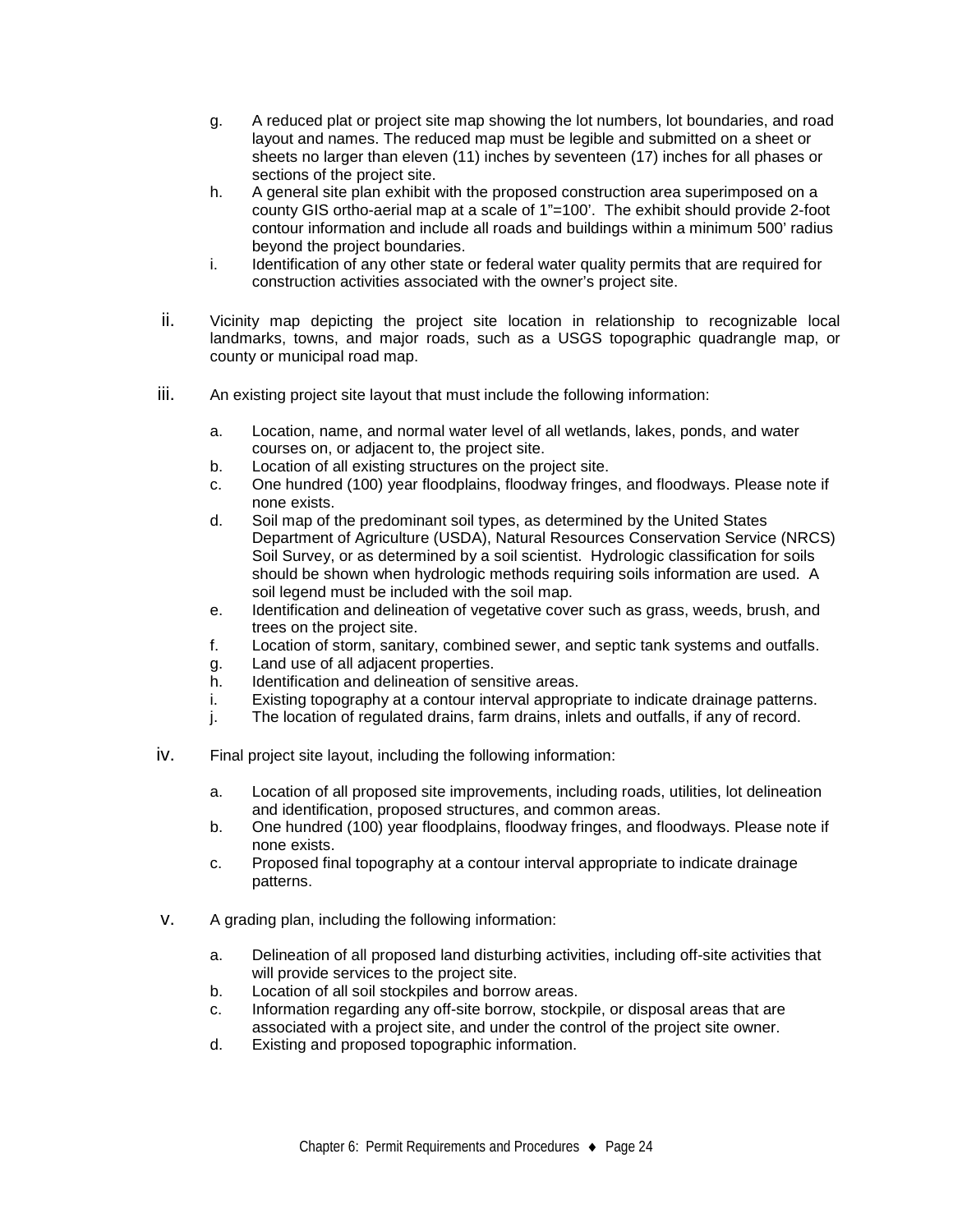- vi. A drainage plan, including the following information:
	- a. An estimate of the peak discharge, based on the ten (10) year storm 24-hour event, of the project site for both pre-construction and post-construction conditions.
	- b. Calculation showing peak runoff rate after development for the 10-year and 100-year return period storms of critical duration do not exceed the 2-year and 10-year return period pre-development peak runoff rates, respectively.
	- c. Location, size, and dimensions of all existing streams to be maintained, and new drainage systems such as culverts, bridges, storm sewers, and conveyance channels, along with all associated easements.
	- d. Locations where stormwater may be directly discharged into groundwater, such as abandoned wells or sinkholes. Please note if none exists.
	- e. Locations of specific points where stormwater discharge will leave the project site.
	- f. Name of all receiving waters. If the discharge is to a separate municipal storm sewer, identify the name of the municipal operator and the ultimate receiving water.
	- g. Location, size, and dimensions of features such as permanent retention or detention facilities, including natural or constructed wetlands, used for the purpose of stormwater management. Include existing retention or detention facilities that will be maintained, enlarged, or otherwise altered and new ponds or basins to be built and the basis of their design.
	- h. The estimated depth and amount of storage required by design of the new ponds or basins.
	- i. One or more typical cross sections of all existing and proposed channels or other open drainage facilities carried to a point above the 100-year high water and showing the elevation of the existing land and the proposed changes, together with the high water elevations expected from the 100 year storm under the controlled conditions called for by this ordinance, and the relationship of structures, streets, and other facilities.

#### **C. Stormwater Drainage Technical Report**

A written stormwater drainage technical report must contain a discussion of the steps taken in the design of the stormwater drainage system. The technical report needs to include the following detailed items:

- i. A summary report, including the following information:
	- a. The significant drainage problems associated with the project;
	- b. The analysis procedure used to evaluate these problems and to propose solutions;
	- c. Any assumptions or special conditions associated with the use of these procedures, especially the hydrologic or hydraulic methods;
	- d. The proposed design of the drainage control system; and
	- e. The results of the analysis of the proposed drainage control system showing that it does solve the project's drainage problems. Any hydrologic or hydraulic calculations or modeling results must be adequately cited and described in the summary description. If hydrologic or hydraulic models are used, the input and output files for all necessary runs must be included in the appendices. A map showing any drainage area subdivisions used in the analysis must accompany the report.
- ii. A Hydrologic/Hydraulic Analysis, consistent with the methodologies and calculation included in the Technical Standards, and including the following information:
	- a. A hydraulic report detailing existing and proposed drainage patterns on the subject site. The report shall include a description of present land use and proposed land use. Any off-site drainage entering the site should be addressed as well. This report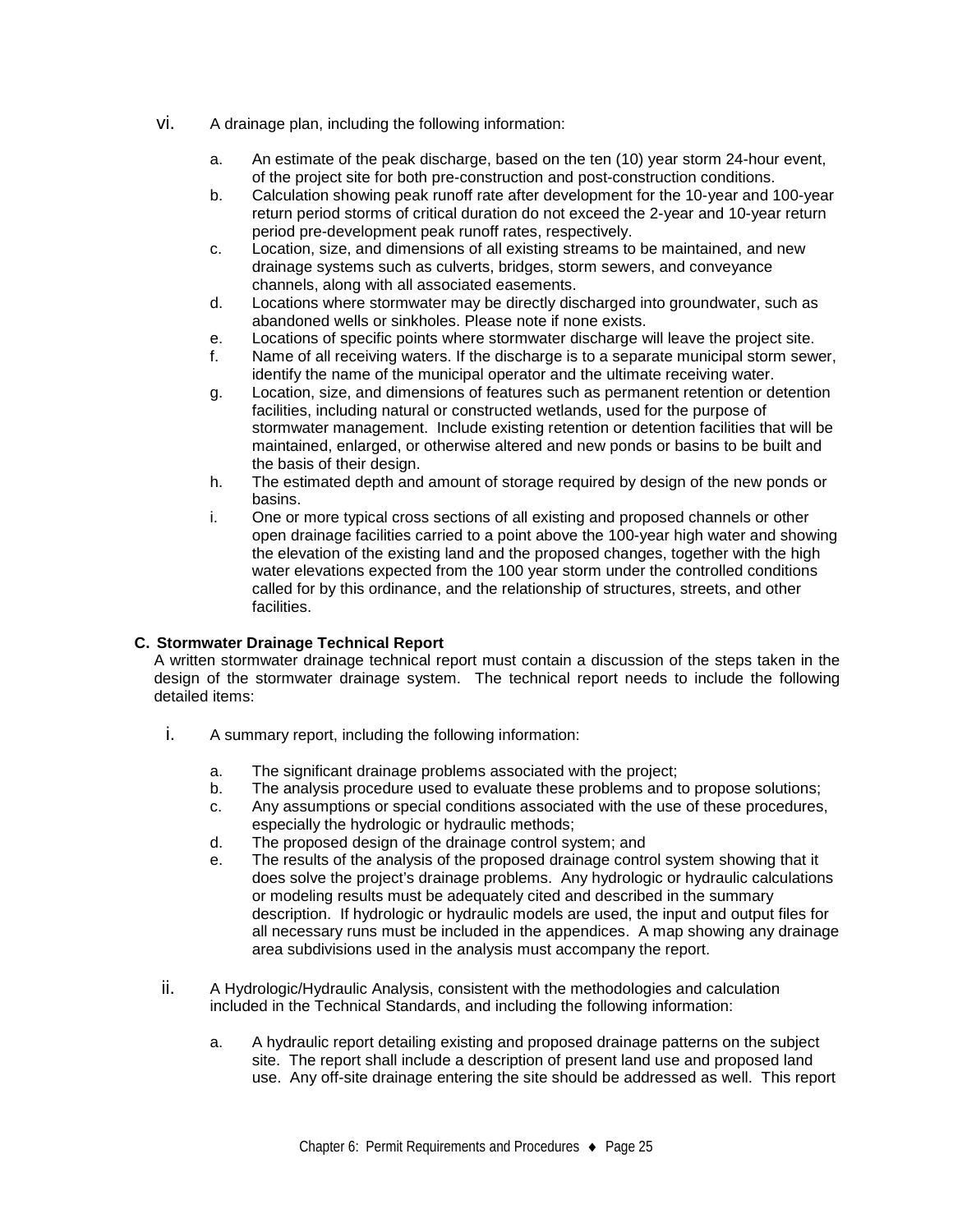should be comprehensive and detail all of the steps the engineer took during the design process.

- b. All hydrologic and hydraulic computations should be included in the submittal. These calculations shall include, but are not limited to: runoff curve numbers and runoff coefficients, runoff calculations, stage-discharge relationships, times-of-concentration and storage volumes.
- c. Copies of all computer runs. These computer runs shall include both the input and the outputs. Electronic copies of the computer runs with input files will expedite the review process.
- d. A set of exhibits shall be included showing the drainage sub-areas and a schematic detailing of how the computer models were set up.
- e. A conclusion which summarizes the hydraulic design and details how this design satisfies this ordinance.

#### **D. Stormwater Pollution Prevention Plan for Construction Sites**

A stormwater pollution prevention plan associated with construction activities must be designed to, at least, meet the requirements of this ordinance and technical standards, and must be provided on the construction plans with the following information:

- i. Location, dimensions, detailed specifications, and construction details of all temporary and permanent stormwater quality measures.
- ii. Temporary stabilization plans and sequence of implementation.
- iii. Permanent stabilization plans and sequence of implementation.
- iv. Temporary and permanent stabilization plans shall include the following:
	- a. Specifications and application rates for soil amendments and seed mixtures.
	- b. The type and application rate for anchored mulch.
- v. Construction sequence describing the relationship between implementation of stormwater quality measures and stages of construction activities.
- vi. A typical erosion and sediment control plan for individual lot development.
- vii. Self-monitoring program including plan and procedures.
- viii. A description of potential pollutant sources associated with the construction activities, which may reasonably be expected to add a significant amount of pollutants to stormwater discharges.
- ix. Material handling and storage associated with construction activity shall meet the spill prevention and spill response requirements in 327 IAC 2-6.1.

#### **E. Post-Construction Storm Water Pollution Prevention Plan**

The post-construction storm water pollution prevention plan must be provided on the construction plan and include the following information:

- i. A description of potential pollutant sources from the proposed land use, which may reasonably be expected to add a significant amount of pollutants to stormwater discharges.
- ii. Location, dimensions, detailed specifications, and construction details of all postconstruction stormwater quality measures.
- iii. A description of measures that will be installed to control pollutants in stormwater discharges that will occur after construction activities have been completed. Such practices include infiltration of run-off, flow reduction by use of open vegetated swales and natural depressions, buffer strip and riparian zone preservation, filter strip creation, minimization of land disturbance and surface imperviousness, maximization of open space, and stormwater retention and detention ponds.
- iv. A sequence describing when each post-construction stormwater quality measure will be installed.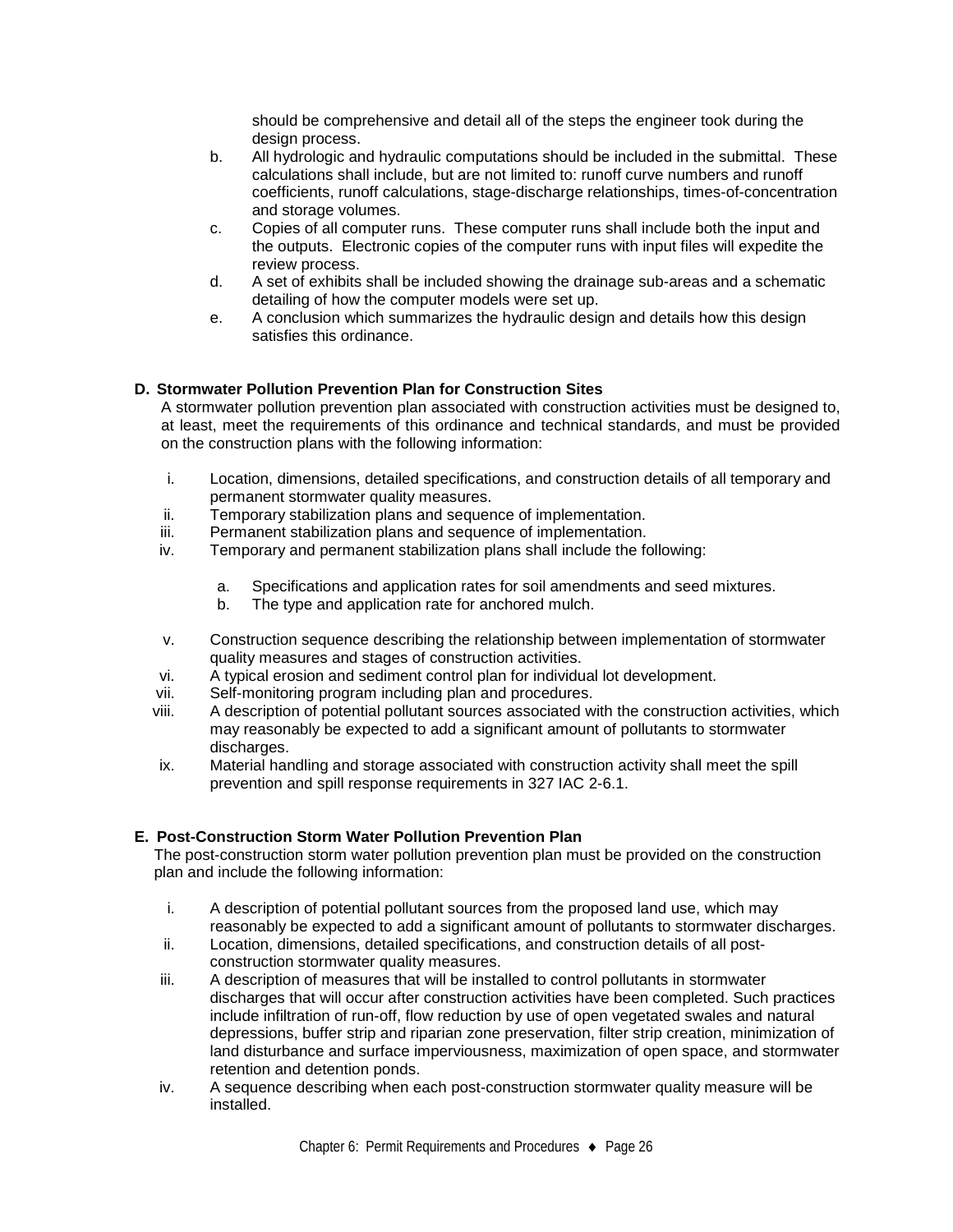- v. Stormwater quality measures that will remove or minimize pollutants from stormwater runoff.
- vi. Stormwater quality measures that will be implemented to prevent or minimize adverse impacts to stream and riparian habitat.
- vii. A narrative description of the maintenance guidelines for all post-construction stormwater quality measures to facilitate their proper long term function.

#### **F. Operation and Maintenance Manual**

- i. This Operation and Maintenance Manual will be kept on file by the Tippecanoe County Drainage Board for use during inspections. A copy will also be provided to the landowner for inspection and maintenance purposes.
- ii. Suggested inspection and maintenance guidelines to be used in the Manual for various postconstruction stormwater quality measures can be found in the Technical Standards appendices.

## **4. REVIEW OF INDIVIDUAL LOTS WITHIN A PERMITTED PROJECT**

Although no permit is required for individual lots that disturb less than ½ acre in residential subdivisions, a formal stormwater review will be required before a building permit can be issued. All stormwater management measures necessary to comply with this ordinance must be implemented in accordance with the permitted plan for the larger project.

The following information must be submitted for review and approval, to the Tippecanoe County Drainage Board, by the individual lot operator, whether owning the property or acting as the agent of the property owner, prior to the issuance of a building permit.

- A. A site layout for the subject lot and all adjacent lots showing building pad location, dimensions, and elevations, and the drainage patterns and swales.
- B. Erosion and sediment control plan that, at a minimum, includes the following measures:
	- i. Installation and maintenance of a stable construction site access.
	- ii. Installation and maintenance of appropriate perimeter erosion and sediment control measures prior to land disturbance.
	- iii. Minimization of sediment discharge and tracking from the lot.
	- iv. Clean-up of sediment that is either tracked or washed onto roads. Bulk clearing of sediment shall not include flushing the area with water. Cleared sediment must be redistributed or disposed of in a manner that is in compliance with all applicable statutes and rules.
	- v. Adjacent lots disturbed by an individual lot operator must be repaired and stabilized with temporary or permanent surface stabilization.
	- vi. Self-monitoring program including plan and procedures.
- C. Certification stating that the individual lot plan is consistent with the stormwater management permit, as approved by the Tippecanoe County Drainage Board, for the larger project.

The individual lot operator is responsible for installation and maintenance of all erosion and sediment control measures until the site is stabilized. A typical erosion and sediment control plan for individual lots can be found in the Tippecanoe County Drainage Board standard drawings. The form for certifying compliance with the stormwater management plan for the larger project can be found in Appendix B of the Technical Standards.

## **5. CHANGES TO PLANS**

Any significant change or deviation in the detailed plans and specifications after approval of the stormwater management permit shall be filed in duplicate with, and approved by, the Tippecanoe County Drainage Board prior to the land development involving the change. Copies of the changes, if approved, shall be attached to the original plans and specifications.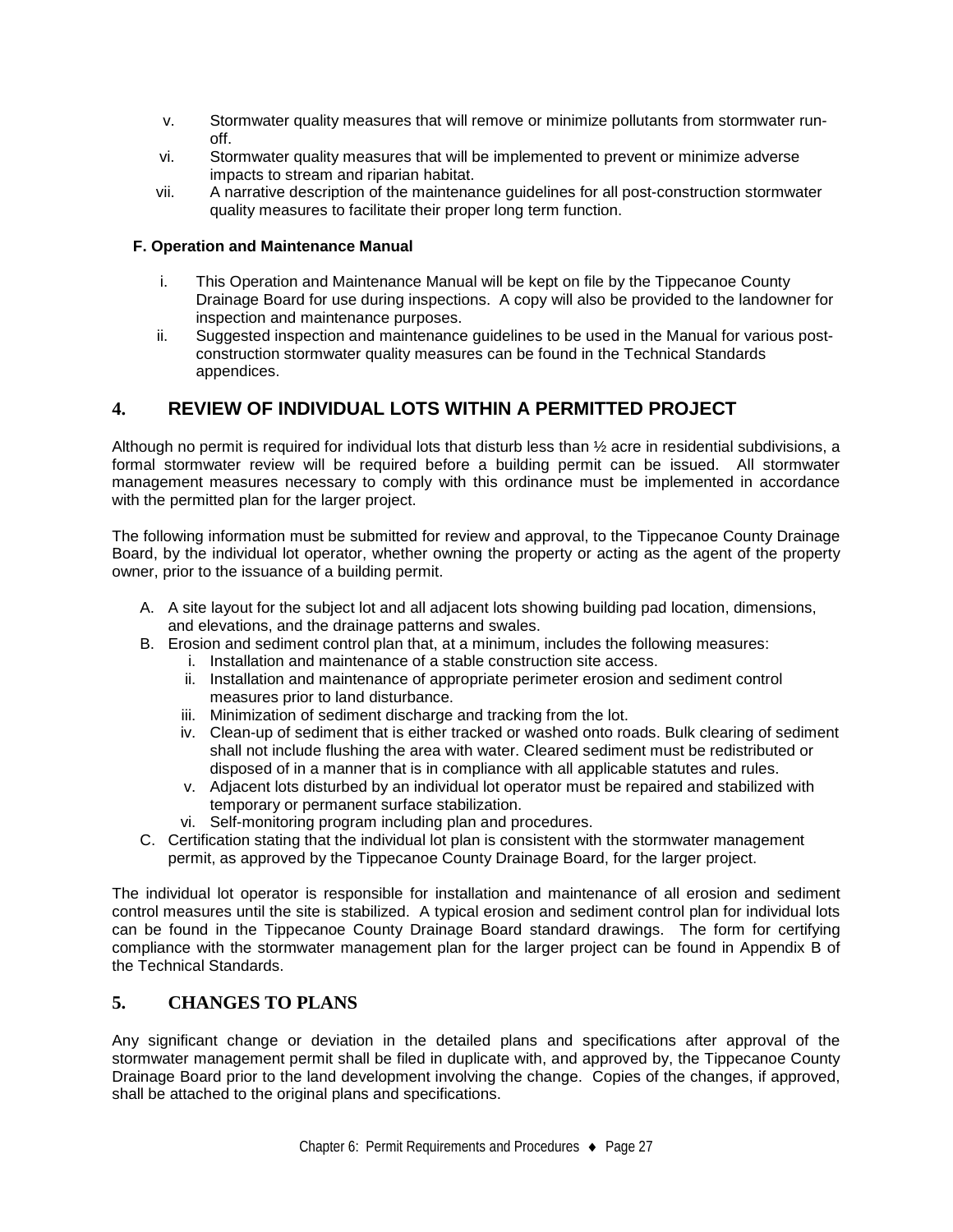If during construction field conditions warrant changes to the stormwater pollution prevention plan associated with construction activities, these changes must be included as handwritten notes and drawings on the on-site field office construction plans within seven (7) days of the respective changes.

#### **6. FEE STRUCTURE**

#### **A. FEE AMOUNT**

As a condition of the submittal and the review of development plans by the Tippecanoe County Drainage Board, the applicant shall pay the Tippecanoe County Drainage Board the actual costs incurred by the Tippecanoe County Drainage Board with respect to the review of all drainage submittals, preliminary plans, final plans, and/or construction plans and accompanying information and data. The applicant shall also pre-pay the amount determined by the Tippecanoe County Drainage Board to be reasonably required for inspection services provided for post construction BMPs. The amount shall be sufficient to conduct inspections for a period of three years following the Notice of Termination.

#### **B. TIME OF PAYMENT**

After the meeting at which the Tippecanoe County Drainage Board is scheduled to consider approval of the applicant's final stormwater management plan, the Tippecanoe County Drainage Board will furnish a written statement to the applicant specifying the total cost of professional engineering fees incurred by the Tippecanoe County Drainage Board in connection with the review of the applicant's submittals, plans and accompanying information and data, including the total hours expended by such professional engineer and support staff, and the amount required to be paid by applicant.

As a condition of approval of final drainage plans by the Tippecanoe County Drainage Board, applicant shall pay to the Tippecanoe County Treasurer the sum set forth in said statement. The Tippecanoe County Drainage Board may issue such a billing statement before the project advances to the final approval stage, and such payment is due by applicant upon receipt of said billing statement regardless of whether the project is advanced to the final approval stage.

The Tippecanoe County Drainage Board shall have the right to not accept the drainage improvements or to not approve the advancement of any project for which the professional engineering fees have not been paid.

#### **C. METHOD OF PAYMENT**

Fees shall be paid by one of the following methods:

- Certified Check
- Cashier's Check
- Money Order

All checks shall be made payable to the: Tippecanoe County Treasurer and delivered to the Tippecanoe County Surveyor's Office, 20 North Third Street Lafayette Indiana 47901.

#### **D. REFUND OF PAYMENT**

Fees are refundable only if the Tippecanoe County Drainage Board determines that compliance with this Ordinance is not necessary.

#### **7. REQUIRED ASSURANCES**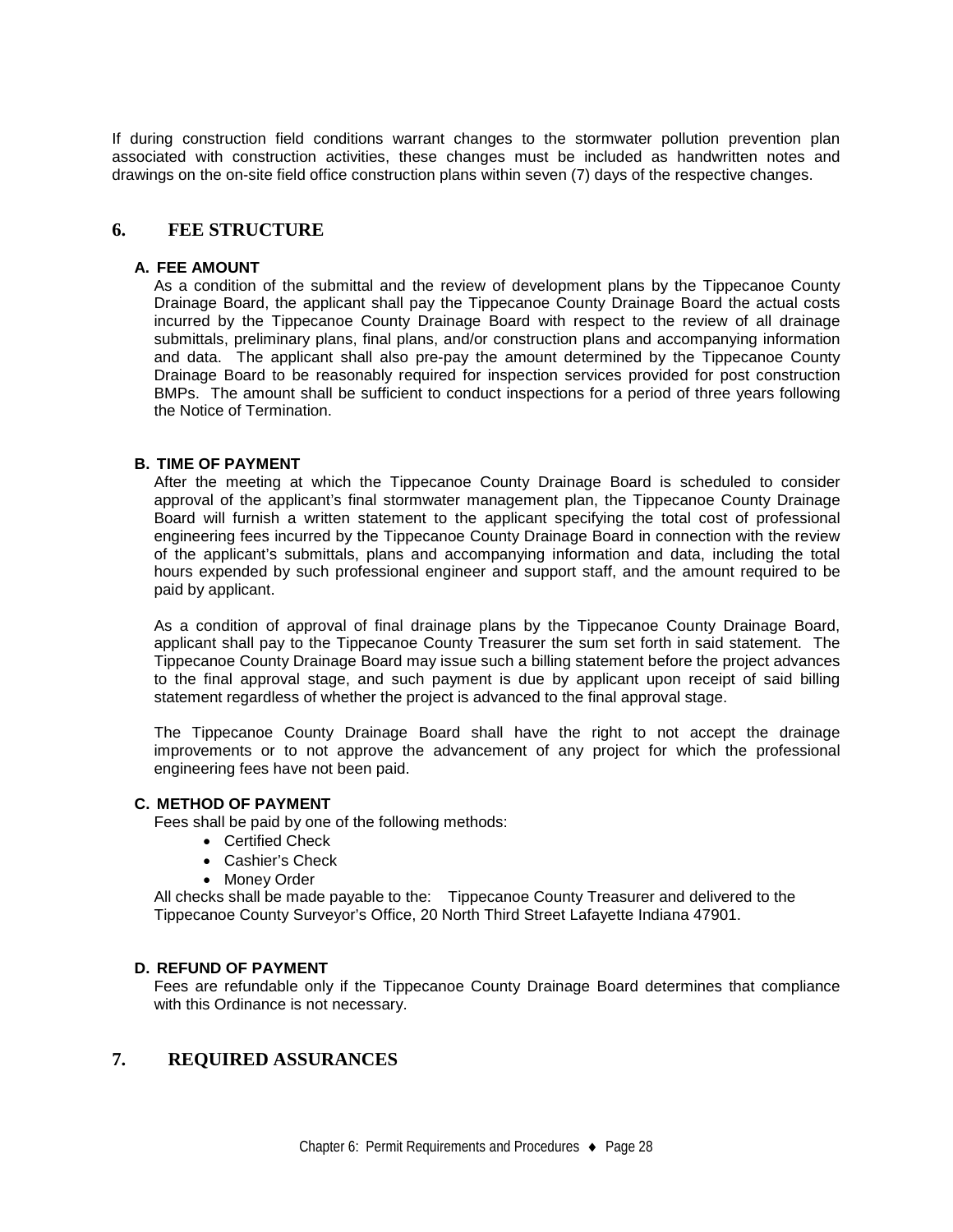As a condition of approval and issuance of the permit, the Tippecanoe County Drainage Board shall require the applicant to provide assurance in form of a performance bond, certified check, irrevocable letter of credit, or certificate of deposit before construction begins. If posting an assurance in accordance with the Unified Subdivision Ordinance, Section 4.1(2), the amount of the assurance must be made out to the Area Plan Commission, and must include 100% of the estimated cost of implementing measures required by Chapters 3, 4, and 5 of this Ordinance. If no assurance is required under the Unified Subdivision Ordinance, Section 4.1, this ordinance still requires an assurance, made out to the Tippecanoe County Drainage Board, for an amount equal to 100% of the total costs of implementing measures required by Chapters 3, 4, and 5 of this Ordinance. If, following assurance made to the Tippecanoe County Drainage Board, the Area Plan Commission determines assurance is required by the Subdivision Ordinance, the assurance is transferable.

Said assurance will guarantee a good faith execution of the stormwater drainage plan, the stormwater pollution prevention plan, the stormwater quality management plan, and any permit conditions. Said costs shall be for the installation and continuous monitoring and maintenance of erosion control measures and the construction and continuous monitoring and maintenance of storm drainage infrastructure, detention/retention facilities, and stormwater quality BMPs, as regulated under this Ordinance. Local governmental jurisdictions may require additional performance and/or maintenance assurances. The intent of this assurance is not only to complete the installation of storm drain infrastructure for the project, but also to insure that adequate stormwater pollution prevention measures are properly installed and maintained.

## **8. TERMS AND CONDITIONS OF PERMITS**

In granting a stormwater management permit, the Tippecanoe County Drainage Board may impose such terms and conditions as are reasonably necessary to meet the purposes of this Ordinance. The project site owner shall insure compliance with such terms and conditions. Non-compliance with the terms and conditions of permits will be subject to enforcement as described in Chapter 7.

The project site owner shall inform all general contractor, construction management firms, grading or excavating contractors, utility contractors, and the contractors that have primary oversight on individual building lots of the terms and conditions of the stormwater management permit and the schedule for proposed implementation.

In the event that a project site is determined to impact or discharge to a Sensitive Area or is located in an Impact Drainage Area, the Tippecanoe County Drainage Board may require more stringent stormwater quantity and quality measures than detailed in this Ordinance or in the *Indiana Stormwater Quality Manual*.

#### **A. Determination of Sensitive Areas**

Sensitive Areas include, but are not limited to, highly erodible land, wetlands, threatened or endangered species habitat, outstanding waters, impaired waters, recreational waters, wellhead protection areas, and surface drinking water sources. A listing of highly erodible land, outstanding waters, impaired water, and recreation waters, can be found in the glossary in Appendix A. There are no surface drinking water sources in Tippecanoe County. If wetlands are suspected on a site, a wetland delineation shall be completed in accordance with the methodology established by the U.S. Army Corps of Engineers (COE). The presence of threatened or endangered species habitat will be determined by the Tippecanoe County Drainage Board during the permit review process. Special terms and conditions for development determined to impact or discharge to any Sensitive Area shall be included in the stormwater management permit.

#### **B. Determination Of Impact Drainage Areas**

The Tippecanoe County Drainage Board is authorized, but is not required, to classify certain geographical areas as Impact Drainage Areas. In determining Impact Drainage Areas, the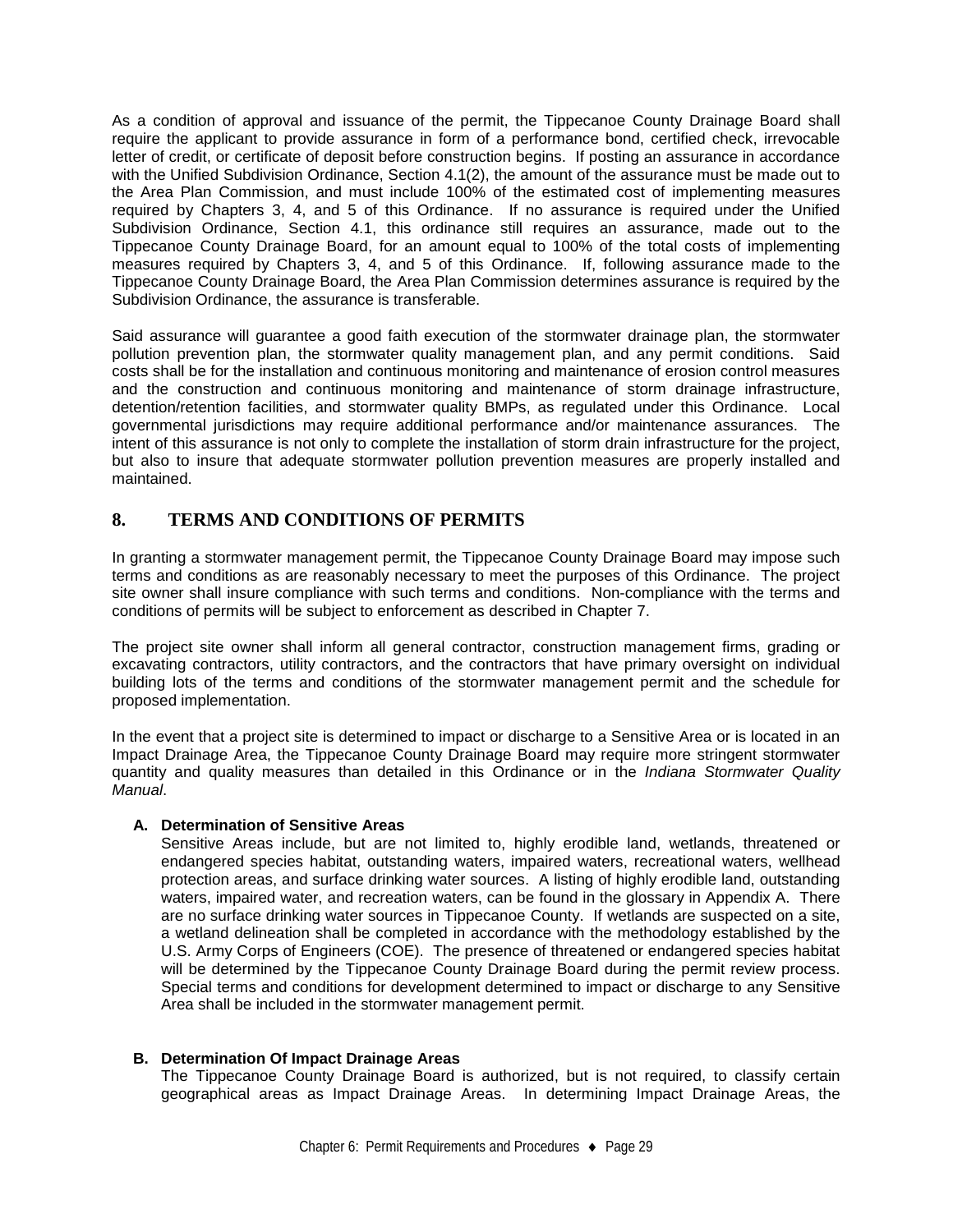Tippecanoe County Drainage Board shall consider such factors as topography, soil type, capacity of existing drains, and distance from adequate drainage facility. The following areas shall be designated as Impact Drainage Areas, unless good reason for not including them is presented to the Tippecanoe County Drainage Board.

- i. A floodway or floodplain as designated by the most updated Tippecanoe County Code dealing with floodplain regulation.
- ii. Land within 75 feet of each bank of any ditch within the Tippecanoe County Drainage Board's system of Regulated Drains.
- iii. Land within 75 feet of the centerline of any drain tile or enclosed conduit within the Tippecanoe County Drainage Board's system of Regulated Drains.
- iv. Land downstream of existing or proposed new dams and land protected from flooding by existing or proposed new levees.

Land that does not have an adequate outlet, taking into consideration the capacity and depth of the outlet, may be designated as an Impact Drainage Area by the Tippecanoe County Drainage Board. Specific requirements for development within Impact Drainage Areas are contained in the Tippecanoe County Stormwater Technical Standards Manual. Special terms and conditions for development within any Impact Drainage Area shall be included in the stormwater management permit.

The Tippecanoe County Surveyor is authorized to review permit applications and, based upon the same, grant exemptions from any and all requirements of this ordinance and/or waive any requirements of this ordinance. Any applicant may appeal the decision of the Tippecanoe County Surveyor to the Tippecanoe County Drainage Board which shall also be authorized to grant exemptions from any and all requirements of this ordinance and/or waive any requirements of this ordinance in its discretion.

## **9. CERTIFICATION OF AS-BUILT PLANS**

After completion of construction of the project and before final approval of the stormwater management plan, a professionally prepared and certified 'as-built' set of plans shall be submitted to the Tippecanoe County Drainage Board for review. A checklist detailing the required as-built data is included in the Technical Standards appendices. Additionally, a digital copy of the 'as-built' plans is required in a format approved by the Tippecanoe County Drainage Board.

The property owner, developer, or contractor shall be required to file a three-year maintenance bond or other acceptable guarantee with the Tippecanoe County Drainage Board, prior to final approval, in an amount not to exceed ten percent (10%) of the cost of the stormwater drainage system located outside the public road right-of-ways, and in a form satisfactory to the Tippecanoe County Drainage Board's attorney in order to assure that such stormwater system installation was done according to standards of good workmanship, that the materials used in the construction and installation were of good quality and construction, and that such project was done in accordance with the approved plans, and this Ordinance. The bond or other acceptable guarantee shall be in effect for a period of three years after the date of the final project approval by the Tippecanoe County Drainage Board.

The maintenance bond or other acceptable guarantee shall further be conditioned upon owner or developer or contractor satisfactorily completing, within three years following final approval of the storm water plans, such corrective actions as the Tippecanoe County Drainage Board may determine are reasonably necessary to remedy any damages to upstream or downstream channels or storm sewers resulting from the as-built development of the project.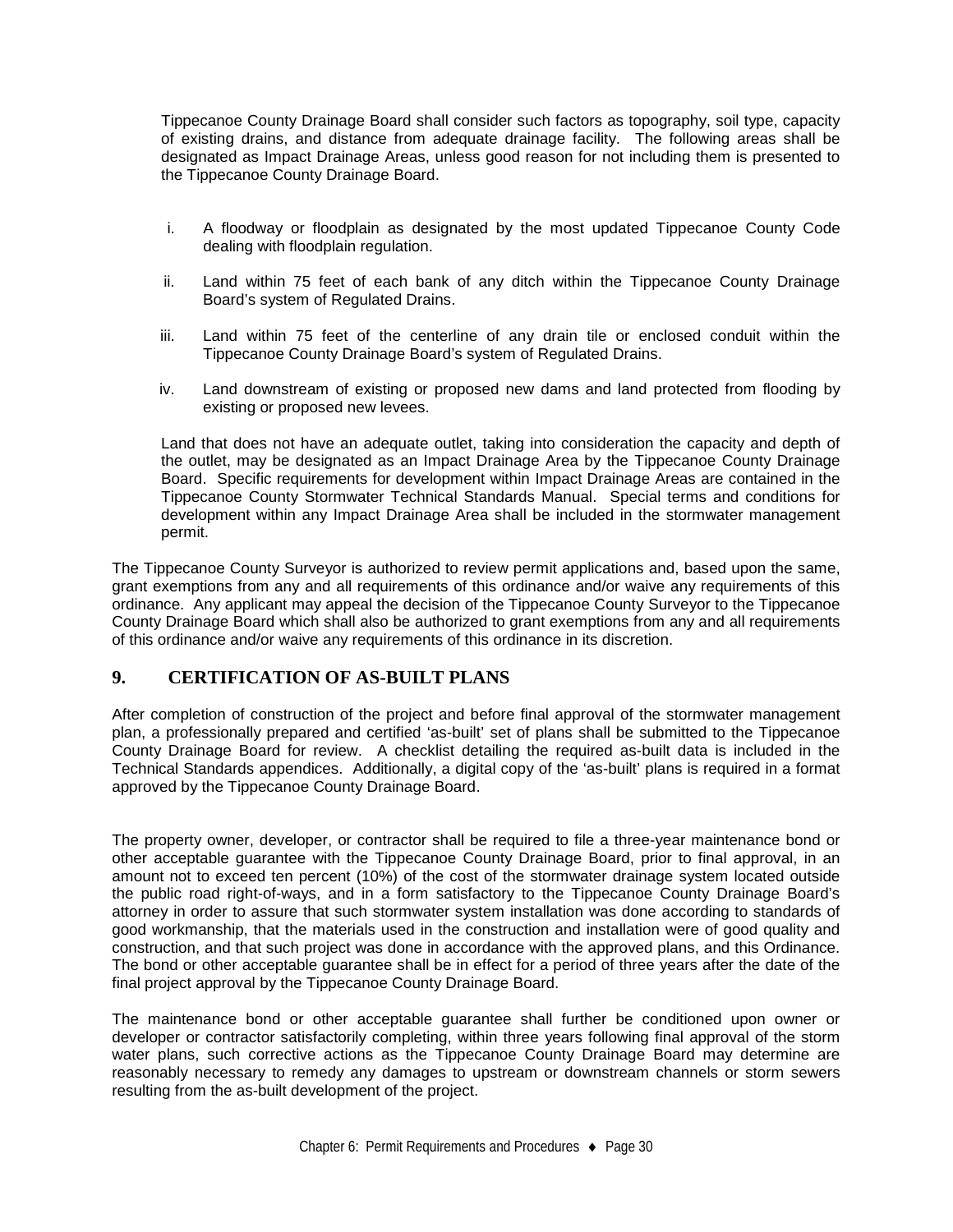## **10. VARIANCE POLICY**

It is recognized that, from time to time, stormwater management design professionals may need to deviate from policies, procedures, technical standards, and design criteria adopted by the Tippecanoe County Drainage Board. This Variance Policy is provided to give the stormwater management design professional guidance on what deviations from policies, procedures, technical standards, and design criteria will necessitate a variance request. In general, proposed deviations from policies and procedures set forth in the Comprehensive Stormwater Management Ordinance will be processed as variances, and proposed deviations from the Stormwater Technical Standards Manual (including Appendix D) will require review and approval from the Tippecanoe County Drainage Board, but will not require a variance request. The exception to this general Variance Policy is that proposed deviations to detention pond safety, as outlined in Chapter 6 of the Stormwater Technical Standards Manual, will require a variance request.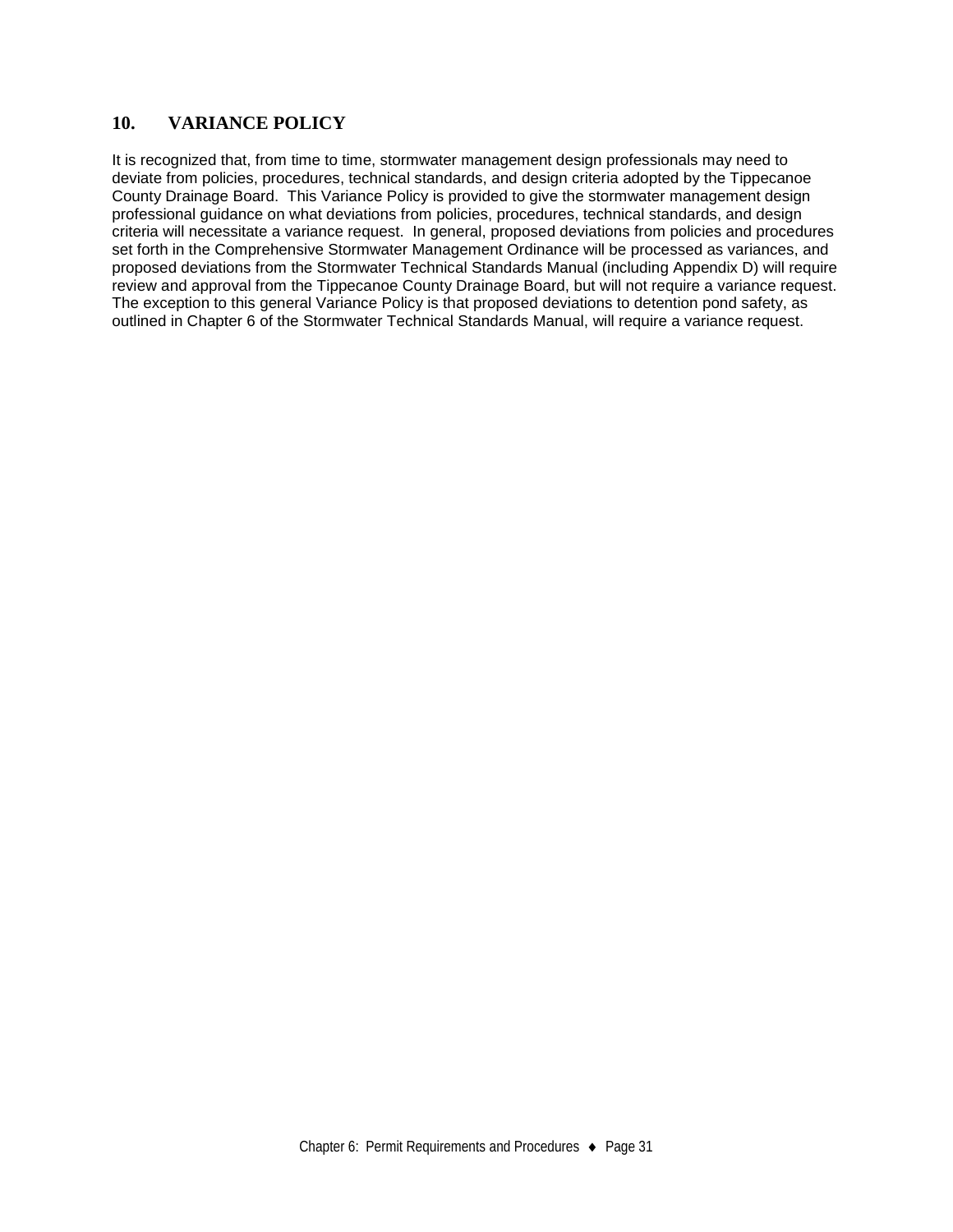

## **1. COMPLIANCE WITH THIS ORDINANCE**

In addition to the requirements of this Ordinance, compliance with the requirements set forth in the Tippecanoe County Unified Zoning Ordinance is also necessary. Compliance with all applicable ordinances of Tippecanoe County as well as with applicable State of Indiana statutes and regulations shall also be required. Unless otherwise stated, all other specifications referred to in this Ordinance shall be the most recent edition available.

Violations of the requirements of this Ordinance are subject to the penalties listed below.

#### **2. PENALTIES FOR VIOLATIONS**

Any person found in violation of any provision of this Ordinance and Technical Standards shall be responsible for a civil infraction and subject to a fine of not less than \$500 for a first offense, and not less than \$1,000 for a subsequent offense, plus damages, expenses, and costs (as per the Tippecanoe County Drainage Board penalty matrix). Each day such violation occurs or continues shall be deemed a separate offense and shall make the violator liable for the imposition of a fine for each day. The rights and remedies provided for in this section are cumulative and in addition to any other remedies provided by law. An admission or determination of responsibility shall not exempt the offender from compliance with the requirements of this Ordinance.

Any person who aids or abets a person in a violation of this Ordinance shall be subject to the penalties provided in this section.

For purposes of this section, "subsequent offense" means a violation of the provisions of this Ordinance committed by the same person within 12 months of a previous violation of the same provision of this Ordinance for which said person admitted responsibility or was adjudicated to be responsible.

#### **3. STOP WORK ORDER**

In addition to the penalties listed in Section 2 above, if construction activities are conducted contrary to the provisions of this ordinance or approved final stormwater management plans, the Tippecanoe County Drainage Board may order the work stopped, by notice, in writing, served on any person engaged in the doing or causing of such work to be done. Any such persons shall forthwith stop such work until authorized by the Tippecanoe County Drainage Board to proceed with the work. The Tippecanoe County Drainage Board may also undertake or cause to be undertaken, any necessary or advisable protective measures to prevent violations of this Ordinance or to avoid or reduce the effects of noncompliance herewith. The cost of any such protective measures shall be the responsibility of the owner of the property upon which the work is being done, and the responsibility of any person carrying out or participating in the work.

Any person who neglects or fails to comply with a stop work order shall, be responsible for a civil infraction and subject to a fine of not less than \$500.00 for a first offense, and not less than \$1000 for a subsequent offense, plus damages, expenses, and costs. Each day such violation occurs or continues shall be deemed a separate offense and shall make the violator liable for the imposition of a fine for each day.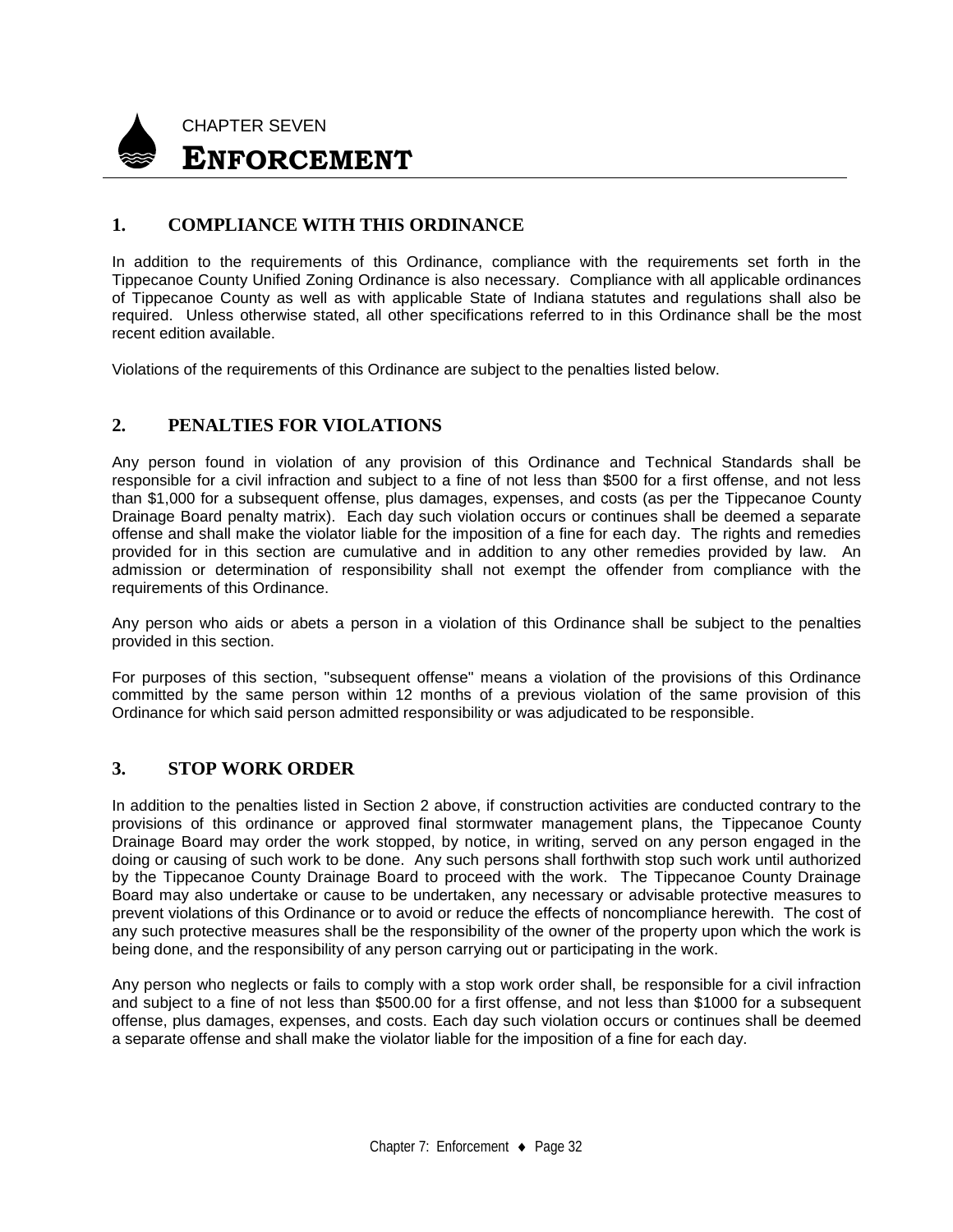## **4. FAILURE TO COMPLY OR COMPLETE**

In addition to any other remedies, should any person fail to comply with the provisions of this ordinance, the Tippecanoe County Drainage Board may, after the giving of reasonable notice and opportunity for compliance, have the necessary work done, and the owner shall be obligated to promptly reimburse the Tippecanoe County Drainage Board for all costs of such work.

## **5. SUSPENSION OF ACCESS TO THE STORM DRAIN SYSTEM**

#### **A. Suspension due to Emergency Situations**

The Tippecanoe County Drainage Board may, without prior notice, suspend storm drain system discharge access to a person when such suspension is necessary to stop an actual or threatened discharge which presents or may present imminent and substantial danger to the environment, or to the health or welfare of persons, or to the storm drain system, or to Waters of the United States. If the violator fails to comply with a suspension order issued in an emergency, the Tippecanoe County Drainage Board may take such steps as deemed necessary to prevent or minimize damage to the storm drain system or Waters of the United States, or to minimize danger to persons.

#### **B. Suspension due to the Detection of Illicit Discharge**

Any person discharging to the storm drain system in violation of this ordinance may have their storm drain system access terminated if such termination would abate or reduce an illicit discharge. The Tippecanoe County Drainage Board will notify a violator of the proposed termination of its MS4 access. The violator may petition the Tippecanoe County Drainage Board for a reconsideration and hearing.

## **6. CORRECTIVE ACTION**

Nothing herein contained shall prevent the Tippecanoe County Drainage Board from taking such other lawful action as may be necessary to prevent or remedy any violation. All costs connected therewith shall accrue to the person or persons responsible, including the landowner of any land where such a violation occurs. Costs include, but are not limited to, repairs to the storm drain system made necessary by the violation, as well as those penalties levied by the EPA or IDEM for violation of Tippecanoe County's NPDES permit, attorney fees, and other costs and expenses.

## **7. APPEALS**

Any person to whom any provision of this Ordinance has been applied may appeal in writing, not later than 30 days after the action or decision being appealed from, to the Tippecanoe County Drainage Board the action or decision whereby any such provision was so applied. Such appeal shall identify the matter being appealed, and the basis for the appeal. The Tippecanoe County Drainage Board shall consider the appeal and make a decision whereby it affirms, rejects or modifies the action being appealed. In considering any such appeal, the Tippecanoe County Drainage Board may consider the recommendations of the Tippecanoe County Surveyor and the comments of other persons having knowledge of the matter. In considering any such appeal, the Tippecanoe County Drainage Board may grant a variance from the terms of this Ordinance to provide relief, in whole or in part, from the action being appealed, but only upon finding that the following requirements are satisfied:

A. The application of the Ordinance provisions being appealed will present or cause extraordinary difficulties for a development or development site; provided, however, that extraordinary difficulties shall not include the need for the developer to incur extreme expenses in order to comply with the Ordinance; and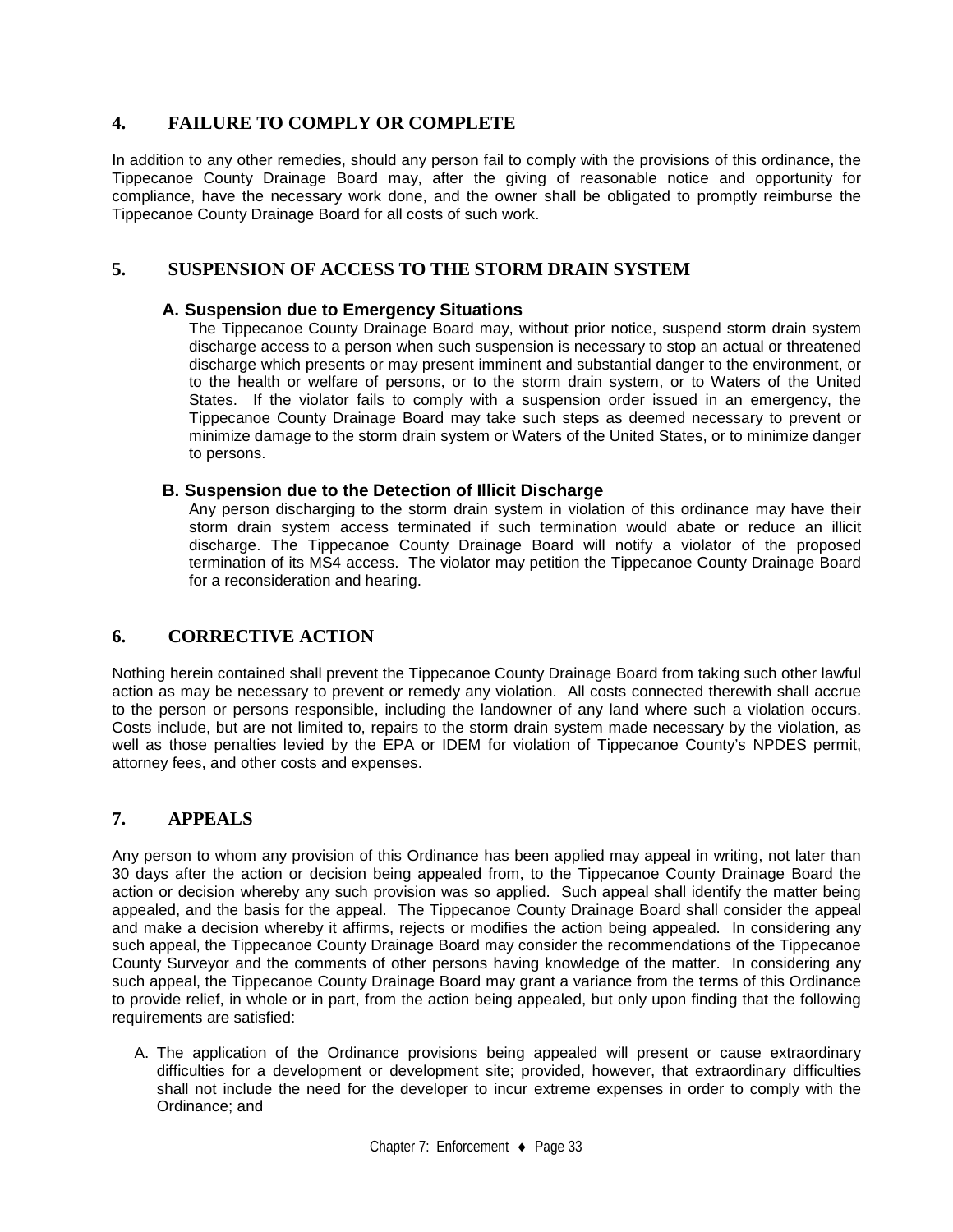B. The granting of the relief requested will not prevent the goals and purposes of this Ordinance, nor result in less effective management of stormwater runoff.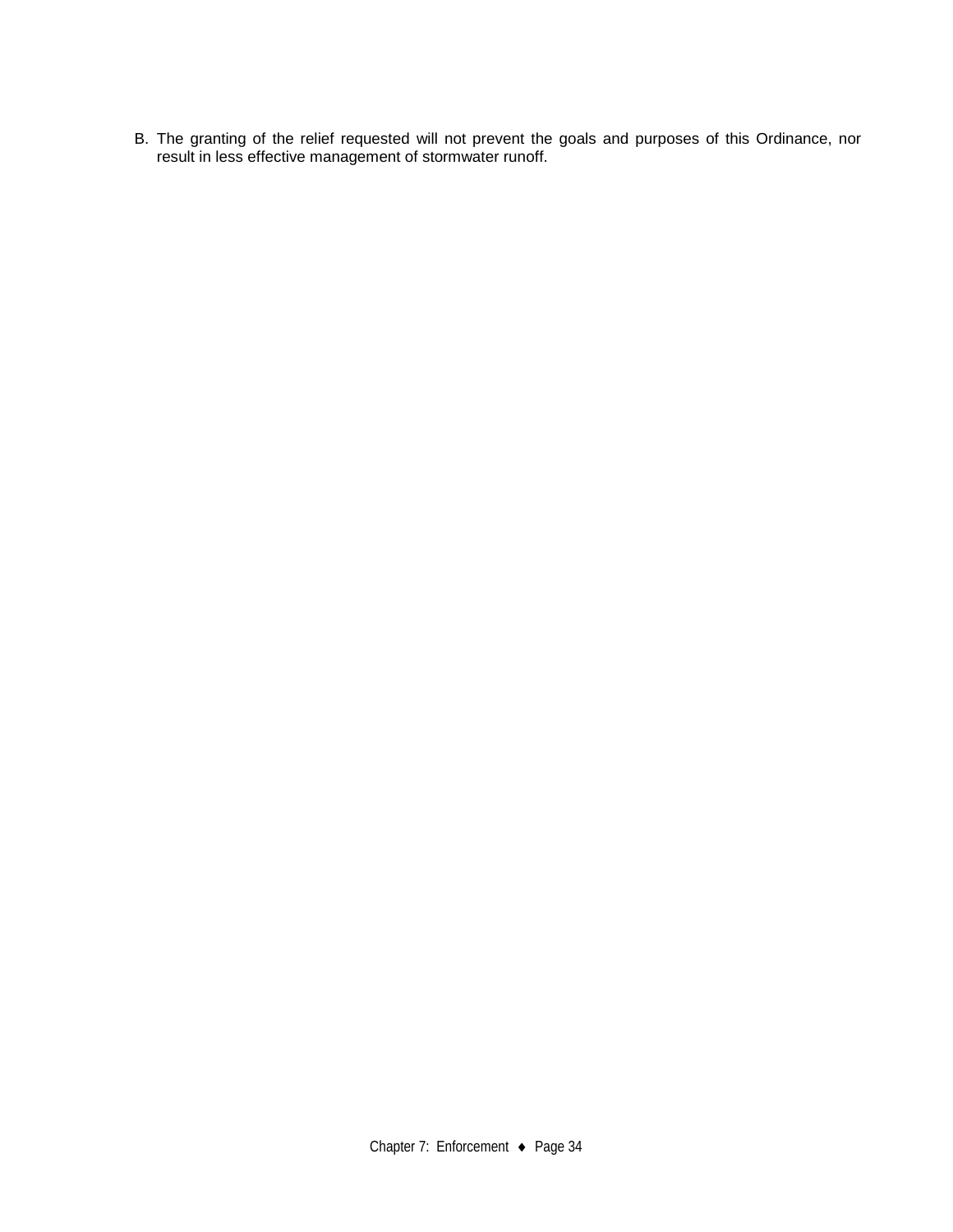

APPENDIX A

## **ABBREVIATIONS AND DEFINITIONS**

#### **ABBREVIATIONS**

| <b>Best Management Practice</b>                    |
|----------------------------------------------------|
| United States Army Corps of Engineers              |
| Clean Water Act                                    |
| <b>Environmental Protection Agency</b>             |
| <b>Flood Protection Grade</b>                      |
| Geographical Information System                    |
| Indiana Department of Environmental Management     |
| Lowest Adjacent Grade                              |
| Municipal Separate Storm Sewers                    |
| <b>USDA-Natural Resources Conservation Service</b> |
| National Pollution Discharge Elimination System    |
| <b>Publicly Owned Treatment Works</b>              |
| Soil and Water Conservation District               |
| Stormwater Pollution Prevention Plan               |
| United States Department of Agriculture            |
|                                                    |

#### **DEFINITIONS**

|  |  |  |  |  |  |  |  |  |  |  | A B C D E F G H I J K L M N O P Q R S T U V W X Y Z |  |  |
|--|--|--|--|--|--|--|--|--|--|--|-----------------------------------------------------|--|--|
|  |  |  |  |  |  |  |  |  |  |  | -----------------------------------                 |  |  |

<span id="page-39-0"></span>**Best Management Practices**. Design, construction, and maintenance practices and criteria for stormwater facilities that minimize the impact of stormwater runoff rates and volumes, prevent erosion, and capture pollutants.

**Buffer Strip.** An existing, variable width strip of vegetated land intended to protect water quality and habitat.

**Catch Basin.** A chamber usually built at the curb line of a street for the admission of surface water to a storm drain or subdrain, having at its base a sediment sump designed to retain grit and detritus below the point of overflow.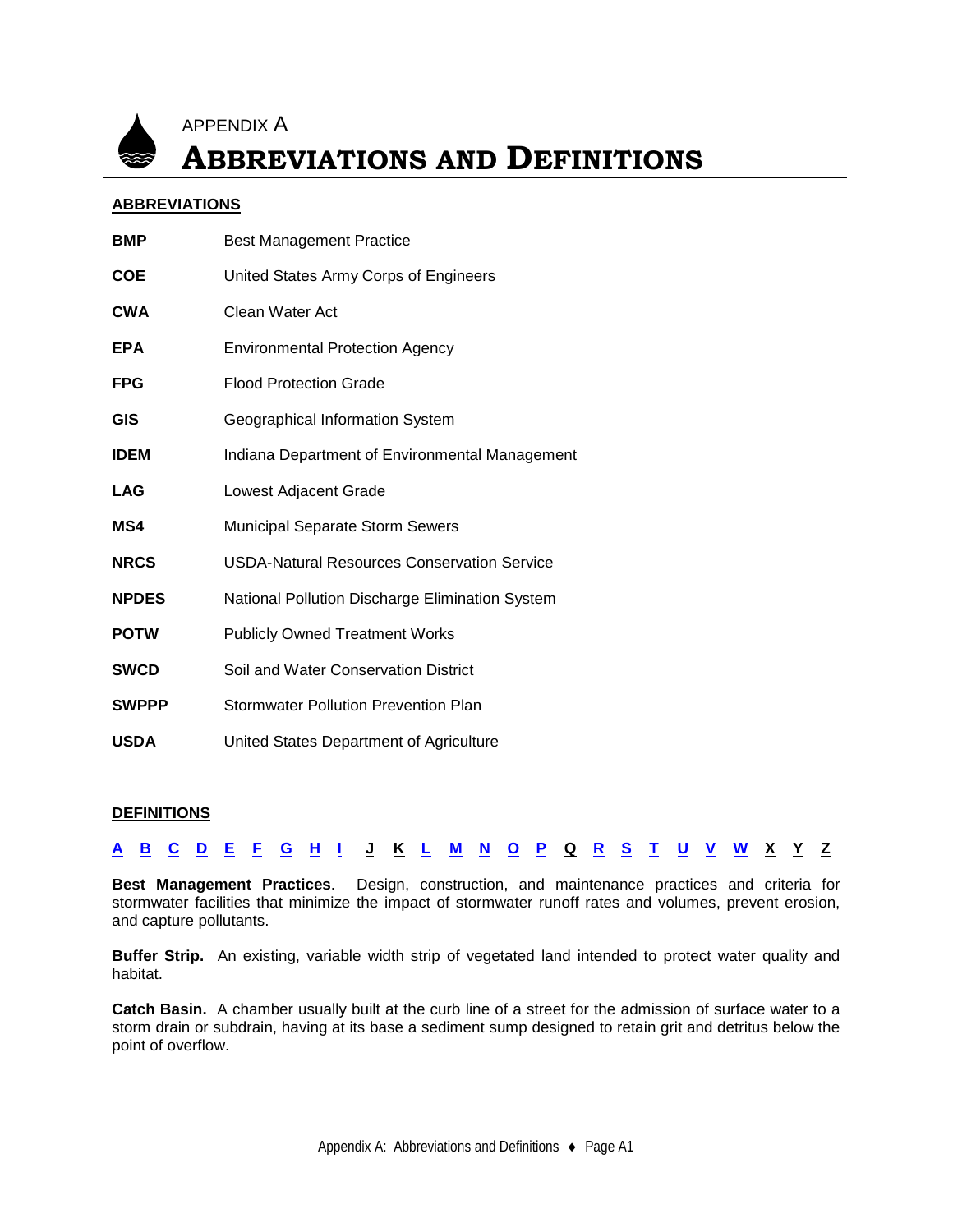**Channel**. A portion of a natural or artificial watercourse which periodically or continuously contains moving water, or which forms a connecting link between two bodies of water. It has a defined bed and banks which serve to confine the water.

**Constructed Wetland.** A manmade shallow pool that creates growing conditions suitable for wetland vegetation and is designed to maximize pollutant removal.

**Construction Activity**. Land disturbing activities, and land disturbing activities associated with the construction of infrastructure and structures. This term does not include routine ditch or road maintenance or minor landscaping projects.

**Construction Site Access.** A stabilized stone surface at all points of ingress or egress to a project site, for the purpose of capturing and detaining sediment carried by tires of vehicles or other equipment entering or exiting the project site.

**Contour.** An imaginary line on the surface of the earth connecting points of the same elevation.

**Contractor or Subcontractor.** An individual or company hired by the project site or individual lot owner, their agent, or the individual lot operator to perform services on the project site.

**Conveyance.** Any structural method for transferring stormwater between at least two points. The term includes piping, ditches, swales, curbs, gutters, catch basins, channels, storm drains, and roadways.

**Cross Section**. A graph or plot of ground elevation across a stream valley or a portion of it, usually along a line perpendicular to the stream or direction of flow.

**Culvert.** A closed conduit used for the conveyance of surface drainage water under a roadway, railroad, canal or other impediment.

<span id="page-40-0"></span>**Dechlorinated swimming pool discharge.** Chlorinated water that has either sat idle for seven (7) days following chlorination prior to discharge to the MS4 conveyance, or, by analysis, does not contain detectable concentrations (less than five-hundredths (0.05) milligram per liter) of chlorinated residual.

**Detention.** Managing stormwater runoff by temporary holding and controlled release.

**Detention Basin.** A facility constructed or modified to restrict the flow of storm water to a prescribed maximum rate, and to detain concurrently the excess waters that accumulate behind the outlet.

**Detention Storage.** The temporary detaining of storage of stormwater in storage facilities, on rooftops, in streets, parking lots, school yards, parks, open spaces or other areas under predetermined and controlled conditions, with the rate of release regulated by appropriately installed devices.

**Detritus.** Dead or decaying organic matter; generally contributed to stormwater as fallen leaves and sticks or as dead aquatic organisms.

**Developer.** Any person financially responsible for construction activity, or an owner of property who sells or leases, or offers for sale or lease, any lots in a subdivision.

**Discharge.** Usually the rate of water flow. A volume of fluid passing a point per unit time commonly expressed as cubic feet per second, cubic meters per second, gallons per minute, or millions of gallons per day.

**Disposal.** The discharge, deposit, injection, spilling, leaking, or placing of any solid waste or hazardous waste into or on any land or water so that the solid waste or hazardous waste, or any constituent of the waste, may enter the environment, be emitted into the air, or be discharged into any waters, including ground waters.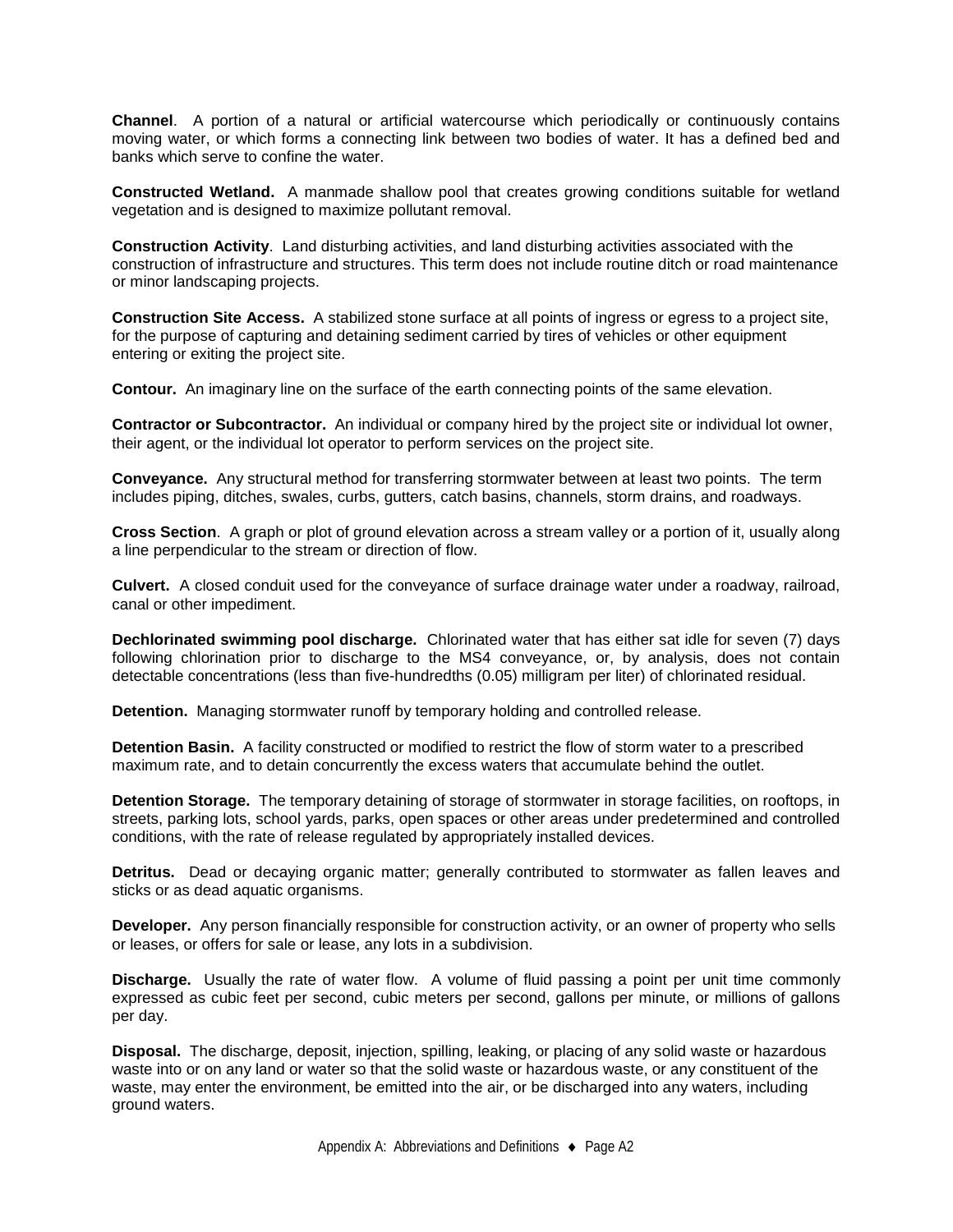**Ditch**. A man-made, open drainageway in or into which excess surface water or groundwater drained from land, stormwater runoff, or floodwaters flow either continuously or intermittently.

**Drain.** A buried slotted or perforated pipe or other conduit (subsurface drain) or a ditch (open drain) for carrying off surplus groundwater or surface water.

**Drainage.** The removal of excess surface water or groundwater from land by means of ditches or subsurface drains. Also see Natural drainage.

**Drainage Area.** The area draining into a stream at a given point. It may be of different sizes for surface runoff, subsurface flow and base flow, but generally the surface runoff area is considered as the drainage area.

**Drainageway.** A natural or artificial stream, closed conduit, or depression that carries surface water. This term is used as a neutral term applying to all types of drains and watercourses, whether man-made or natural.

**Duration.** The time period of a rainfall event.

**Environment.** The sum total of all the external conditions that may act upon a living organism or community to influence its development or existence.

**Erosion.** The wearing away of the land surface by water, wind, ice, gravity, or other geological agents. The following terms are used to describe different types of water erosion:

- <span id="page-41-0"></span>• *Accelerated erosion*--Erosion much more rapid than normal or geologic erosion, primarily as a result of the activities of man.
- *Channel erosion* --An erosion process whereby the volume and velocity of flow wears away the bed and/or banks of a well-defined channel.
- *Gully erosion* --An erosion process whereby runoff water accumulates in narrow channels and, over relatively short periods, removes the soil to considerable depths, ranging from 1-2 ft. to as much as 75-100 ft.
- *Rill erosion*--An erosion process in which numerous small channels only several inches deep are formed; occurs mainly on recently disturbed and exposed soils (see Rill).
- *Splash erosion*--The spattering of small soil particles caused by the impact of raindrops on wet soils; the loosened and spattered particles may or may not be subsequently removed by surface runoff.
- *Sheet erosion*--The gradual removal of a fairly uniform layer of soil from the land surface by runoff water.

**Erosion and sediment control.** A practice, or a combination of practices, to minimize sedimentation by first reducing or eliminating erosion at the source and then as necessary, trapping sediment to prevent it from being discharged from or within a project site.

<span id="page-41-1"></span>**Filter Strip.** Usually a long, relatively narrow area (usually, 20-75 feet wide) of undisturbed or planted vegetation used near disturbed or impervious surfaces to filter stormwater pollutants for the protection of watercourses, reservoirs, or adjacent properties.

**Flood (or Flood Waters)**. A general and temporary condition of partial or complete inundation of normally dry land areas from the overflow, the unusual and rapid accumulation, or the runoff of surface waters from any source.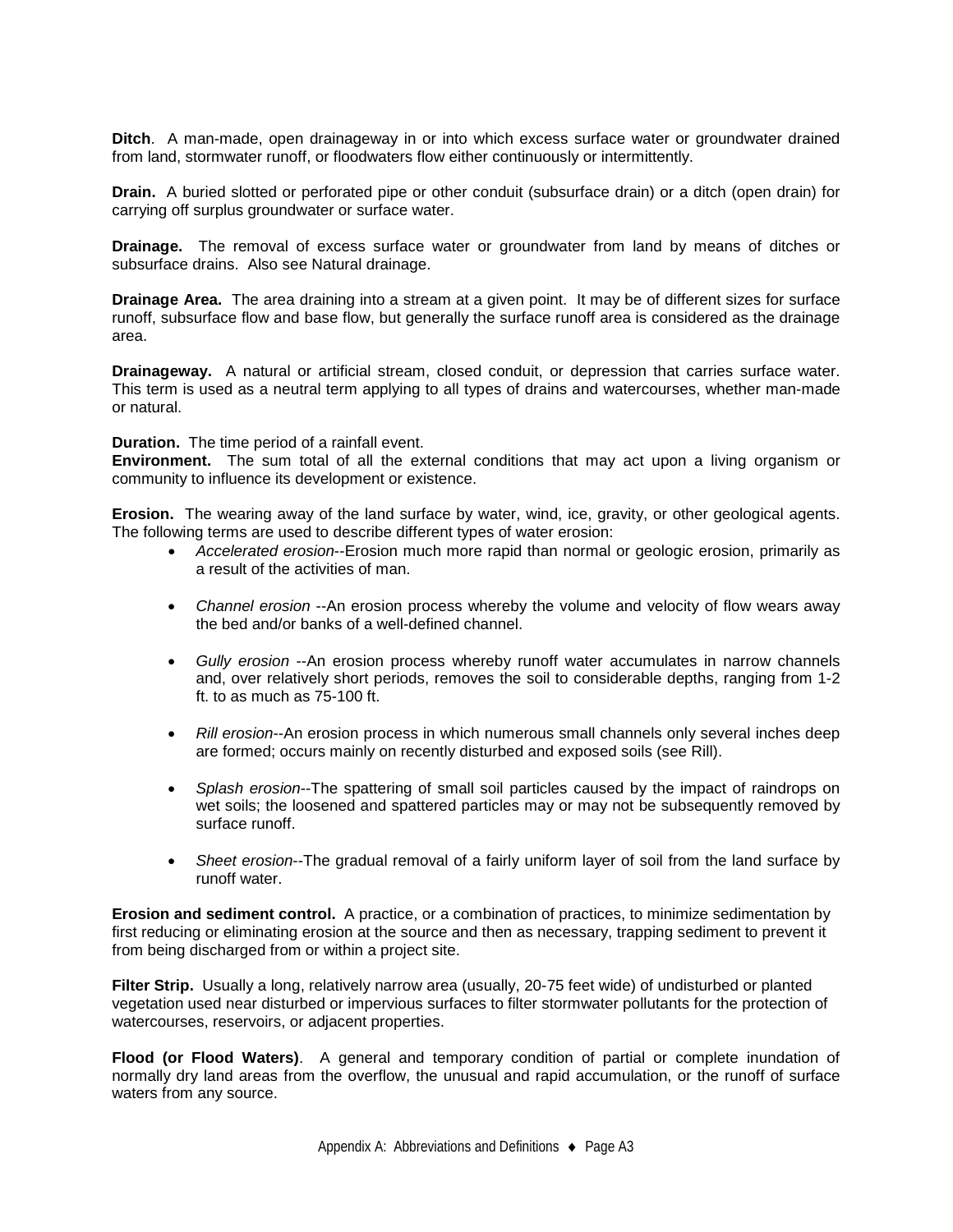**Floodplain**. The channel proper and the areas adjoining the channel which have been or hereafter may be covered by the regulatory or 100-year flood. Any normally dry land area that is susceptible to being inundated by water from any natural source. The floodplain includes both the floodway and the floodway fringe districts.

**Flood Protection Grade.** The elevation of the regulatory or 100-year flood plus two (2) feet at any given location in the Special Flood Hazard Area or 100-year floodplain and/or adjacent regulated areas, if applicable.

**Floodway**. The channel of a river or stream and those portions of the floodplains adjoining the channel which are reasonably required to efficiently carry and discharge the peak flow of the regulatory flood of any river or stream.

**Floodway Fringe.** That portion of the flood plain lying outside the floodway, which is inundated by the regulatory flood.

**Footing Drain.** A drain pipe installed around the exterior of a basement wall foundation to relieve water pressure caused by high groundwater elevation.

<span id="page-42-0"></span>**Garbage.** All putrescible animal solid, vegetable solid, and semisolid wastes resulting from the processing, handling, preparation, cooking, serving, or consumption of food or food materials.

**Gasoline outlet.** An operating gasoline or diesel fueling facility whose primary function is the resale of fuels. The term applies to facilities that create five thousand (5,000) or more square feet of impervious surfaces, or generate an average daily traffic count of one hundred (100) vehicles per one thousand (1,000) square feet of land area.

**Grade.** (1) The inclination or slope of a channel, canal, conduit, etc., or natural ground surface usually expressed in terms of the percentage the vertical rise (or fall) bears to the corresponding horizontal distance. (2) The finished surface of a canal bed, roadbed, top of embankment, or bottom of excavation; any surface prepared to a design elevation for the support of construction, such as paving or the laying of a conduit. (3) To finish the surface of a canal bed, roadbed, top of embankment, or bottom of excavation, or other land area to a smooth, even condition.

**Grading.** The cutting and filling of the land surface to a desired slope or elevation.

**Grass.** A member of the botanical family Graminae, characterized by blade-like leaves that originate as a sheath wrapped around the stem.

**Groundwater.** Accumulation of underground water, natural or artificial. The term does not include manmade underground storage or conveyance structures.

<span id="page-42-1"></span>**Habitat.** The environment in which the life needs of a plant or animal are supplied.

**Highly Erodible Land (HEL**). Land that has an erodibility index of eight or more. Within the Tippecanoe MS4 area, the following soils are listed as highly erodible or potentially highly erodible.

- Coloma (CrC) Octagon (OmB2, OmC2, OpC3)
- Crosby (CwB2) Rainsville (RaB2)
- Desker (DmC2, DoC2, DpD2) Richardville (RdB2, RdC2)
- Kalamazoo (KaB2, KbB2, KcB2, KcC2) Rodman (RsF)
- Kosciusko (KoD2, KpC3) Spinks (StC)
- Lauramie (LnB2) Strawn (SyF)
- Longlois (LvB2, LwB2) Toronto (TnB2)
- Miami (MsC2, MsD2, MtC3, MtD3)
- 
- 
- 
- 
- 
- 
-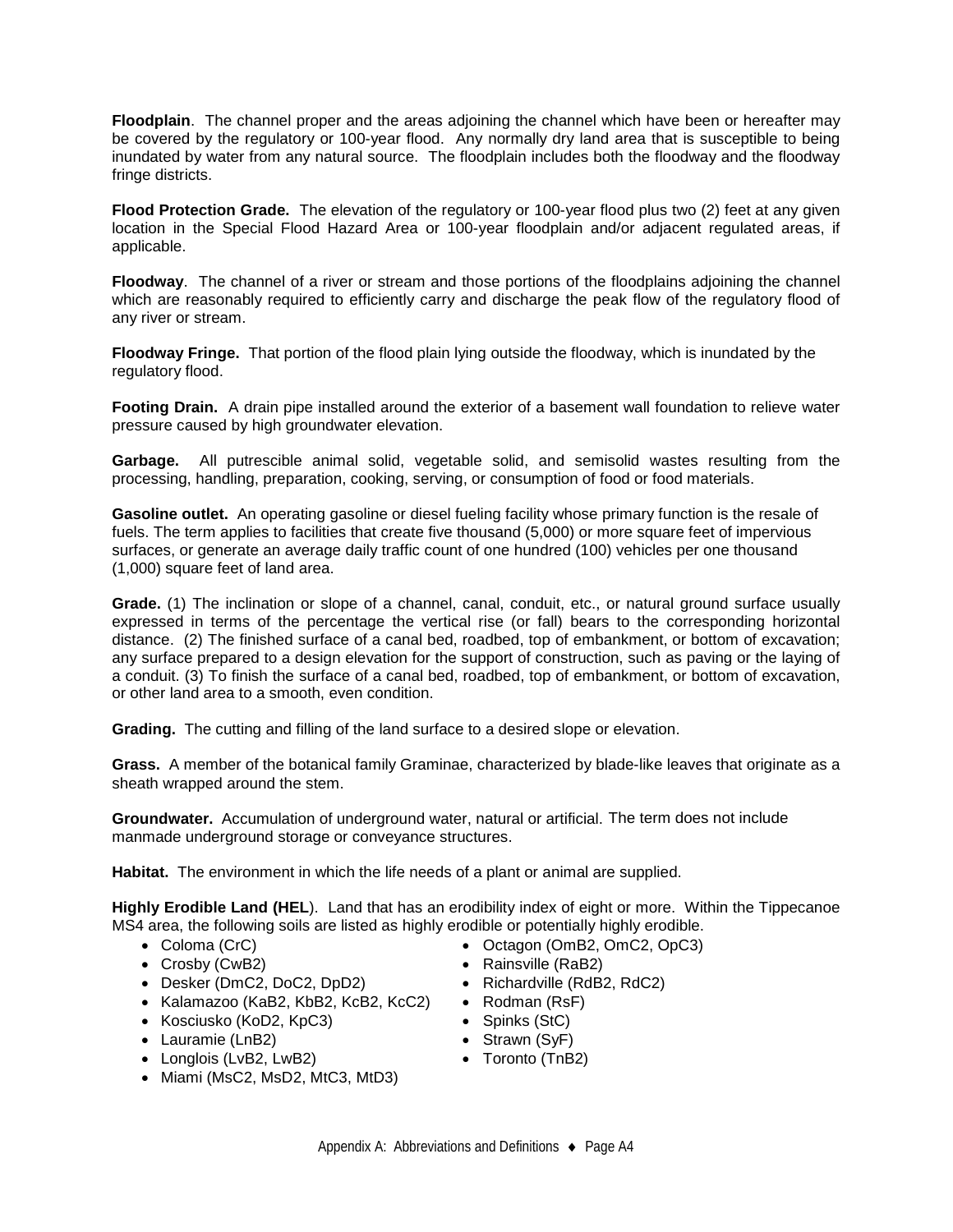**Hydrologic Unit Code.** A numeric United States Geologic Survey code that corresponds to a watershed area. Each area also has a text description associated with the numeric code.

**Hydrology.** The science of the behavior of water in the atmosphere, on the surface of the earth, and underground. A typical hydrologic study is undertaken to compute flow rates associated with specified flood events.

<span id="page-43-0"></span>**Illicit Discharge.** Any discharge to a conveyance that is not composed entirely of stormwater except naturally occurring floatables, such as leaves or tree limbs.

**Impaired Waters.** Waters that do not or are not expected to meet applicable water quality standards, as included on IDEM's CWA Section 303(d) List of Impaired Waters. Within the Tippecanoe MS4 area, the following waters are considered impaired:

- Anderson Creek
- **Buck Creek**
- Burnette Creek
- Dry Run (and other tributaries)
- Elliot Ditch
- Flint Creek
- Hentz Ditch
- Hog Run
- Lauramie Creek
- South Fork Wildcat Creek
- Sugar Creek-Little Sugar Creek
- Tippecanoe River
- Wabash River
- Wea Creek
- Wildcat Creek

**Impervious surface.** Surfaces, such as pavement and rooftops, which prevent the infiltration of stormwater into the soil.

**Individual building lot.** A single parcel of land within a multi-parcel development.

**Individual lot operator.** A contractor or subcontractor working on an individual lot.

**Individual lot owner.** A person who has financial control of construction activities for an individual lot.

**Infiltration**. Passage or movement of water into the soil. Infiltration practices include any structural BMP designed to facilitate the percolation of run-off through the soil to groundwater. Examples include infiltration basins or trenches, dry wells, and porous pavement.

**Inlet.** An opening into a storm drain system for the entrance of surface storm water runoff, more completely described as a storm drain inlet.

**Land Surveyor**. A person licensed under the laws of the State of Indiana to practice land surveying.

**Larger common plan of development or sale.** A plan, undertaken by a single project site owner or a group of project site owners acting in concert, to offer lots for sale or lease; where such land is contiguous, or is known, designated, purchased or advertised as a common unit or by a common name, such land shall be presumed as being offered for sale or lease as part of a larger common plan. The term also includes phased or other construction activity by a single entity for its own use.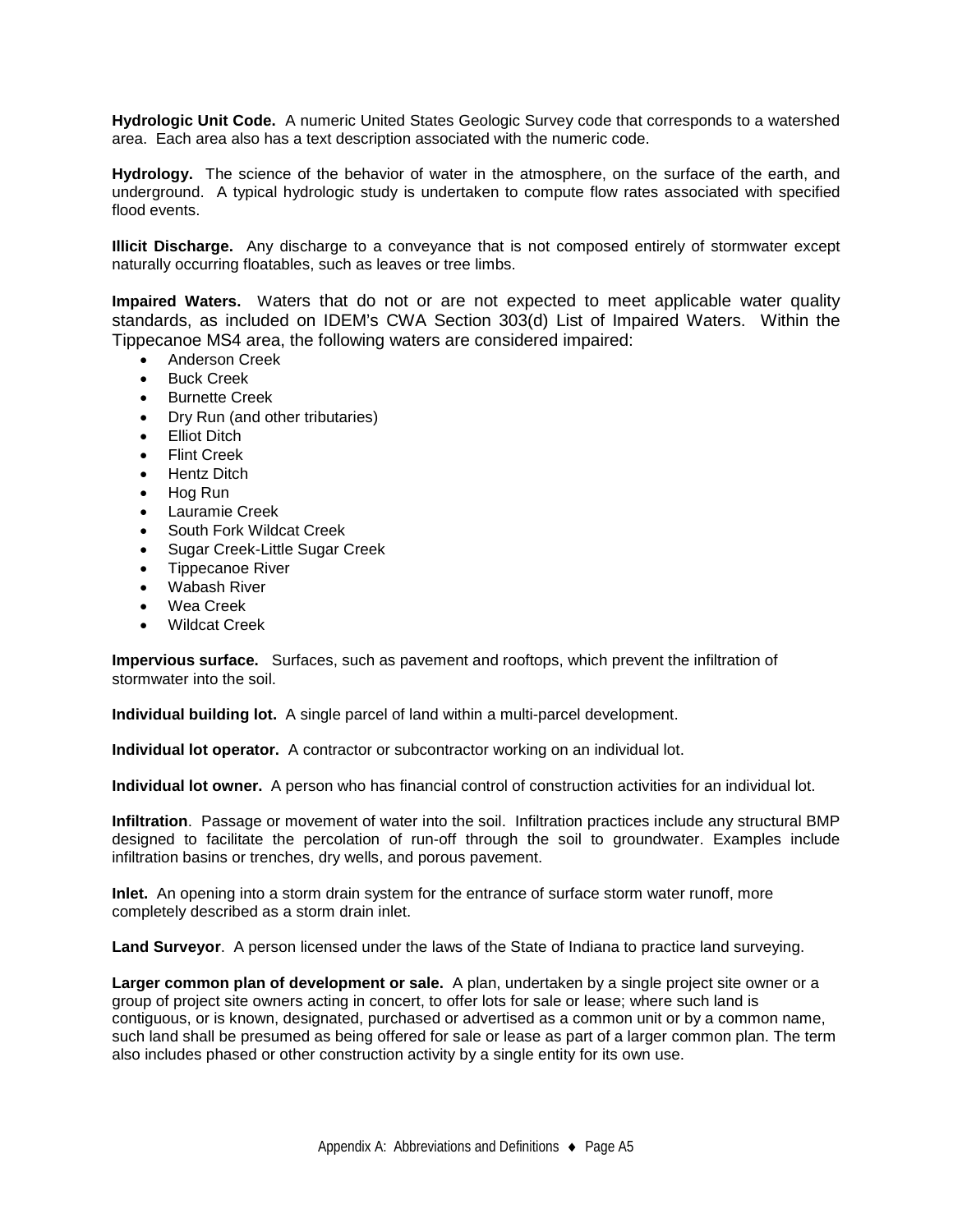**Lowest Adjacent Grade.** The elevation of the lowest grade adjacent to a structure, where the soil meets the foundation around the outside of the structure (including structural members such as basement walkout, patios, decks, porches, support posts or piers, and rim of the window well).

**Lowest Entry Elevation.** The lowest elevation along the perimeter of a structure where overbank flooding can enter the structure.

**Measurable storm event.** A precipitation event that results in a total measured precipitation accumulation equal to, or greater than, one-half (0.5) inch of rainfall.

**MS4 Operator.** The person responsible for development, implementation, or enforcement of the Minimum control measures, as defined in 327 IAC 15-13 (Rule 13), for a designated MS4 area.

**Mulch.** A natural or artificial layer of plant residue or other materials covering the land surface which conserves moisture, holds soil in place, aids in establishing plant cover, and minimizes temperature fluctuations.

**Municipal Separate Storm Sewers**. An MS4 meets all the following criteria: (1) is a conveyance or system of conveyances owned by the state, county, city, town, or other public entity; (2) discharges to waters of the U.S.; (3) is designed or used for collecting or conveying stormwater; (4) is not a combined sewer; and, (5) is not part of a Publicly Owned Treatment Works (POTW).

<span id="page-44-0"></span>**National Pollution Discharge Elimination System**. A permit developed by the U.S. EPA through the Clean Water Act. In Indiana, the permitting process has been delegated to IDEM. This permit covers aspects of municipal stormwater quality.

**Natural Drainage.** The flow patterns of stormwater run-off over the land in its pre-development state.

**Nutrient(s).** (1) A substance necessary for the growth and reproduction of organisms. (2) In water, those substances (chiefly nitrates and phosphates) that promote growth of algae and bacteria.

<span id="page-44-1"></span>**Open Drain.** A natural watercourse or constructed open channel that conveys drainage water.

**Open Space.** Any land area devoid of any disturbed or impervious surfaces created by industrial, commercial, residential, agricultural, or other manmade activities.

**Outfall.** The point, location, or structure where a pipe or open drain discharges to a receiving body of water.

**Outlet.** The point of water disposal from a stream, river, lake, tidewater, or artificial drain.

**Outstanding Waters.** Waters known for their scenic beauty and recreational opportunities. Within the Tippecanoe MS4 area, these include:

- The Wabash River Heritage Corridor
- Wildcat Creek
- The Middle Fork of Wildcat Creek
- The South Fork of Wildcat **Creek**

**Permanent stabilization.** The establishment, at a uniform density of seventy percent (70%) across the disturbed area, of vegetative cover or permanent non-erosive material that will ensure the resistance of the soil to erosion, sliding, or other movement.

**Pervious.** Allowing movement of water.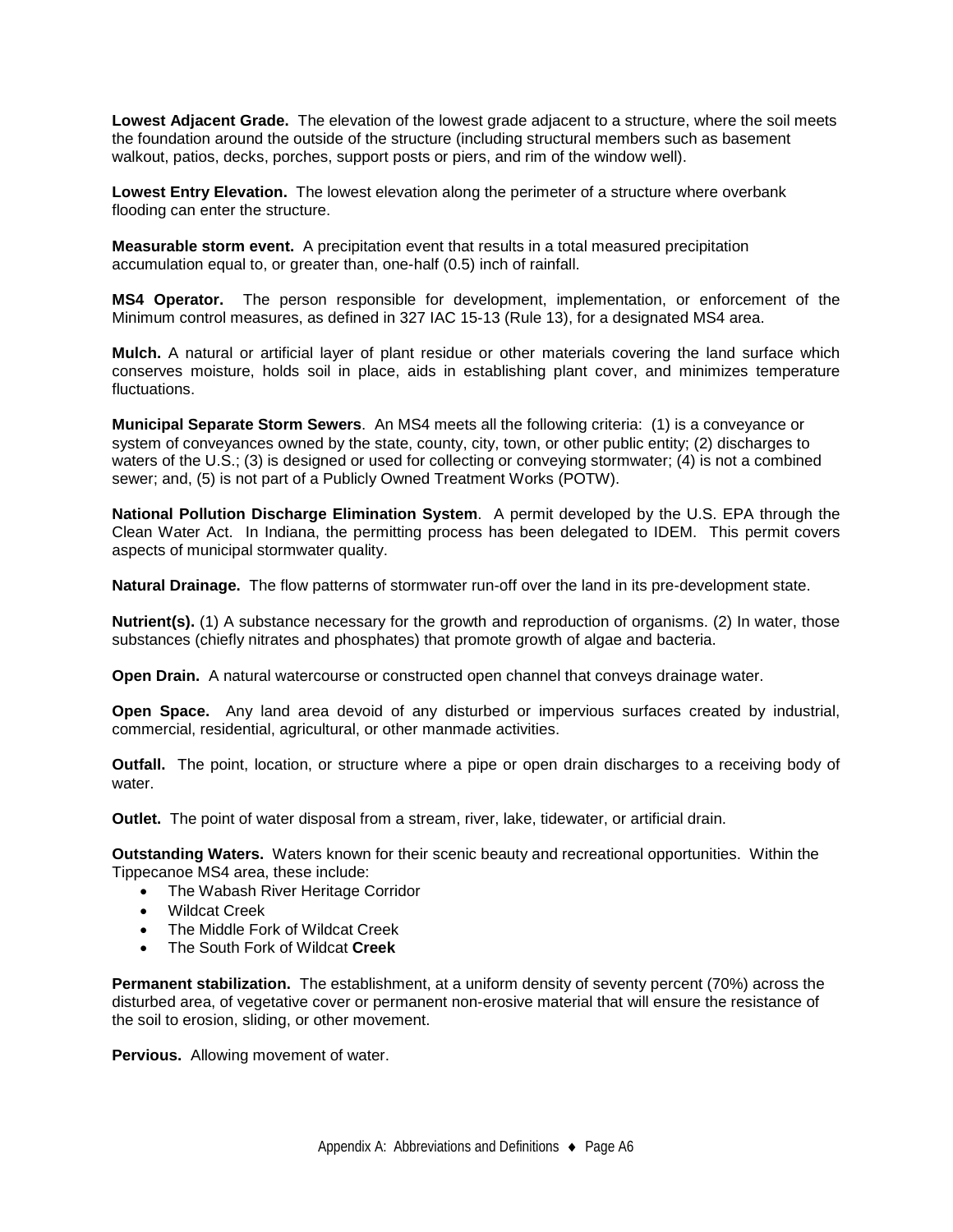**Point Source.** Any discernible, confined, and discrete conveyance including but not limited to any pipe, ditch, channel, tunnel, conduit, well, discrete fissure, or container from which pollutants are or maybe discharged (P.L. 92-500, Section 502[14]).

**Professional Engineer**. A person licensed under the laws of the State of Indiana to practice professional engineering.

**Project site.** The entire area on which construction activity is to be performed.

**Project site owner.** The person required to submit a stormwater permit application, and required to comply with the terms of this ordinance, including a developer or a person who has financial and operational control of construction activities, and project plans and specifications, including the ability to make modifications to those plans and specifications.

**Recreational Waters.** Most recreational activities within the MS4 area revolve around five waterways:

- Burnett Creek
- Wabash River
- North Fork Wildcat Creek
- South Fork Wildcat Creek
- Wildcat Creek, main stem

**Redevelopment.** Alterations of a property that change a site or building in such a way that there is disturbances of one (1) acre or more of land. The term does not include such activities as exterior remodeling.

**Refueling area.** An operating gasoline or diesel fueling area whose primary function is to provide fuel to equipment or vehicles.

**Regulatory Flood.** The discharge or elevation associated with the 100-year flood as calculated by a method and procedure which is acceptable to and approved by the Indiana Department of Natural Resources and the Federal Emergency Management Agency. The "regulatory flood" is also known as the "base flood".

**Regulatory Floodway.** See Floodway.

**Release Rate.** The amount of storm water release from a storm water control facility per unit of time.

**Reservoir**. A natural or artificially created pond, lake or other space used for storage, regulation or control of water. May be either permanent or temporary. The term is also used in the hydrologic modeling of storage facilities.

**Retention.** The storage of stormwater to prevent it from leaving the development site. May be temporary or permanent.

**Retention basin.** A type of storage practice, that has no positive outlet, used to retain storm water runoff for an indefinite amount of time. Runoff from this type of basin is removed only by infiltration through a porous bottom or by evaporation.

**Return Period.** The average interval of time within which a given rainfall event will be equaled or exceeded once. A flood having a return period of 100 years has a one percent probability of being equaled or exceeded in any one year.

**Riparian zone.** Areas on and adjacent to the banks of a stream, river, or pond, through which surface and subsurface hydrology connect waterbodies with their adjacent uplands.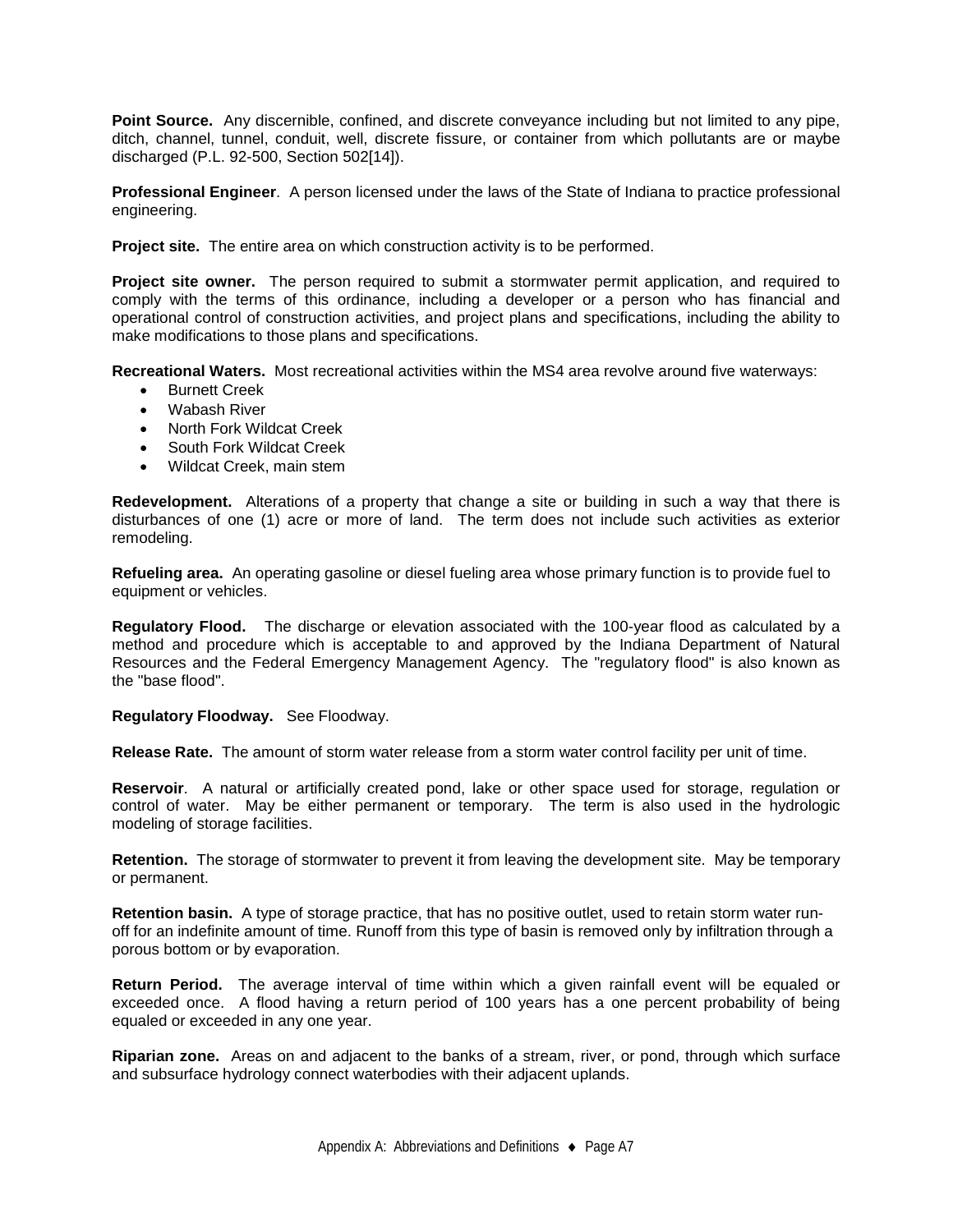**Riparian habitat**. A land area adjacent to a waterbody that supports animal and plant life associated with that waterbody.

**Runoff.** That portion of precipitation that flows from a drainage area on the land surface, in open channels, or in stormwater conveyance systems.

**Runoff Coefficient** - A decimal fraction relating the amount of rain which appears as runoff and reaches the storm drain system to the total amount of rain falling. A coefficient of 0.5 implies that 50 percent of the rain falling on a given surface appears as storm water runoff.

<span id="page-46-0"></span>**Sediment.** Solid material (both mineral and organic) that is in suspension, is being transported, or has been moved from its site of origin by air, water, gravity, or ice and has come to rest on the earth's surface.

**Sedimentation**. The process that deposits soils, debris and other unconsolidated materials either on the ground surfaces or in bodies of water or watercourses.

**Site.** The entire area included in the legal description of the land on which land disturbing activity is to be performed.

**Slope.** Degree of deviation of a surface from the horizontal, measured as a numerical ratio or percent. Expressed as a ratio, the first number is commonly the horizontal distance (run) and the second is the vertical distance (rise)--e.g., 2:1. However, the preferred method for designation of slopes is to clearly identify the horizontal (H) and vertical (V) components (length (L) and Width (W) components for horizontal angles). Also note that according to international standards (Metric), the slopes are presented as the vertical or width component shown on the numerator--e.g., 1V:2H. Slope expressions in this ordinance follow the common presentation of slopes--e.g., 2:1 with the metric presentation shown in parenthesis--e.g., (1V:2H). Slopes can also be expressed in "percents". Slopes given in percents are always expressed as (100\*V/H) --e.g., a 2:1 (1V:2H) slope is a 50% slope.

**Soil.** The unconsolidated mineral and organic material on the immediate surface of the earth that serves as a natural medium for the growth of land plants.

**Soil and Water Conservation District.** A public organization created under state law as a specialpurpose district to develop and carry out a program of soil, water, and related resource conservation, use, and development within its boundaries. A subdivision of state government with a local governing body, established under IC 14-32.

**Solid Waste.** Any garbage, refuse, debris, or other discarded material.

**Spill.** The unexpected, unintended, abnormal, or unapproved dumping, leakage, drainage, seepage, discharge, or other loss of petroleum, hazardous substances, extremely hazardous substances, or objectionable substances. The term does not include releases to impervious surfaces when the substance does not migrate off the surface or penetrate the surface and enter the soil.

**Storm Duration.** The length of time that water may be stored in any stormwater control facility, computed from the time water first begins to be stored.

**Storm Event.** An estimate of the expected amount of precipitation within a given period of time. For example, a 10-yr. frequency, 24-hr. duration storm event is a storm that has a 10% probability of occurring in any one year. Precipitation is measured over a 24-hr. period.

**Storm Sewer.** A closed conduit for conveying collected storm water, while excluding sewage and industrial wastes. Also called a storm drain.

**Stormwater.** Water resulting from rain, melting or melted snow, hail, or sleet.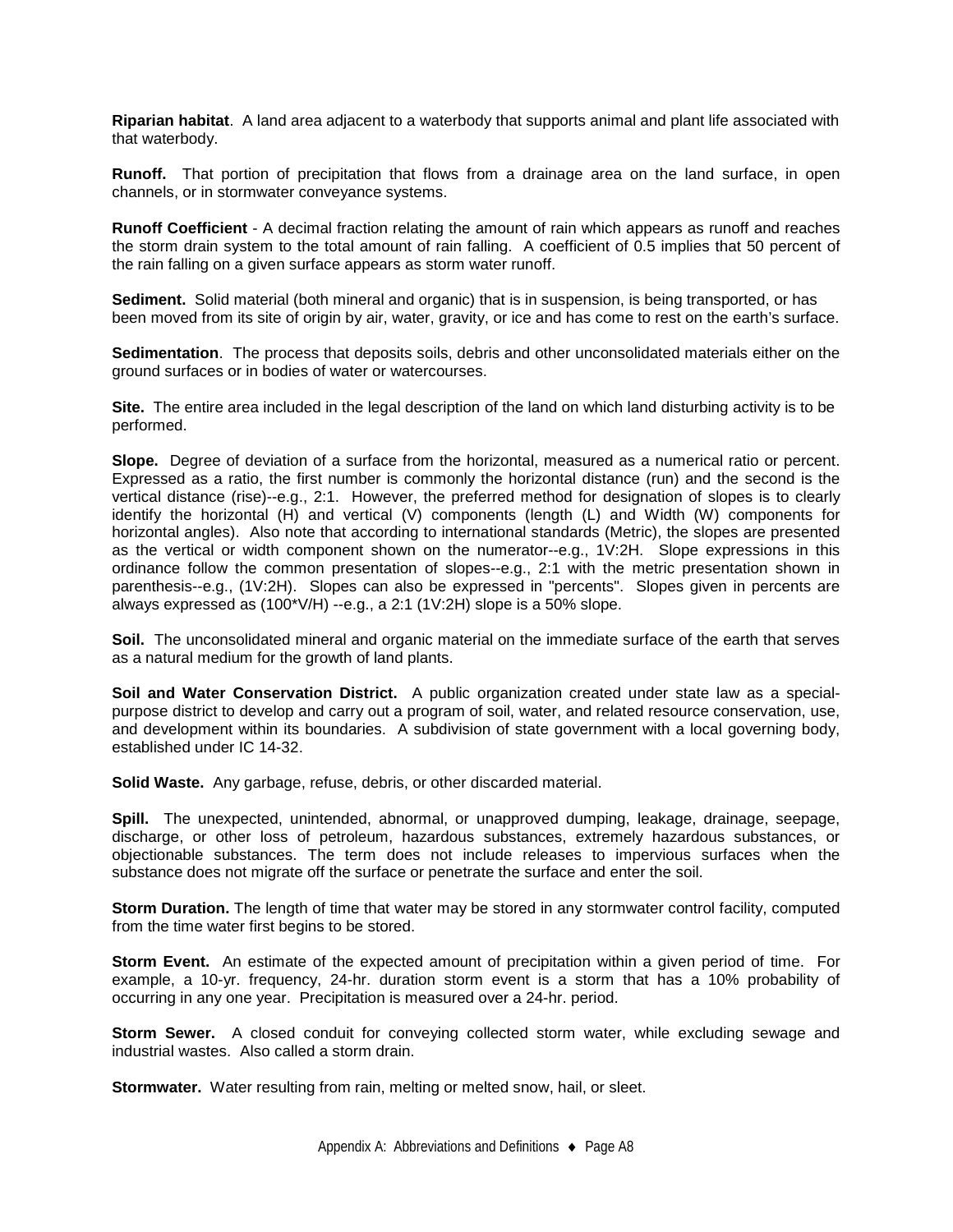**Stormwater Pollution Prevention Plan.** A plan developed to minimize the impact of storm water pollutants resulting from construction activities.

**Stormwater Runoff.** The water derived from rains falling within a tributary basin, flowing over the surface of the ground or collected in channels or conduits.

**Stormwater Technical Standards Manual.** A manual of technical standards and methods adopted from time to time by the Tippecanoe County Drainage Board upon the recommendation of the Tippecanoe County Surveyor.

**Stormwater Quality Management Plan.** A comprehensive written document that addresses stormwater runoff quality.

**Stormwater Quality Measure.** A practice, or a combination of practices, to control or minimize pollutants associated with storm water runoff.

**Stormwater Drainage System** - All means, natural or man-made, used for conducting storm water to, through or from a drainage area to any of the following: conduits and appurtenant features, canals, channels, ditches, storage facilities, swales, streams, culverts, streets and pumping stations.

**Strip development.** A multi-lot project where building lots front on an existing road.

**Subdivision.** Any land that is divided or proposed to be divided into lots, whether contiguous or subject to zoning requirements, for the purpose of sale or lease as part of a larger common plan of development or sale.

**Subsurface Drain.** A pervious backfield trench, usually containing stone and perforated pipe, for intercepting groundwater or seepage.

**Surface Runoff.** Precipitation that flows onto the surfaces of roofs, streets, the ground, etc., and is not absorbed or retained by that surface but collects and runs off.

**Swale.** An elongated depression in the land surface that is at least seasonally wet, is usually heavily vegetated, and is normally without flowing water. Swales conduct stormwater into primary drainage channels and may provide some groundwater recharge.

<span id="page-47-0"></span>**Temporary Stabilization.** The covering of soil to ensure its resistance to erosion, sliding, or other movement. The term includes vegetative cover, anchored mulch, or other non-erosive material applied at a uniform density of seventy percent (70%) across the disturbed area.

**Topographic Map**. Graphical portrayal of the topographic features of a land area, showing both the horizontal distances between the features and their elevations above a given datum.

**Topography**. The representation of a portion of the earth's surface showing natural and man-made features of a give locality such as rivers, streams, ditches, lakes, roads, buildings and most importantly, variations in ground elevations for the terrain of the area.

<span id="page-47-1"></span>**Urbanization.** The development, change or improvement of any parcel of land consisting of one or more lots for residential, commercial, industrial, institutional, recreational or public utility purposes.

<span id="page-47-2"></span>**Water Quality.** A term used to describe the chemical, physical, and biological characteristics of water, usually in respect to its suitability for a particular purpose.

**Water Resources.** The supply of groundwater and surface water in a given area.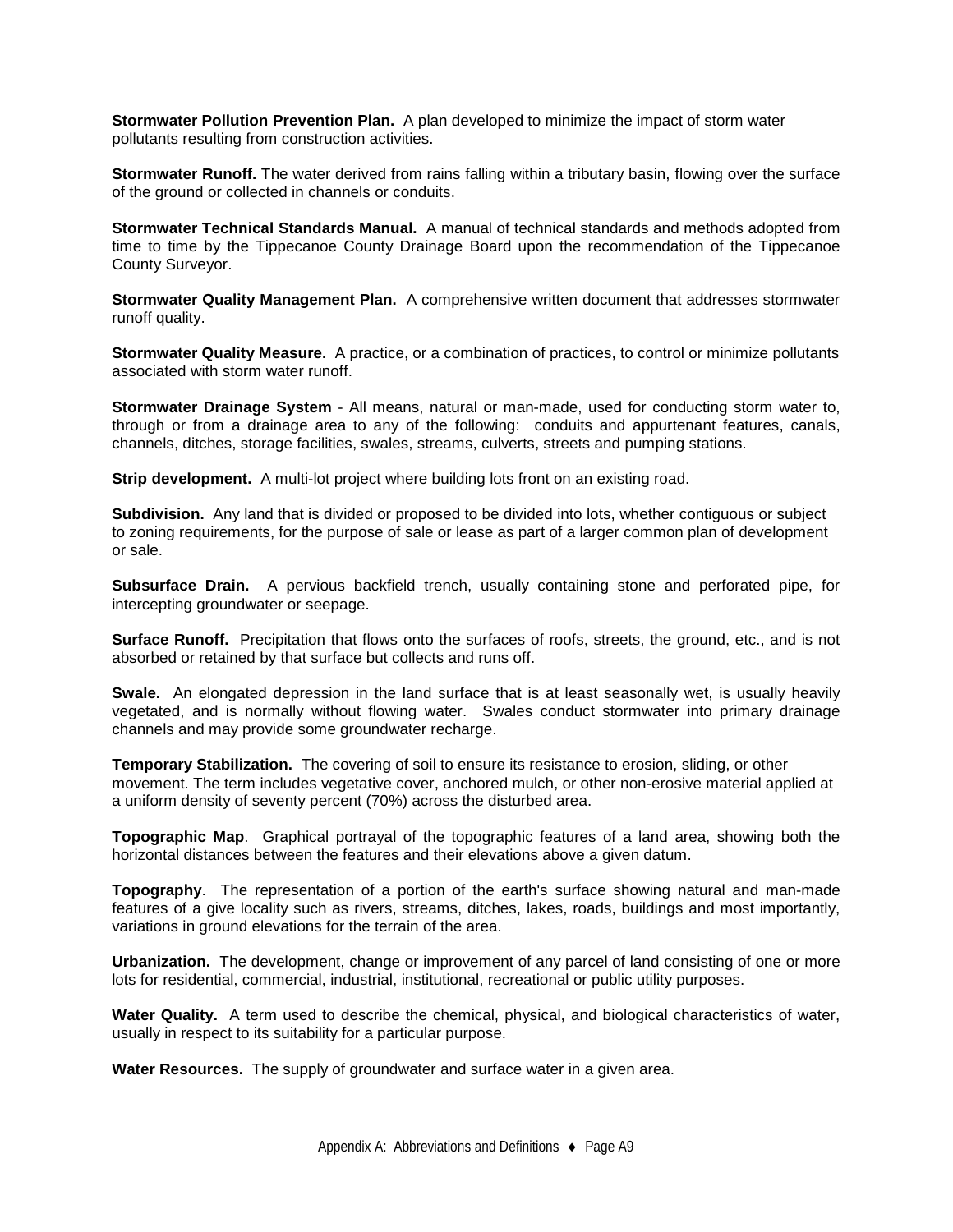**Waterbody.** Any accumulation of water, surface, or underground, natural or artificial, excluding water features designed and designated as water pollution control facilities.

**Watercourse.** Any river, stream, creek, brook, branch, natural or man-made drainageway in or into which stormwater runoff or floodwaters flow either continuously or intermittently.

**Watershed**. The region drained by or contributing water to a specific point that could be along a stream, lake or other stormwater facilities. Watersheds are often broken down into subareas for the purpose of hydrologic modeling.

**Watershed Area.** All land and water within the confines of a drainage divide. See also Watershed.

**Wellhead Protection Area.** An area of land in which human activities are regulated to prevent contamination of a well or well-field supplying a public drinking-water system. **Wetlands**. Areas that are inundated or saturated by surface water or groundwater at a frequency and duration sufficient to support, and that under normal circumstances do support, a prevalence of vegetation typically adapted for life in saturated soil conditions.